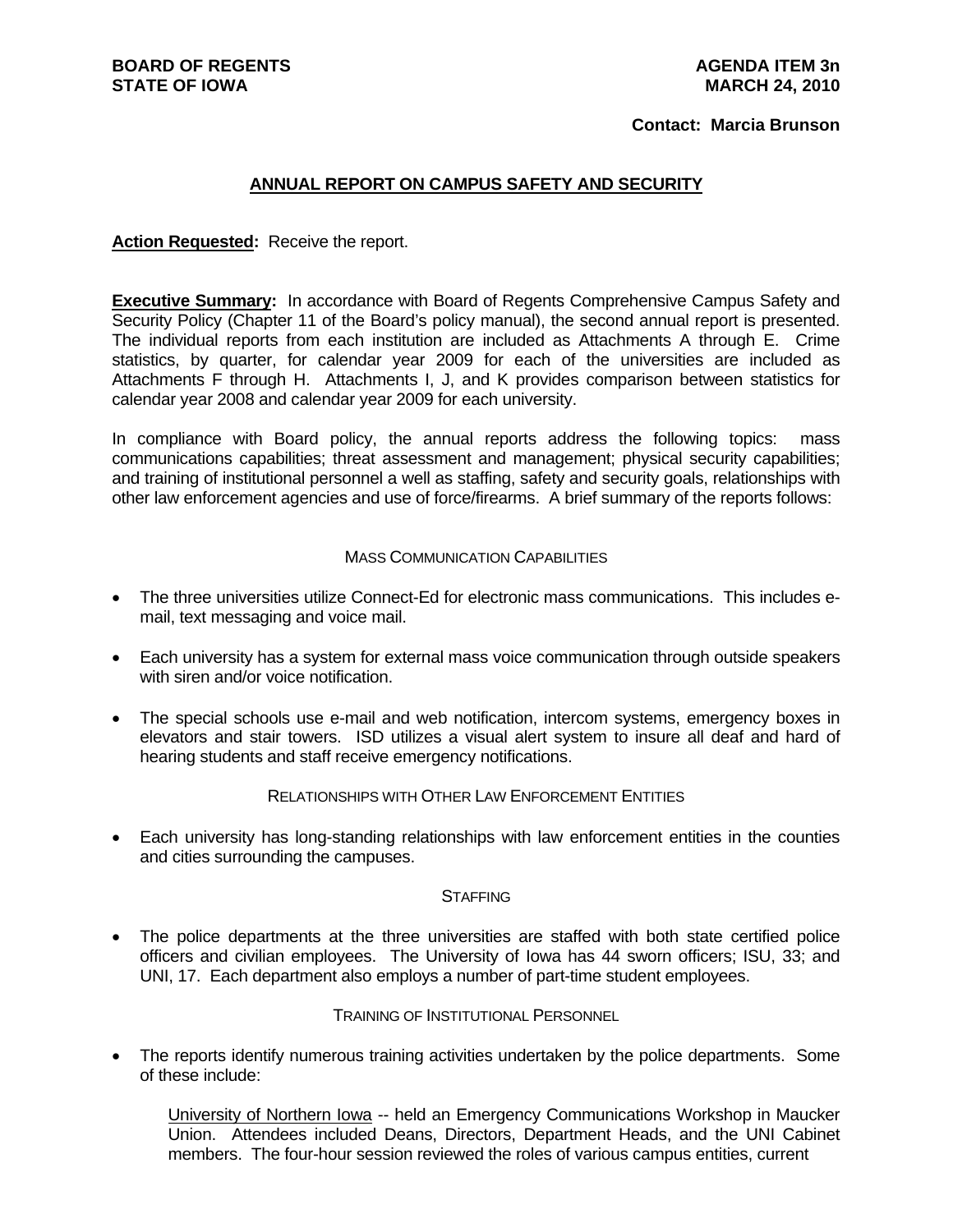policies and procedures for notifications, modes and impact of communications. A followup session is planned for the spring of 2010.

UNI Police works closely with the Department of Residence on matters concerning student safety with programming, and officer contacts with residence system employees. Public Safety provides safety talks to Resident Assistants and to residence hall students in the fall semester. UNI Officers provide Rape Aggression Defense Training Program to the campus community as well as the Self Defense Awareness and Familiarization Exchange, and the S.A.F.E. program. The program offers information as to how to maintain their safety on and off-campus. This programming has been offered to students since 1990.

The University's Violence Against Women program was awarded a State Grant to develop an in-service training program through the Department of. In addition to the Federal Violence Against Women Program Flagship Grant, this State Grant will allow the development and programming of in-service training to police and judicial affairs panel on the reporting, investigating, interviewing, and student conduct code action, and disciplinary panel education will be developed and used in computer-based learning. The grant will allow the purchasing of software to develop the training program, similar to the programming developed by the State of Iowa Judicial branch. This program will be developed with the cooperation of SUI and ISU.

Iowa State University -- An overview of safety-related issues and services is provided to all incoming students and their parents during orientation sessions held throughout the month of June, as well as at Destination Iowa State. Prevention and outreach programs have been provided to faculty and staff covering topics such as workplace violence; campus safety; dealing with difficult people; and threat assessment/management processes.

The annual ISU DPS publication, "*Safety & You*" is electronically mailed to all faculty, staff, students, and prospective employees. This document is printed in hard copy form and posted on the departmental web site. It contains information pertaining to personal safety and property security as required by the Jeanne Clery Disclosure of Campus Security Policy and Campus Crime Statistics Act.

University of Iowa -- A table top training session exercising the Kinnick Emergency Operations Plan was conducted at SUI. Various departments participated including President Mason and the Vice Presidents participated.

The University of Iowa Police Crime Prevention Specialist presented safety related educational offerings as follows: Rape Aggression Defense program, Personal Safety and Self-Protection, Panic Alarms and Disruptive Persons, Counterfeit Currency Detection, Alcohol Awareness, and Club Drugs: "From the Rave to the Grave

UIPD utilized mass email as well as the website to provide newly created information on Active Shooter Guidelines and Threat Assessment.

The Threat Assessment Specialist and Crime Prevention Specialist created a "Recommended Protocol for Addressing Potentially Violent Situations**"** which addresses what to do when dealing with potentially violent people and situations. It was created, primarily, for frontline persons, i.e. clerical staff, office assistants, and others who deal directly with the public.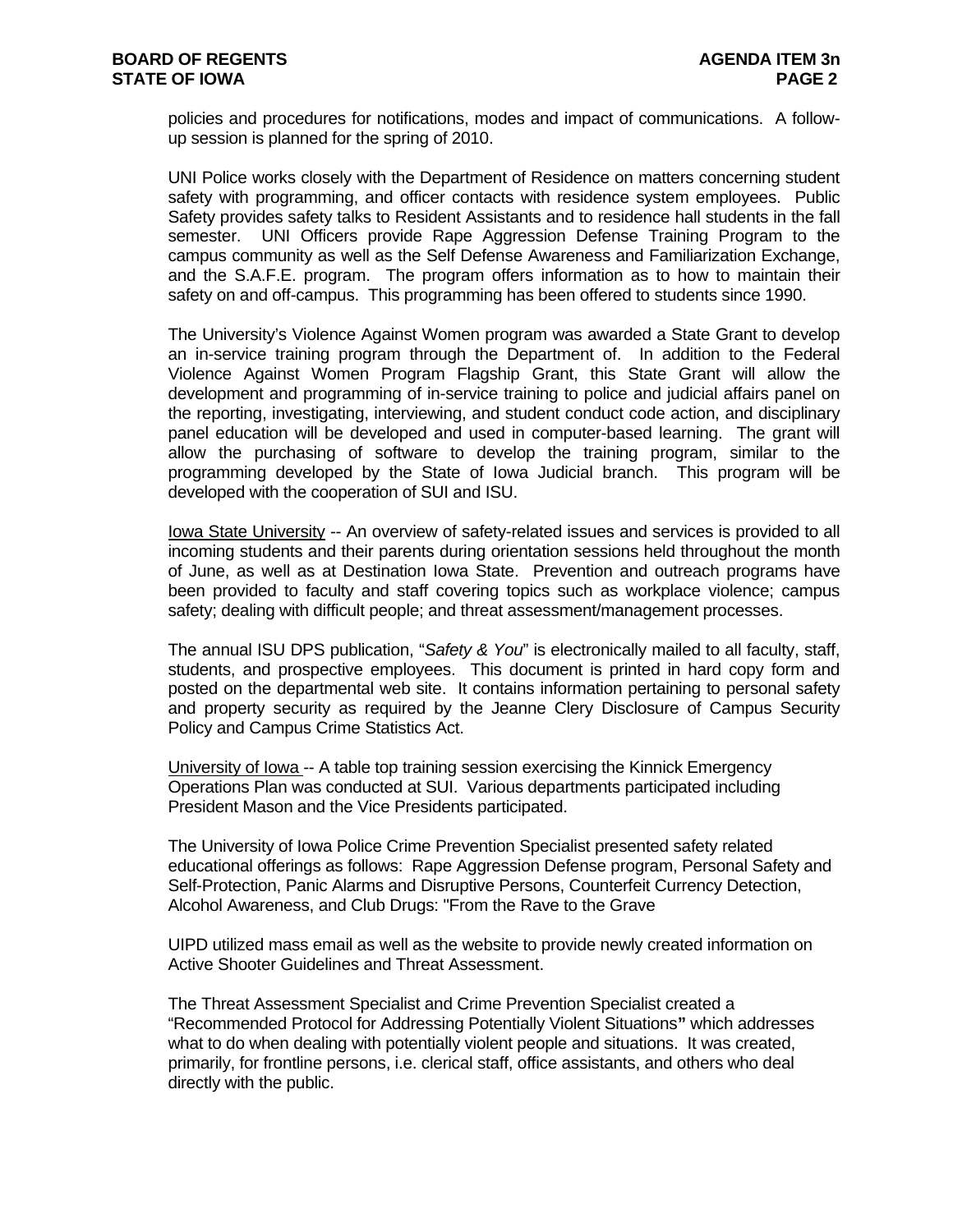### **BOARD OF REGENTS AGENUS AGENDA ITEM 3n STATE OF IOWA** PAGE 3

### SMOKING BAN

 Each department has responded to numerous complaints of smoking violations during 2009 – SUI, 312 complaints; ISU, 151 and UNI, 112.

### STUDENT INVOLVEMENT

 Each police department employs students in various capacities including evening escorts for students, dispatch responsibilities, records management and parking enforcement. Student leaders also participate in campus safety walks to identify potential hazard areas.

### INDEX TO ATTACHMENTS

| Attachment A: | University of Iowa 2009 Safety and Security Report                   |
|---------------|----------------------------------------------------------------------|
| Attachment B: | Iowa State University 2009 Safety and Security Report                |
| Attachment C: | University of Northern Iowa 2009 Safety and Security Report          |
| Attachment D: | lowa School for the Deaf 2009 Safety and Security Report             |
| Attachment E: | lowa Braille and Sight Saving School 2009 Safety and Security Report |
| Attachment F: | University of Iowa 2009 Crime Statistics                             |
| Attachment G: | Iowa State University 2009 Crime Statistics                          |
| Attachment H: | University of Northern Iowa 2009 Crime Statistics                    |
| Attachment I: | University of Iowa 2008 and 2009 Crime Statistics                    |
| Attachment J: | Iowa State University 2008 and 2009 Crime Statistics                 |
| Attachment K: | University of Northern Iowa 2008 and 2009 Crime Statistics           |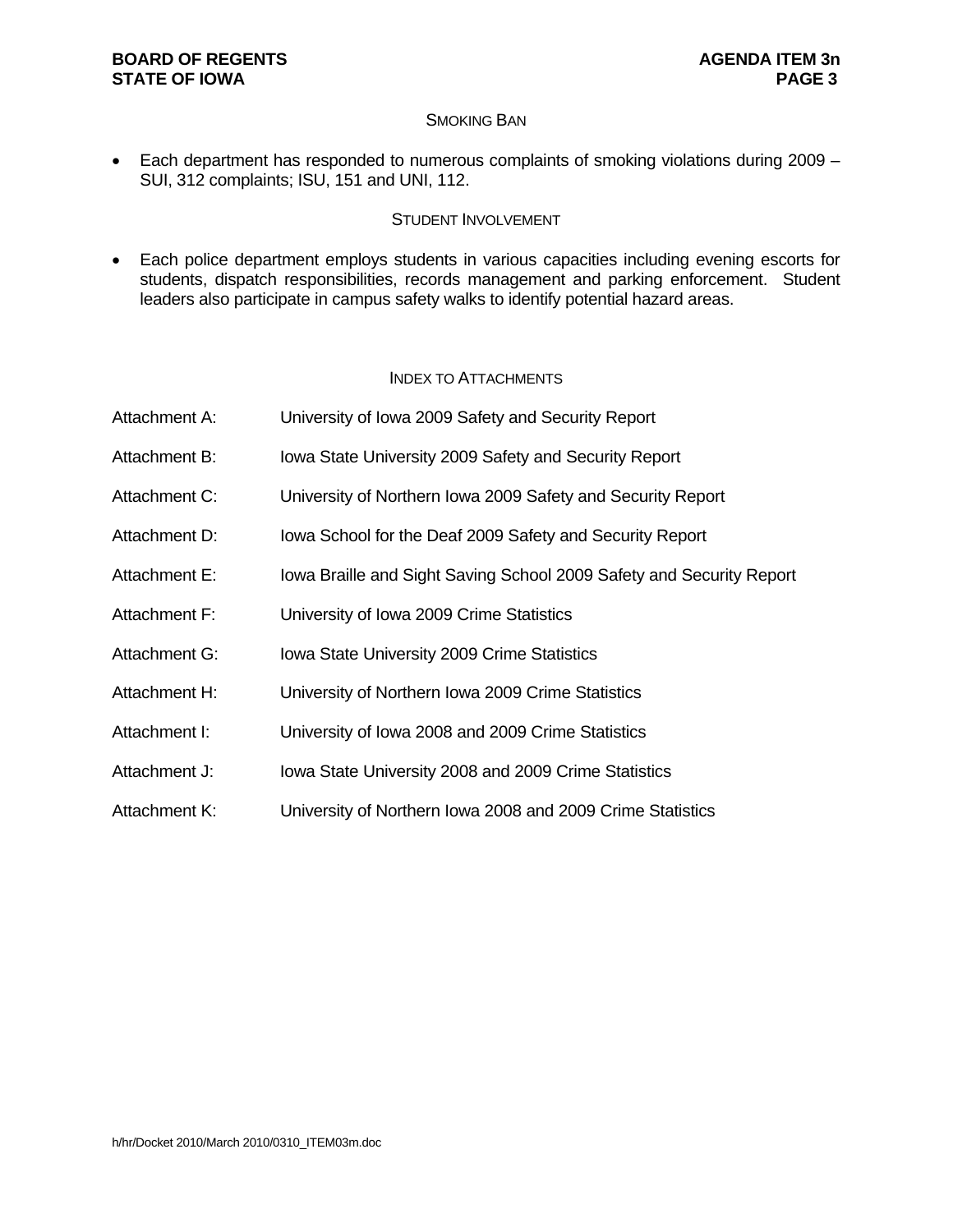# **CAMPUS SAFETY AND SECURITY REPORT**

# **THE UNIVERSITY OF IOWA**

# **Calendar Year 2009**

This report is submitted in accordance with the Board of Regents Comprehensive Safety and Security Policy (Chapter 11 of the Board of Regents Policy Manual).

# **MASS COMMUNICATION CAPABILITIES**

- The University of Iowa (UI) currently utilizes Connect-Ed (HAWK ALERT) for the purpose of mass communication notification to UI faculty, staff and students. This system utilizes email, text messaging and voice mail. The Hawk Alert System is used to notify the campus community of threats to physical safety in emergency situations (tornado, violence, hazardous material incident, and so on). Hawk Alert allows UI administrators to send recorded or electronic emergency messages ("Hawk Alerts") to mobile phone, home phone, office phone, and e-mail (simultaneously). A Hawk Alert web page provides information to the UI community on registration and notification options and contains an extensive Q&A section.
- The UI currently utilizes an outdoor warning system consisting of five outdoor towers on the main campus and one tower located on the Oakdale campus. These towers are capable of emitting a severe weather warning siren as well a being used as a campus wide public address system utilizing recorded and real time live voice messages. The University's outdoor warning system is activated by UI Public Safety when other sirens located throughout Johnson County are activated during severe weather events. In addition, the University's system will be used to broadcast warnings for other weather and non-weather situations. Testing of the University outdoor warning system occurs on the first Monday of every month at 9:00 a.m. in conjunction with the testing of other sirens located in Johnson County; battery power is tested as well. The outdoor warning system has a companion device, a receiver that can be placed inside of buildings, capable of delivering the same emergency messages.

### *Tower locations:*

Main Campus

- o West of Parklawn Housing Building
- o NW of Banks Field
- o SE of Gilmore Hall
- o NE corners of Melrose Ave and Morman Trek Blvd.
- o SE of the Boyd Law Building

Oakdale Campus

o SE of Multi-Tenant Facility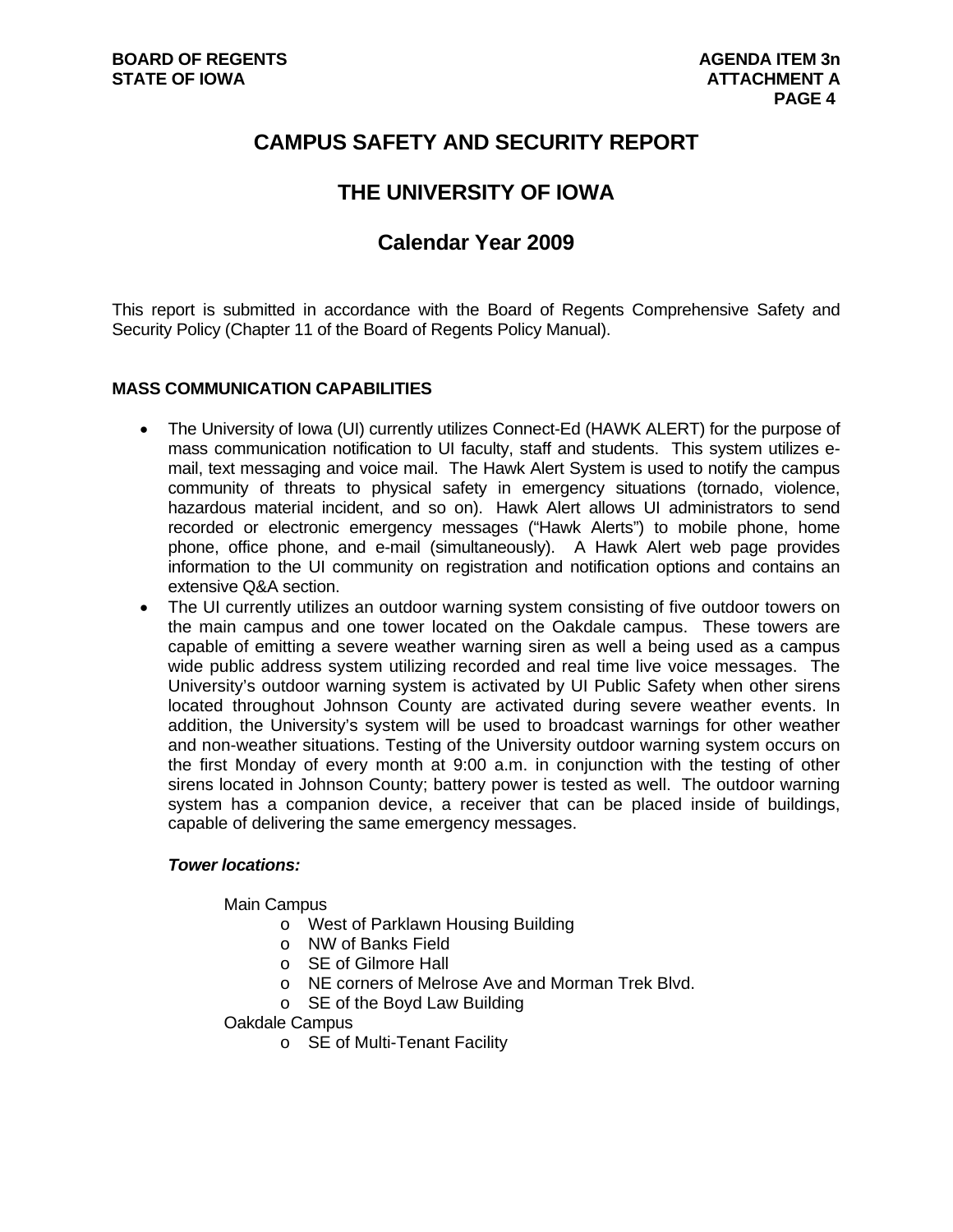#### *Three activation points:*

- o Primary encoder (method by which message is transmitted) is located in the UIPD Communications Center
- o Mobile encoder is maintained in a "Pelican" case with AC & DC power sources
- o Portable encoder (Kenwood TK-3180 handheld radio)
- The UI can also use the Mass E-Mail System, which will transmit information using the University e-mail system to all faculty, staff, and student e-mail accounts.
- The UI Home Page Web Site will connect site users to the most current information, with links to the UI's Critical Incident Management Site. The site will connect students, faculty, staff, patients, parents of students, and the general public to specific, pertinent information about continuity of operations, advisories and notifications, health and safety information, and additional information as it becomes available. Both the UI Homepage site and the Critical Incident site will be maintained by University Relations staff, in cooperation with Information Technology Services, and other agencies as appropriate.
- The UI will also utilize news releases and direct media contact, providing the most current information for students, parents, staff, faculty, and the general public.
- In the event that Internet communications are deemed ineffective, University Relations will use available radio stations (KRUI, KSUI, and WSUI) and the use of faxed releases sent telephonically to news media to disseminate information. University Relations would also schedule press briefings at designated locations to apprise news media in person.
- UI DPS and UI Facilities Management are progressively moving toward using advanced fire alarm panels for interior building emergency communications that will be capable of being activated from a single point which will be located in the DPS dispatch/emergency communications center.

With any delivery system used for mass or emergency communications, there will be challenges. Some of those challenges are as follows:

- o **Content of the messages** the goal is to inform without alarming, to be as brief as possible but still provide enough relevant information that allows the audience to make good decisions.
- o **When to deliver the messages** deciding if a "community" emergency is truly an emergency that will affect the campus and what types of emergency messages should be broadcast; is the campus better served delivering this message or, by not delivering the message,
- o **Complying with Clery** Timely Warning Notifications
- o **Timeliness and speed of delivery** Hawk Alert, UI Website
- o **Continuous training** (daily for dispatchers)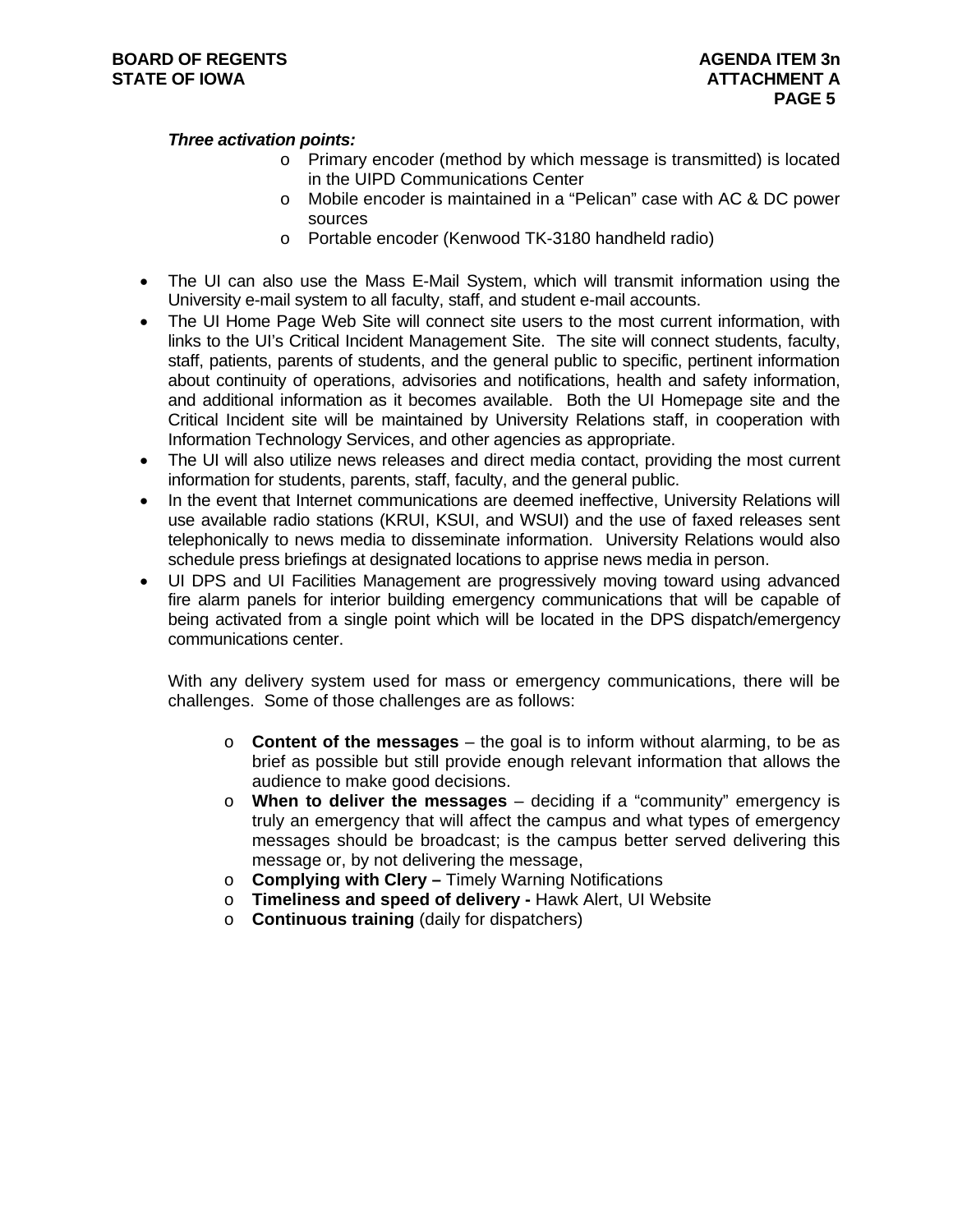### **BOARD OF REGENTS AGENUS AGENDA ITEM 3n STATE OF IOWA ATTACHMENT A**

### **THREAT ASSESSMENT AND MANAGEMENT**

- The UI utilizes the Behavior Risk Management (BRM) Protocol. The BRM is an attempt to respond with a planned comprehensive approach to the continuum of behaviors that could lead to hostility and violence in the workplace. Although it is difficult to "predict" violent or hostile behavior, there are methods to determine the risk components of a situation. BRM takes a clinical as well as consultative approach. The Behavior Risk Management Protocol is a planned, comprehensive, multidisciplinary response to workplace hostility and violence. The purpose is to ensure a safe and civil workplace for all UI employees by addressing any
- related individual or environmental issues that may contribute to hostility, violence or physical danger on the job.
- While the BRM protocol addresses faculty and staff, the threat assessment protocol creates an integrated and coordinated process for identifying and responding to students, faculty, staff, or other University affiliates who may be at risk of harming themselves or others, and then to respond effectively with all parties who may be involved with the concerning situation. This process coordinates the efforts of existing offices and services. The goal of these efforts is to coordinate activities from multiple stakeholders, but not to centralize all response activities.
- The UI has established a Threat Assessment Team (TAT) in response to the recent violent incidents on college campuses across the nation. This team includes representatives from Human Resources, Student Services, and University of Iowa Police. The Threat Assessment Team will be working in conjunction with the Faculty and Staff Services/Employee Assistance Program, Student Counseling, Resident Services, and many other resources within the University of Iowa community.
- Two UI Threat Assessment Specialists (TAS) coordinate efforts and provide needed services: Lieutenant Peter Berkson, of the University of Iowa Police; and Jane Caton, from Organizational Effectiveness. Their responsibilities include responding to reported concerns, monitoring, interviewing and developing assessment and prevention programming.

# **RELATIONSHIPS WITH OTHER LAW ENFORCEMENT ENTITIES**

- U of I DPS has a long standing mutual aid agreement with the Iowa City PD, Coralville PD and the Johnson County Sheriff's Office which allows for the exchange of law enforcement resources (personnel and equipment) as needed. The UI Police division is a member of the Johnson County Drug Task Force, Sexual Assault Investigators Team, Sexual Assault Response Team and the Johnson County Metro Bomb Squad. We also work closely with all divisions of the State of Iowa Department of Public Safety as well as federal law enforcement agencies.
- The Iowa City PD, the UI Police division and the Iowa City Fire Department share the same radio system. Radio interoperability for every law enforcement agency in the entire county will become a reality in 2010 with the establishment of the Johnson County **J**oint **E**mergency **C**ommunications **C**enter (JECC). This will allow other law enforcement agencies to connect including the Johnson County Sheriff's Office, Coralville PD, North Liberty PD and the University Heights PD. At the time the entire county adopts the same radio system, the University of Iowa Police dispatch/ emergency communications center will become a back up Public Safety Answering Point (PSAP) for the JECC.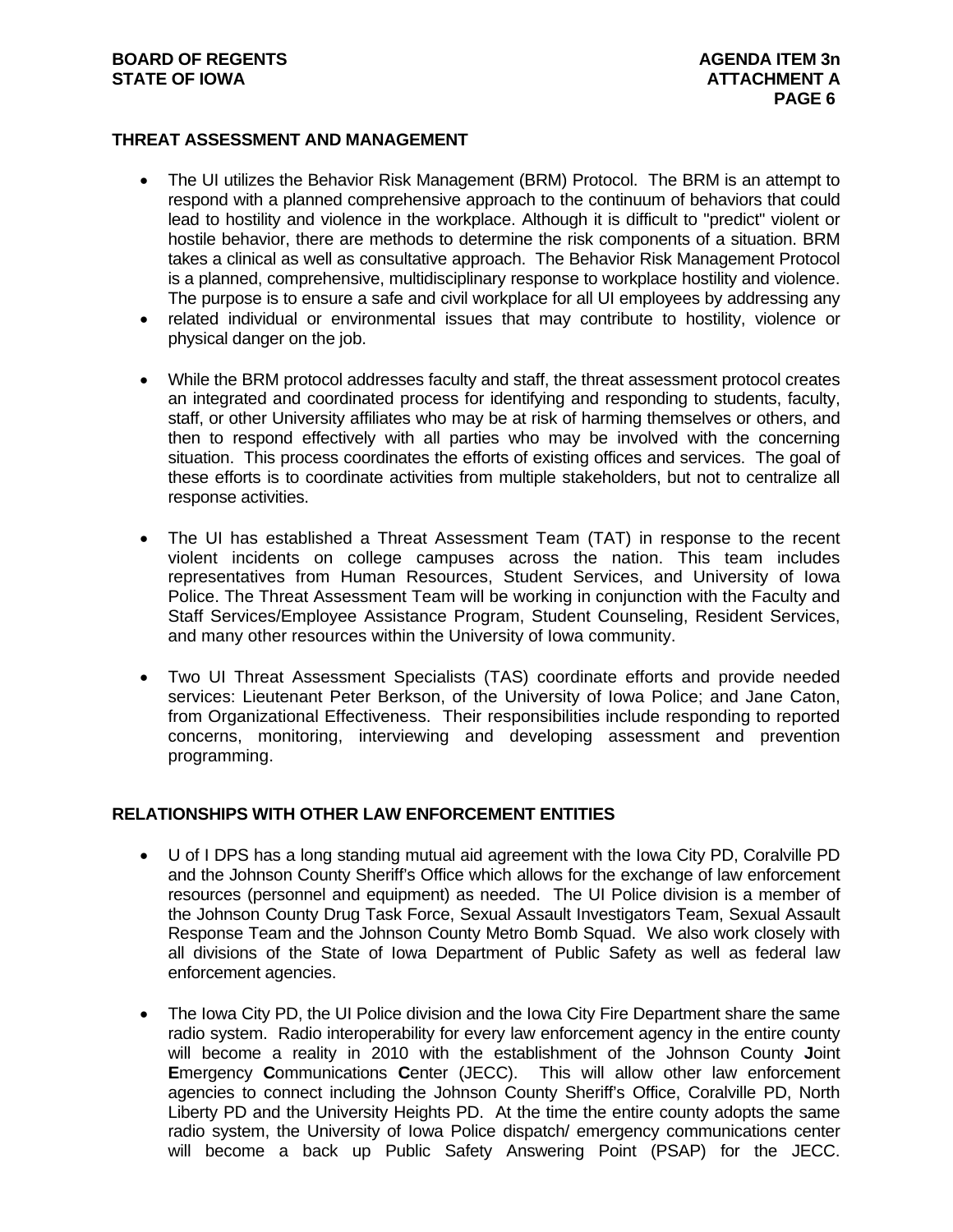#### **BOARD OF REGENTS AGENUS AGENDA ITEM 3n STATE OF IOWA ATTACHMENT A**

 Agency heads from UIPD, ICPD, CORAVILLE PD, the Johnson County Sheriff's Office and the Johnson County Attorney meet monthly to discuss shared interests and concerns.

### **PHYSICIAL SECURITY CAPABILITIES**

 Currently the UI Department of Public Safety (DPS) has 161 cameras feeding into the dispatch and emergency communications center. This includes 83 cameras covering specialized labs, residence halls, studio arts and IMU/Richey Ballroom; 70 covering the University Capitol Centre and 8 connected to 22 campus Code Blue emergency phones. Due to the generosity of the Parents Association, the University will be increasing the number of cameras on Code Blue phones at an estimated rate of 1 a year. Digital video recorders are used to record information for post event investigations if necessary. Additionally, some areas have local motion and intrusion alarms which will alert our dispatchers.

Due to the most recent version of electronic access control systems utilized on campus, DPS can also view various cameras at the following locations: Hillcrest, Rienow, Slater, Quad, Mayflower, Parklawn and IMU.

- Six residence halls (up from four in 2008), Parklawn, Mayflower, Rienow, Hillcrest, Slater and Quadrangle, are currently using cameras in conjunction with "Prox Card" access at entrances. These halls have cameras at all exterior doors and all first floor access points to student living spaces (elevators, stairwells, hallway doors). In addition these halls may have cameras at the 24 hour desks, some lounge spaces and Information Technology Centers. Cameras are monitored at the 24 hour residence hall desks; alarms informing staff that doors are propped open will alert staff to watch camera monitors to respond appropriately to those doors. Monitors scan each camera and record activity which is stored for a limited amount of time. All residence halls will be added to this system in the next few years. A project is scheduled for the summer of 2010 to add Currier and Stanley residence halls. Burge and Daum are tentatively scheduled for the summer of 2011.
- In 2009 all residence hall fire alarm panels were connected to DPS dispatch/emergency communications. This eliminated the decades long practice of fire alarms reporting to an off-site third party receiver.
- UI Facilities Management houses master keys; issues keys and proximity cards; grants access rights based on departmental requirements; maintains a university-wide key inventory database of key information and services lock systems. The majority of both exterior and interior doors that have a locking function are keyed. Electronic access, Millenium Enterprise (aka Marlok), is installed in 60 buildings and connected to approximately 1500 doors, both interior and exterior. Approximately two-thirds of these locations utilize the UI Identification card and magnetic swipe readers; the other one-third of access-controlled locations utilizes Facilities Management-issued proximity cards and proximity readers. Some administrative units have taken on responsibilities for programming user access, while others continue to place a high reliance on Facilities Management for access control services.
- Led by Facilities Management, the University of Iowa finalized a multidiscipline, year-long assessment of control technology to replace the current Marlock standard with a control system capable of meeting current and future institutional needs for card access, security,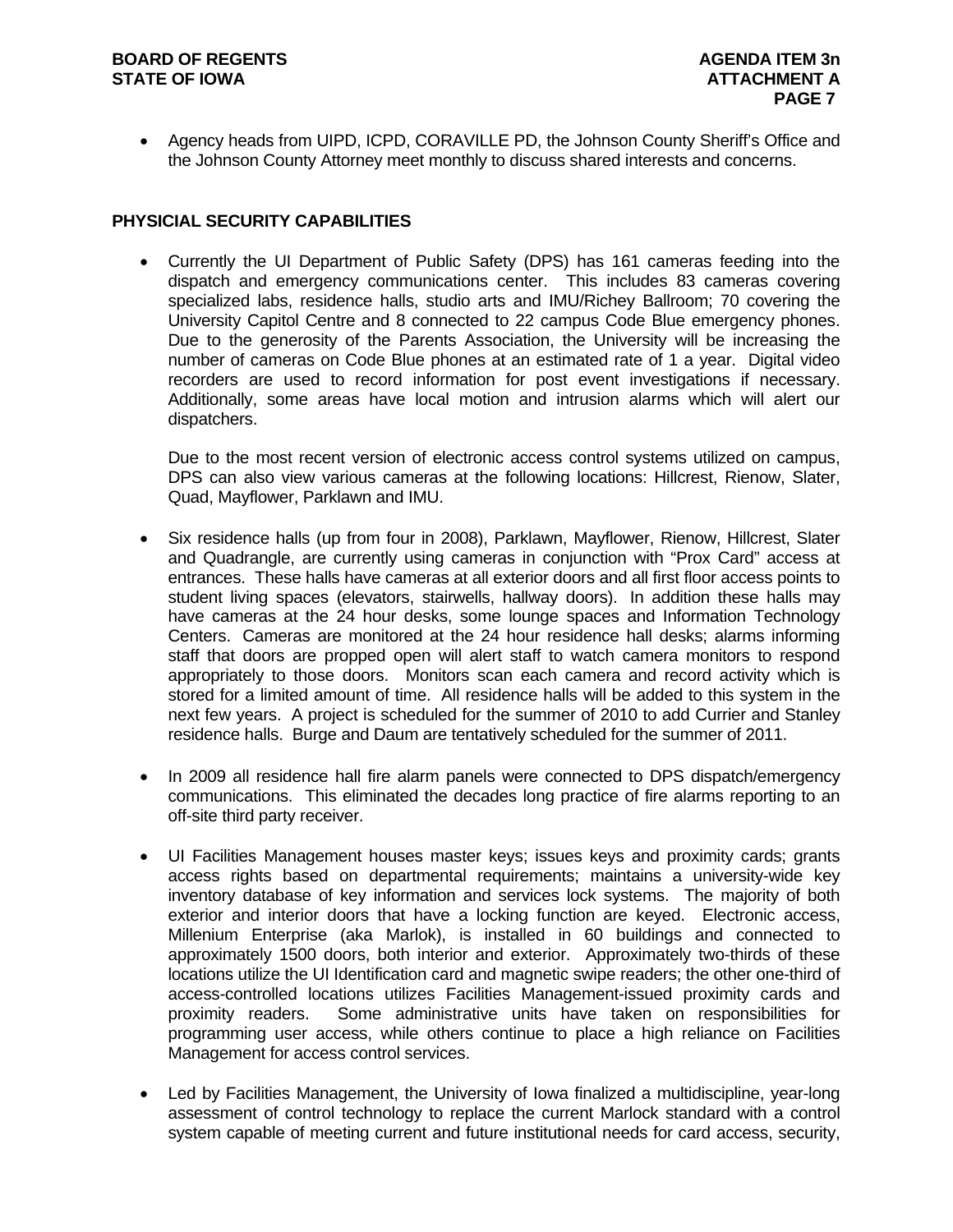- distributed control, and integration with building systems controls and institutional information technology databases. The University has selected AMAG software/firmware and Security Equipment Inc. as the AMAG integrator/reseller for the programs and components. We hope to sunset the Marlock system in approximately 9 to 10 years.
- Concerns about safeguarding university assets have highlighted the need to integrate "building access" and "building security." The challenge is to provide appropriate control and security for all major buildings without unduly compromising convenience and the campus culture of openness. To help guide the process, the University has convened an Access and Security Steering Committee who has developed a University of Iowa Access and Security Strategic Plan to address security and access control for new and existing buildings. The committee includes members from Facilities Management, Office of the Provost, Information Technology Services, Public Safety, Student Services and Research Administration. The areas of concern that are being reviewed by the committee and various sub-committees are as follows:
	- o Central Control Technology (AMAG)
	- o Security Assessment, Process & Priority
	- o Design and Installation Standards
	- o Key and Card Issuance
	- o Access Cards
	- o Integrated Databases
	- o Security Monitoring, Analytics
	- o Service and Support Model
	- o Financial Support Model
	- o Administration Policy on Card Access and Security

#### **STAFFING**

- The UI Police Division currently employs 44 sworn, state certified officers, 16 security guards, 7 state certified dispatchers, 1 fire safety coordinator and 3 support staff. Part time student employees (14) assist with guard duties, fingerprinting, lost and found, assistance with NITE RIDE, records management and dispatching.
- UIPD has one explosives detection canine

# **TRAINING OF INSTITUTIONAL PERSONNEL**

- In 2009 we held a table top training session exercising the Kinnick Emergency Operations Plan. Various departments participated including President Mason and the Vice Presidents.
- For several years the University of Iowa Police Crime Prevention Specialist has presented safety related educational offerings as follows:
	- o **Rape Aggression Defense program** R.A.D.
	- o **Personal Safety and Self-Protection**
	- o **Panic Alarms and Disruptive Persons**
	- o **Counterfeit Currency Detection**
	- o **Alcohol Awareness**
	- o **Club Drugs: "From the Rave to the Grave**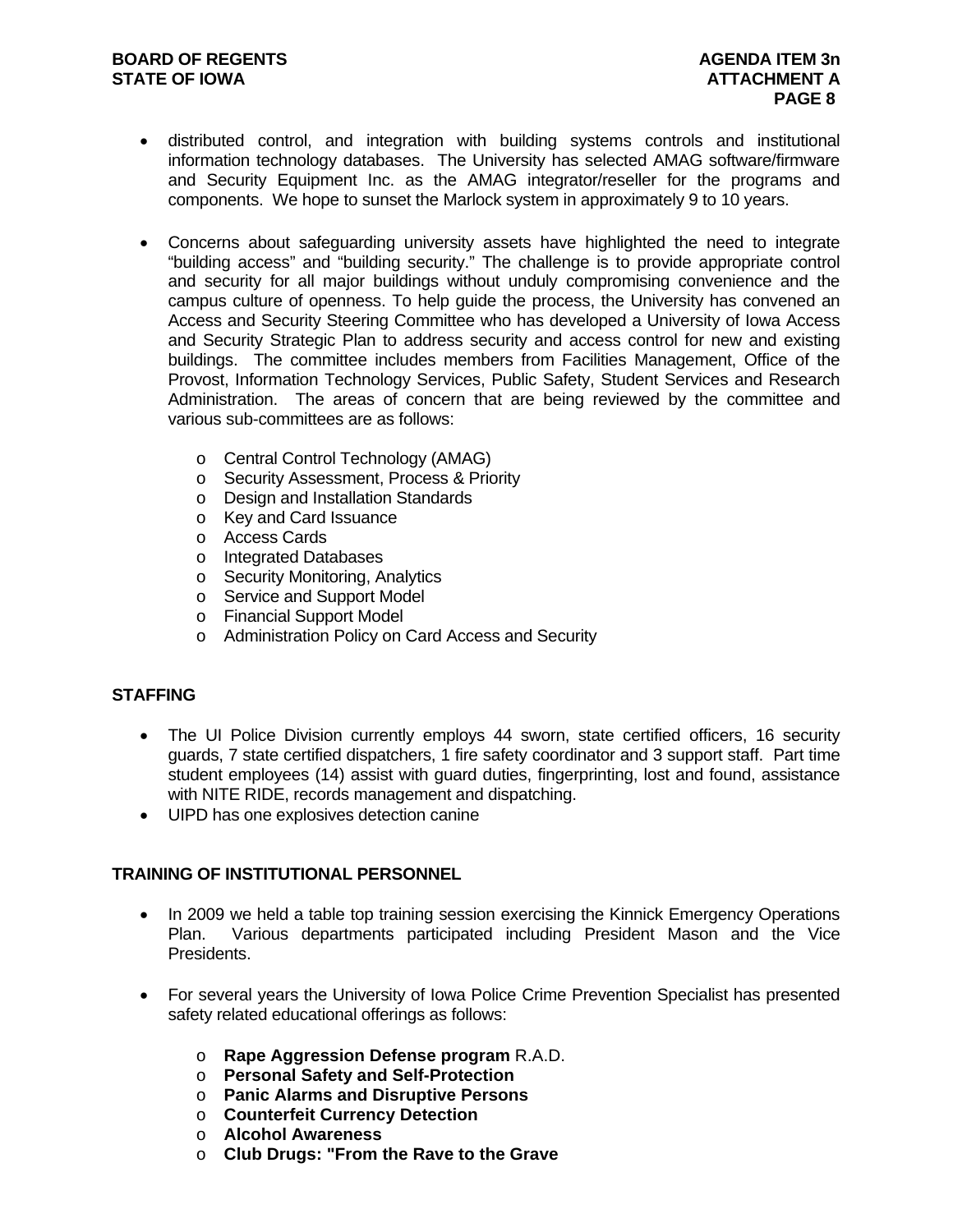#### **BOARD OF REGENTS AGENUS AGENDA ITEM 3n STATE OF IOWA ATTACHMENT A**

- UIPD has utilized mass email as well as the website to provide newly created information on the following topics:
	- o Active Shooter Guidelines
	- o Threat Assessment (see page 2: Threat Assessment and Management )
- The Threat Assessment Specialist and Crime Prevention Specialist created a protocol titled: **Recommended Protocol for Addressing Potentially Violent Situations.** The document addresses what to do when dealing with potentially violent people and situations. It was created, primarily, for frontline persons, i.e. clerical staff, office assistants, and others who deal directly with the public. The two TAS and UIPD crime prevention specialist have met with several individuals presenting the related materials. They will continue scheduling meetings to present the protocols and facilitate discussions with various groups as needed or requested.
- A.L.I.C.E. stands for **A**lert, **L**ockdown, **I**nform, **C**ounter, and **E**vacuate. The program is a comprehensive approach, advocating integrated strategies incorporating Environmental Design, Technology & Communication, Law Enforcement Response, and ACTION by those in immediate danger. The response options that are taught specialize in preparing schools, universities, churches, hospitals, and workplaces in how to respond to a violent attack on large numbers of people and increase the odds of survival. A.L.I.C.E. teaches individuals proven techniques and provides them with several options that are effective in avoiding, escaping and, if necessary, protecting intended victims from active shooters.

UIPD has three officers trained as instructors in the A.L.I.C.E. system who have created a two hour training component to begin training for faculty, staff and students. A.L.I.C.E. was presented to the leadership of UIPD/DPS and then to the leadership at the 2008 Big 10 Law Enforcement Director's Annual Conference. A condensed version was presented to President Mason and the Vice President group in 2009. We have begun advertising the program and will schedule classes as appropriate.

### **USE OF FORCE/FIREARMS**

- UIPD officers carry the M&P 40 caliber Smith and Wesson handgun. Incidents are reported to the Regents office, by phone, shortly after the time of occurrence and are reported herein. They are listed below:
	- o On August 20, 2009, an officer ran a plate on a car and a warrant came back on the driver for aggravated assault with a gun. The officers conducted a felony traffic stop at gun point and arrested the driver without incident.
	- $\circ$  On October 14, 2009, the officer while on assignment with the drug task force was searching a residence for a federal drug investigation several miles off campus in rural Johnson County. The suspect tried to flee the police and the officer drew and pointed his weapon at the suspect as he captured the suspect.
	- o On December 20, 2009, an officer accidentally discharged a weapon in the headquarters of Public Safety. There were no injuries and appropriate disciplinary action was taken.
- Commission on Accreditation for Law Enforcement Agencies Standards (CALEA) standards dictate that we must have a use of force policy: Officers have to receive training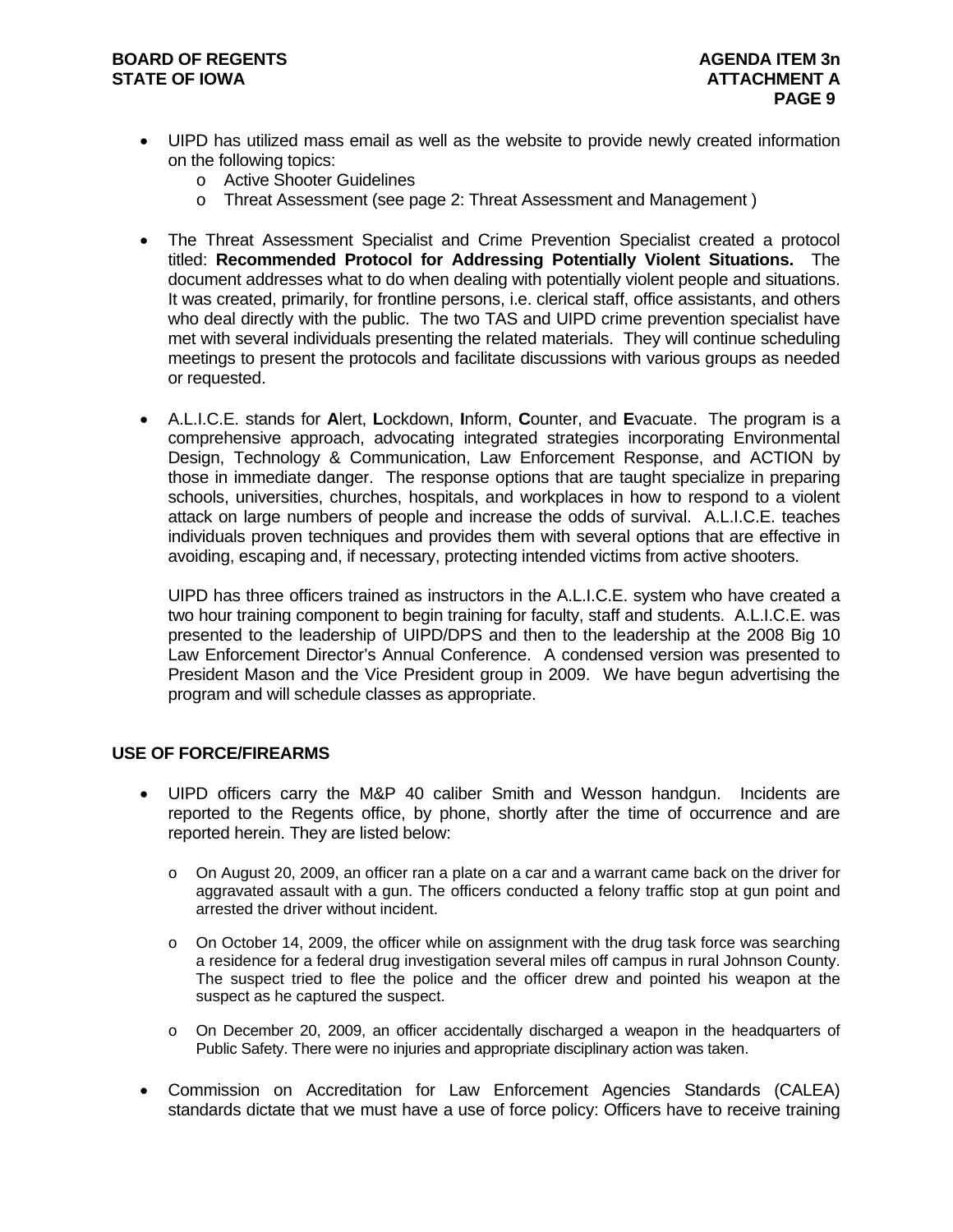- annually on these standards, must be trained with their authorized weapons, require reports when weapons are used, and cannot carry weapons until they have been trained. New officers must review all related policies prior to being issued weapons.
- The University of Iowa Police Department meets all CALEA standards and exceeds Iowa Law Enforcement Academy (ILEA) standards in regards to weapons qualification; CALEA dictates that we must have a policy that requires qualification.
- UIPD officers qualify twice a year with two qualification runs at each session, for a total of four; successful qualification runs are required; this exceeds state and national standards. Officers qualify on the low light course once a year, and shotgun once a year, meeting ILEA standards. For rifle qualification, UIPD requires 3 different courses of fire; standard FBI 100 yard course, the Close Quarters Combat Course, and the Close Quarters Combat Course in low light. This exceeds the standard FBI 100 yard course. UIPD currently has 6 ILEA certified firearms instructors on staff conducting all firearms training.
- UIPD also conducts *Simunitions* training once a year. This involves interactive training using devices that fire simulated rounds and a process that records officer actions with the simulated weapon. UIPD officers also train using the Multiple Interactive Learning and training Objectives system (MILO). Officers are required to train with MILO at least once a year; however, most officers will use the system several times a year. The MILO system instructs officers on the appropriate use of force, i.e., when to fire and when not to fire a weapon; new officers must receive this training before they are allowed to perform their duties. Both of these training opportunities exceed ILEA requirements.
- UIPD has facilitated access to training sites on campus for local law enforcement agencies. This creates a close partnership and provides the area agencies with knowledge of campus facilities, community and practices. This partnership creates a close working relationship and helps facilitate future assistance in the event of an incident on campus requiring mutual aid.
- Three of the department's firearms instructors received Active Shooter (AS) training at ILEA; they are responsible for training all UIPD officers during annual firearms qualification. This training includes instruction on how to enter an active shooter situation and covers building entry, room entry and clearing and securing corridors. During 2009 the last year, the department conducted joint AS training with local law enforcement agencies. Officers trained in this discipline will use this training and knowledge not only to respond to an active shooter, but to instruct students, staff, faculty and visitors in the appropriate response if an active shooter incident were to occur.
- ALERRT Advanced Law Enforcement Rapid Response Training. ALERRT is a 2-day operator course that is similar to Active Shooter Training (AS) but is far more detailed and involves choreographed situations with specific training points. It addresses all of the components in the ILEA-AS course and also provides instruction in moving and firing in teams of 2 to 5, room clearing, rescue, improvised explosive devices (IED) recognition and hostage situations. Instruction included dividing the class into groups with each team participating in exercises with simulated weapons and rounds to place participants in stressful situations. The department has four officers trained in ALERRT.
- UIPD will continue to work closely with local law enforcement agencies to implement training for all area agencies regarding the response to an active shooter. UIPD continues to train and work with local agencies in reference to weapons and tactical training so we are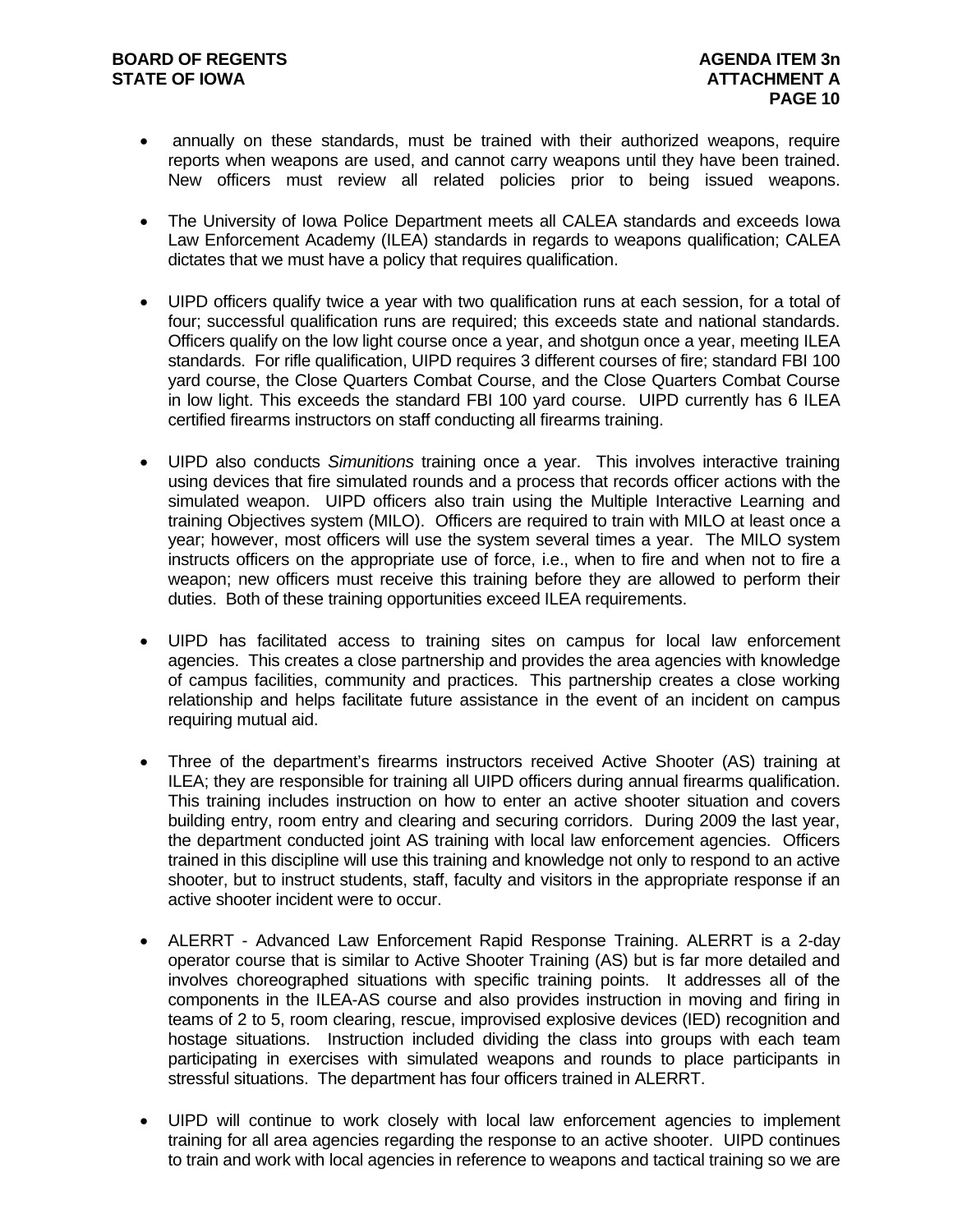### **BOARD OF REGENTS AGENUS AGENDA ITEM 3n STATE OF IOWA ATTACHMENT A**

 "on the same page" in the event of an emergency in which multiple agencies would be needed for an appropriate response to an incident of violence on or adjacent to campus.

# **STUDENT INVOLVEMENT**

- Students continue to be involved in the following:
	- o NITE RIDE (late night safe ride option for women)
	- o Citizens Police Academy; (i.e., a ten week academy for private citizens conducted by UIPD, Iowa City PD, Coralville PD and the Johnson County SO)
	- o Student employees (i.e., traffic control, lost and found, campus walking patrols, assist with VIP escort services, fingerprinting, dispatching)
	- o We continue to offer law enforcement internships for students (high school and college level)

# **SMOKING BAN**

- UIPD continues to respond, warn, and direct smokers to areas where smoking is allowed. UIPD officers have responded to 312 prohibited smoking calls.
	- o 270 contacts were initiated by UIPD officers
	- o 42 contacts were complaint driven
	- o 25 citations have been issued

# **SAFETY AND SECURITY GOALS**

- Complete Access and Security Strategic Plan including the systematic installation of the AMAG access control system; DPS sections
- Continue to conduct annual table-top emergency exercises to test the various critical incident and emergency plans
- Complete necessary work to change over dispatch consoles, mobile and portable radios to comply with county radio interoperability requirements for Public Safety Answering Point (PSAP) backup status by the Spring/Summer of 2010
- Support Iowa City Police is addressing safety issues downtown and areas adjacent to the UI campus.
- Assign a uniformed police officer at the UIHC emergency trauma center.
- Continue developing relationship with UI Risk Management and continue existing efforts to establish protocols for preventing/addressing identified risks, including but not limited to:
	- o Driver screening
	- o Pandemic flu response and planning, other natural or manmade emergencies
	- o General safety protocols and requirements encompassing faculty, staff, students, visitors and contractors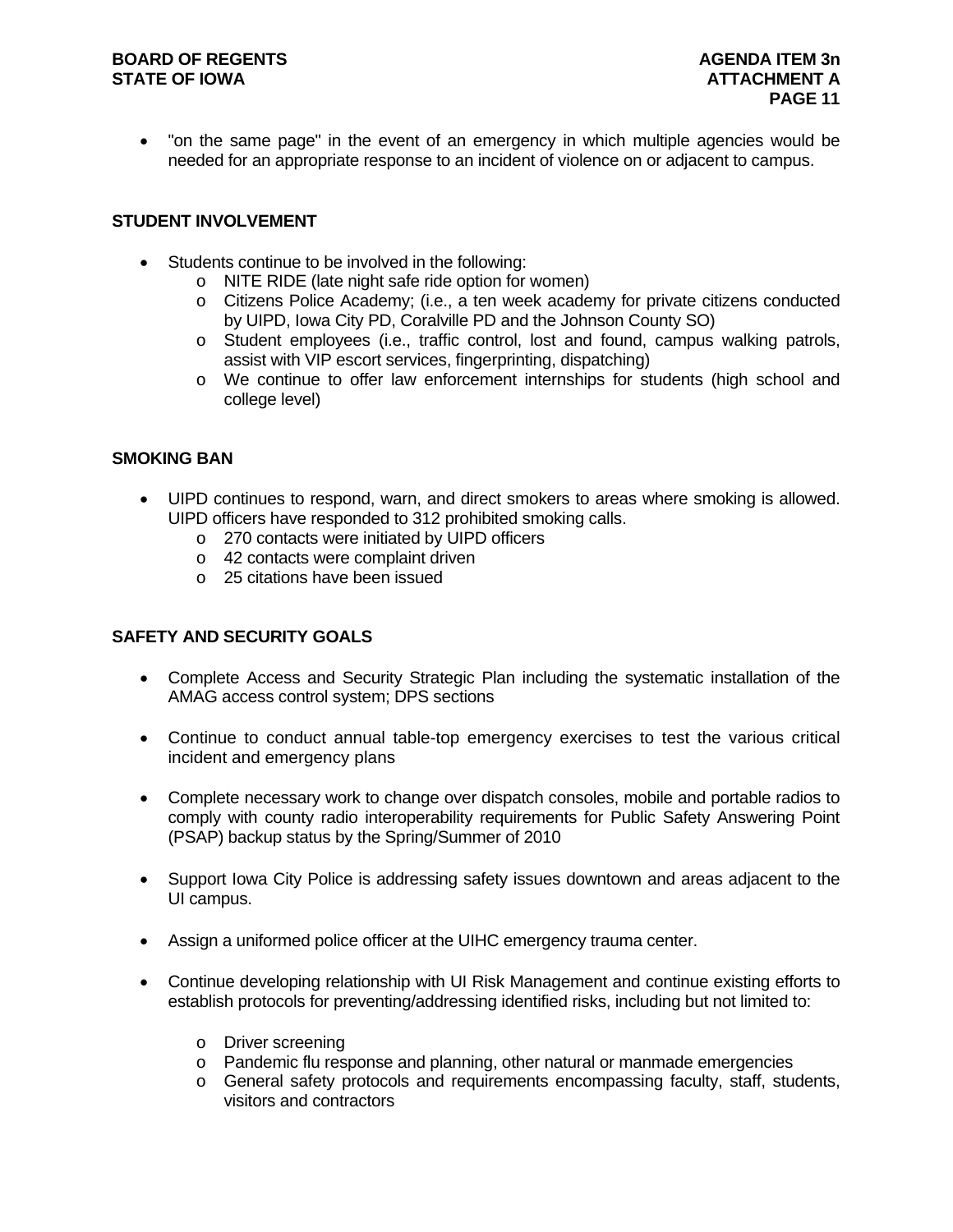- Complete the process of connecting advanced fire alarm panels to connect to DPS dispatch/emergency communications to facilitate a single point of emergency message transmission for internal building emergency communications
- Complete the review of the DPS departmental manual including the submission of selected policies to UI General Counsel for review
- Begin training faculty, staff and students in A.L.I.C.E. (see page 6)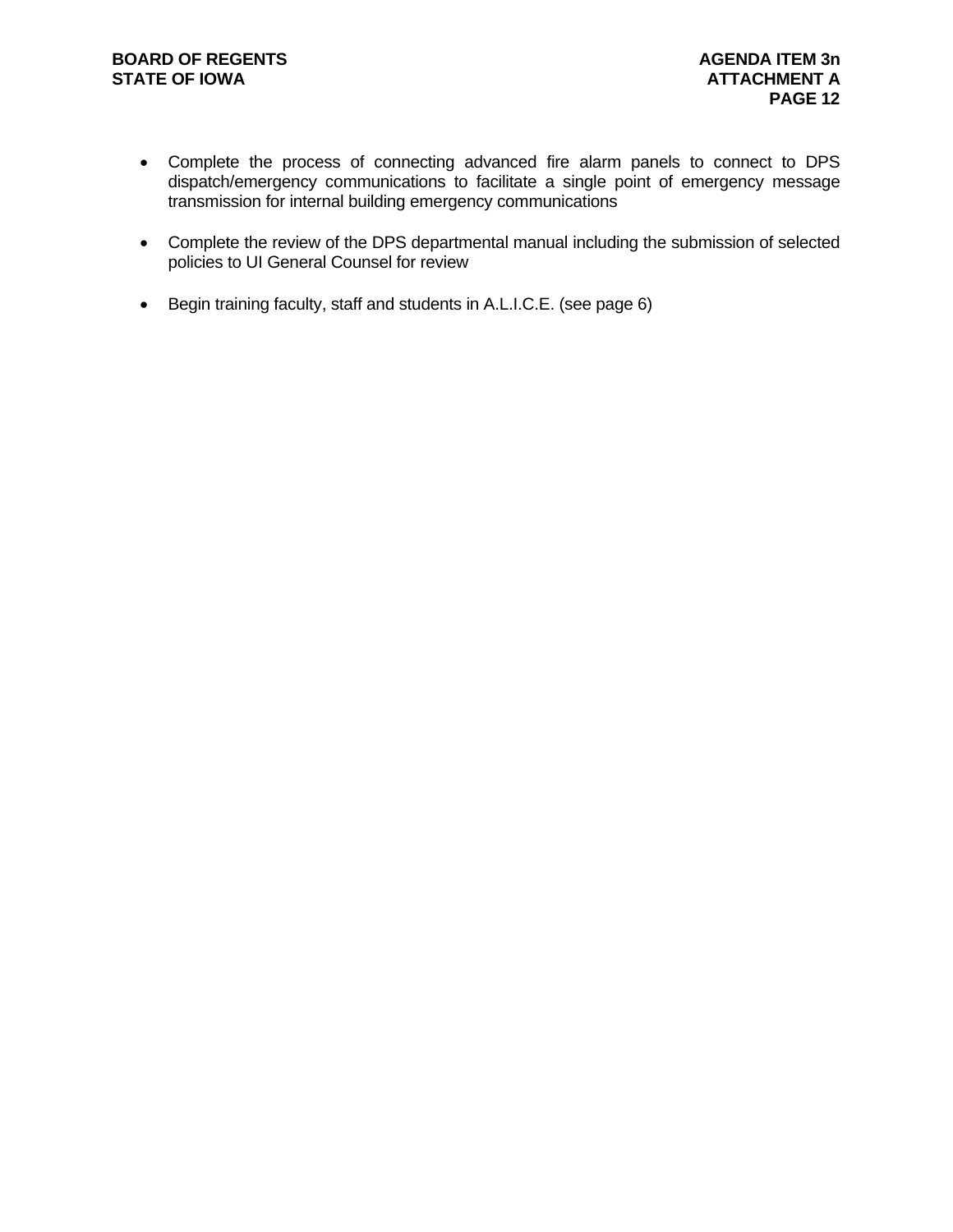# **CAMPUS SAFETY AND SECURITY REPORT**

# **IOWA STATE UNIVERSITY**

# **Calendar Year 2009**

This report is submitted in accordance with the Board of Regents Comprehensive Safety and Security Policy (Chapter 11 of the Board of Regents Policy Manual).

# **MASS COMMUNICATION CAPABILITIES**

- ISU continues to utilize Connect-Ed as its selected electronic mass notification vendor. Ten administrative officials throughout the university, representing key disciplines, are authorized to activate this system. The program was tested twice and utilized on two occasions during the past calendar year. Positive feedback regarding mass notification capability was received from system subscribers, including faculty, staff, students, and parents.
- The university continues to utilize an Emergency Message Recording System (EMRS) in conjunction with ISU Alert. A loop recording can be played to an unlimited number of people calling the designated telephone number (4-5000); this is the same number displayed when the ISU Alert system is activated. The recorded messages can be updated instantaneously as conditions change.
- An Emergency Alert Homepage has been designed to enhance communication capabilities. The system is designed to overwrite the ISU homepage in a way that draws attention to the emergency—the elimination of graphics speeds access for those requiring immediate information. Ten administrative officials throughout the university, representing key disciplines, are authorized to activate this system. However, it is recognized that dire circumstances would need to exist before the situation would be announced to the entire world. Archived messages available for viewing would be used to more easily track and understand incident progression.
- An outdoor warning system, consisting of five towers placed strategically throughout campus, was installed in June 2008; the equipment has siren and voice capability. Procedures for activation have been developed and dispatch personnel have been trained in unit operation. Testing of the outdoor warning system is conducted monthly, unless inclement weather is present or projected. Templated voice messages relating to a variety of emergency conditions have been developed to expedite message delivery.
- CodeRED, a multi-platform emergency notification system, was recently implemented in Story County. This product utilizes internet mapping capability for geographic targeting of calls, coupled with a high speed telephone system capable of delivering emergency messages at the rate of up to 60,000 calls per hour.

#### **THREAT ASSESSMENT AND MANAGEMENT**

• ISU DPS has utilized a Threat Assessment and Management System (TAMS) since 1994.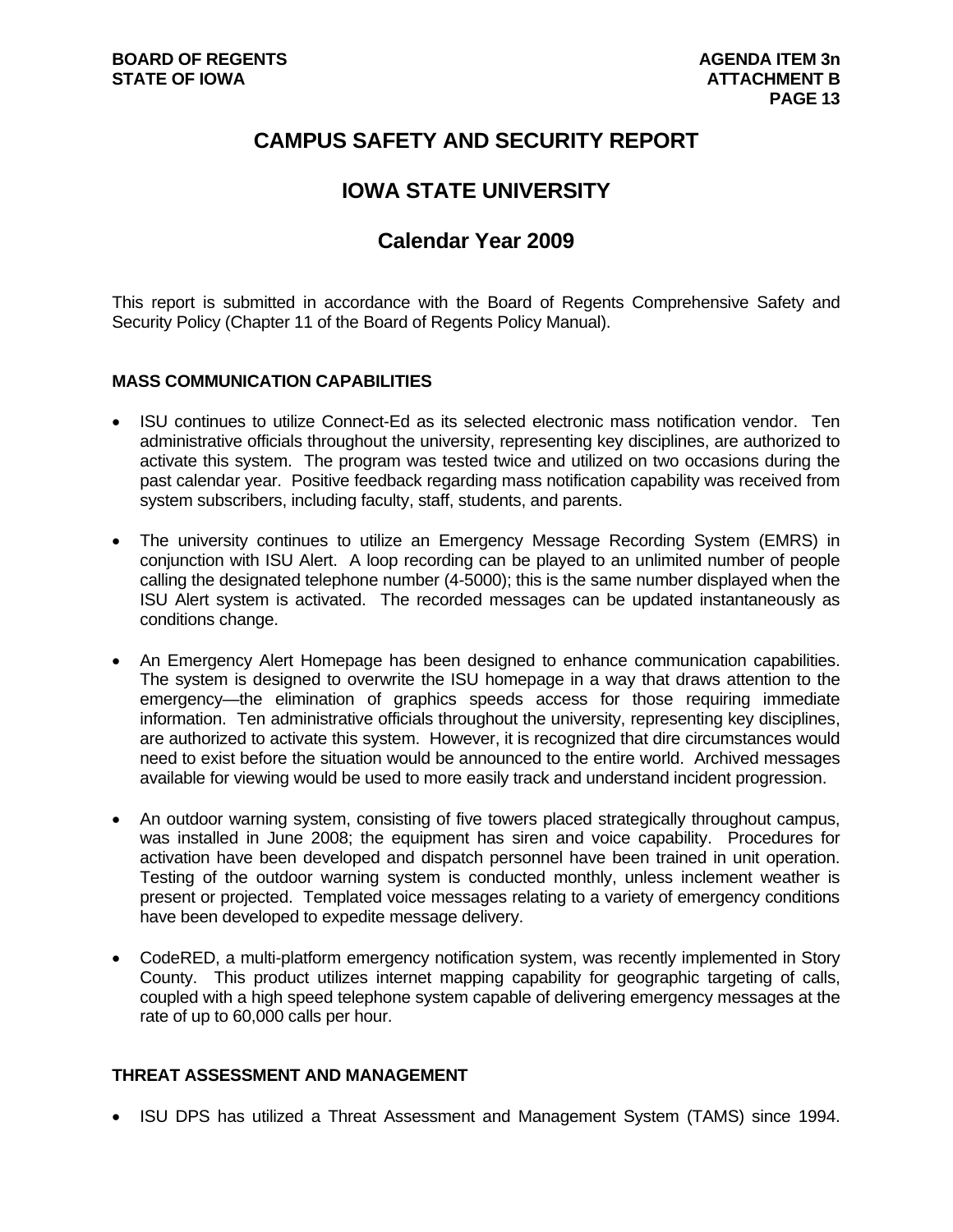- The department continues to partner with other institutional entities in threat management issues, including: Dean of Students Office; Thielen Student Health Center; Human Resource Services; Department of Residence; and Student Counseling Services.
- The department continues to actively participate in the multi-disciplinary Student Assistance and Follow-Up Evaluation (SAFE) Team, as well as the Faculty and Staff Safety Team (FASST). These groups meet weekly, or more often as needed, to share information and develop strategies for assessing and responding to potentially dangerous situations.
- Intermediate level training in threat assessment and management has been provided to all police investigative staff.
- The threat assessment and management process is coordinated by an individual who possesses a wealth of experience in this area. Specialized training pertaining to harassment, stalking, and interpersonal violence has been received.
- Sworn staff members have conducted training sessions throughout campus with regard to identifying and dealing with people who threaten or exhibit violent or harassing behavior. Feedback received from faculty and staff reveal these seminars are very much appreciated.

# **RELATIONSHIPS WITH OTHER LAW ENFORCEMENT ENTITIES**

- ISU DPS entered into a mutual aid agreement with the Ames Police Department and the Story County Sheriff's Office in 1997. This intergovernmental agreement allows for the effective and immediate exchange of law enforcement resources during times of need. Officers continue to work collaboratively during major special events.
- All law enforcement agencies within Story County utilize an 800 MHz radio system that facilitates interoperability during emergencies and special events. The Ames Police Department, Story County Sheriff's Office, and ISU Police Division all share the same Computer-Aided Dispatch (CAD) and records management software. The three centers are linked through fiber and T-1 lines to ensure information availability and system redundancy. The ISU Communications Center was used twice by the Ames Police Department during the past year when the latter experienced computer related technical difficulties.
- The department continues to work with a variety of entities when staffing major special events, to include: Iowa State Patrol; Ames Police Department; Story County Sheriff's Office; United States Secret Service; Iowa Division of Criminal Investigation; Federal Bureau of Investigation; and Per-Mar Security.

#### **PHYSICIAL SECURITY CAPABILITIES**

- The department was recently awarded a federal equipment-related grant to enhance safety and security near the College of Veterinary Medicine complex.
- A designated and specially trained employee continues to review blueprints and provide Crime Prevention Through Environmental Design (CPTED) advice to architects and project managers. This proactive approach helps identify any safety related concerns prior to construction.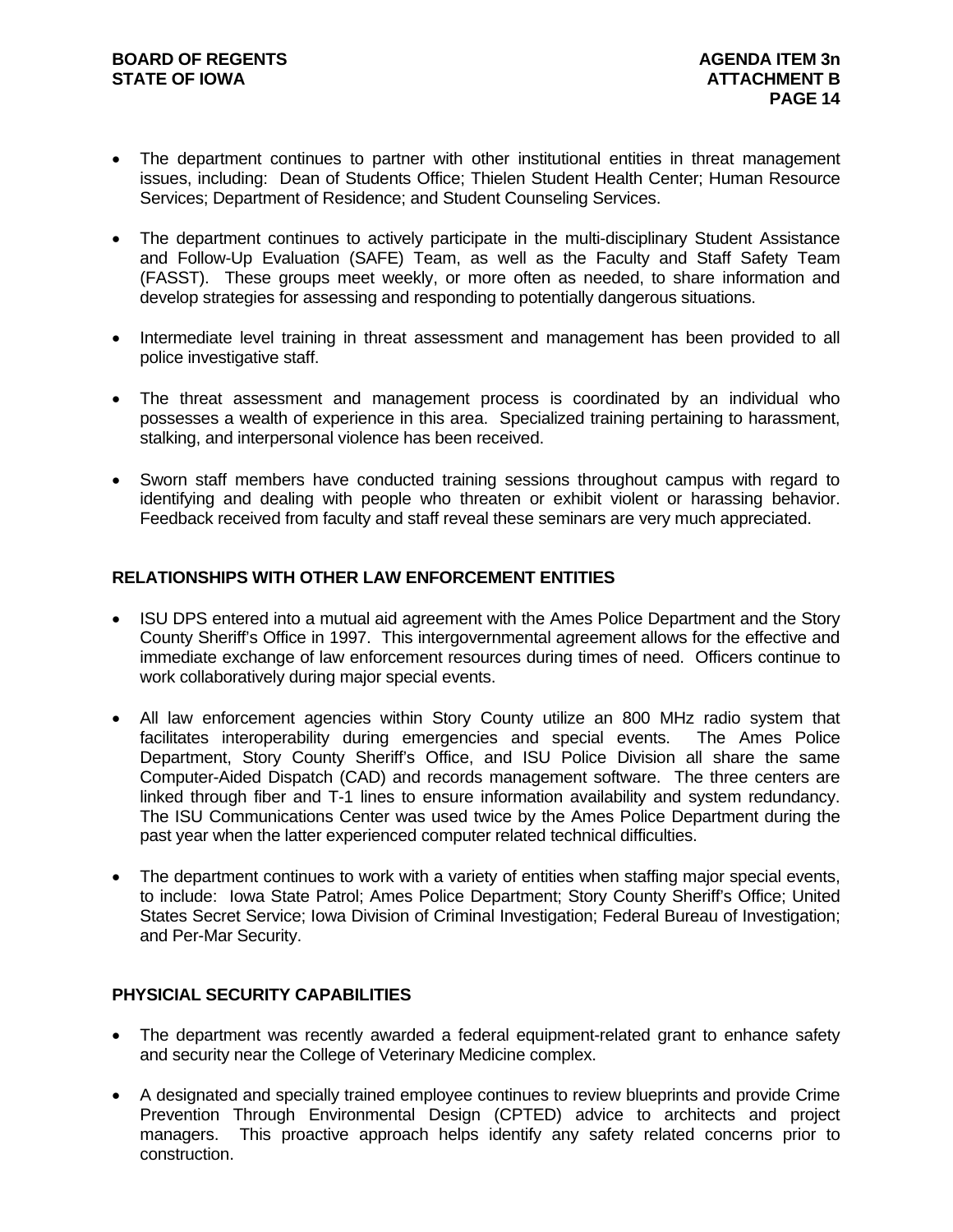- The university extensively utilizes electronic access control systems to enhance security. This technology is incorporated into all new construction.
- The use of digital cameras is expanding. The Department of Residence will soon be adding more than 200 cameras in public use areas.

### **STAFFING**

• The ISU Police Division is authorized 33 sworn, state-certified police officers and eight full-time civilian staff. Part-time student employees are utilized to provide support services related to building security, safety escorts, and dispatch.

### **TRAINING OF INSTITUTIONAL PERSONNEL**

- An overview of safety-related issues and services is provided to all incoming students and their parents during orientation sessions held throughout the month of June, as well as at Destination Iowa State.
- An Associate Director and other staff have provided 36 prevention and outreach programs during the past year to faculty and staff; 65 hours of instruction have been provided to 712 people. Topics have included: workplace violence; campus safety; dealing with difficult people; and threat assessment/management processes.
- The annual ISU DPS publication, "*Safety & You*" is electronically mailed to all faculty, staff, students, and prospective employees. This document is printed in hard copy form and posted on the departmental web site. It contains information pertaining to personal safety and property security as required by the Jeanne Clery Disclosure of Campus Security Policy and Campus Crime Statistics Act.
- The ISU Department of Public Safety continues to annually train Department of Residence (DoR) staff and Cyclone Aides regarding safety related services for students, staff, faculty, and visitors. These sessions are conducted prior to each entity providing safety-related information to all incoming students as part of their respective orientation programs.

# **USE OF FORCE/FIREARMS**

- The department's use of force and authorized weapons policies are in compliance with national law enforcement accreditation standards (CALEA).
- Instruction regarding departmental use of force policies and related laws is conducted semiannually, thus exceeding national accreditation standards. Officers qualify with their issued sidearms twice each year—this exceeds national accreditation standards and state regulations.
- The department continues to equip officers with, and train them in the use of, chemical spray, expandable batons, and conducted energy weapons.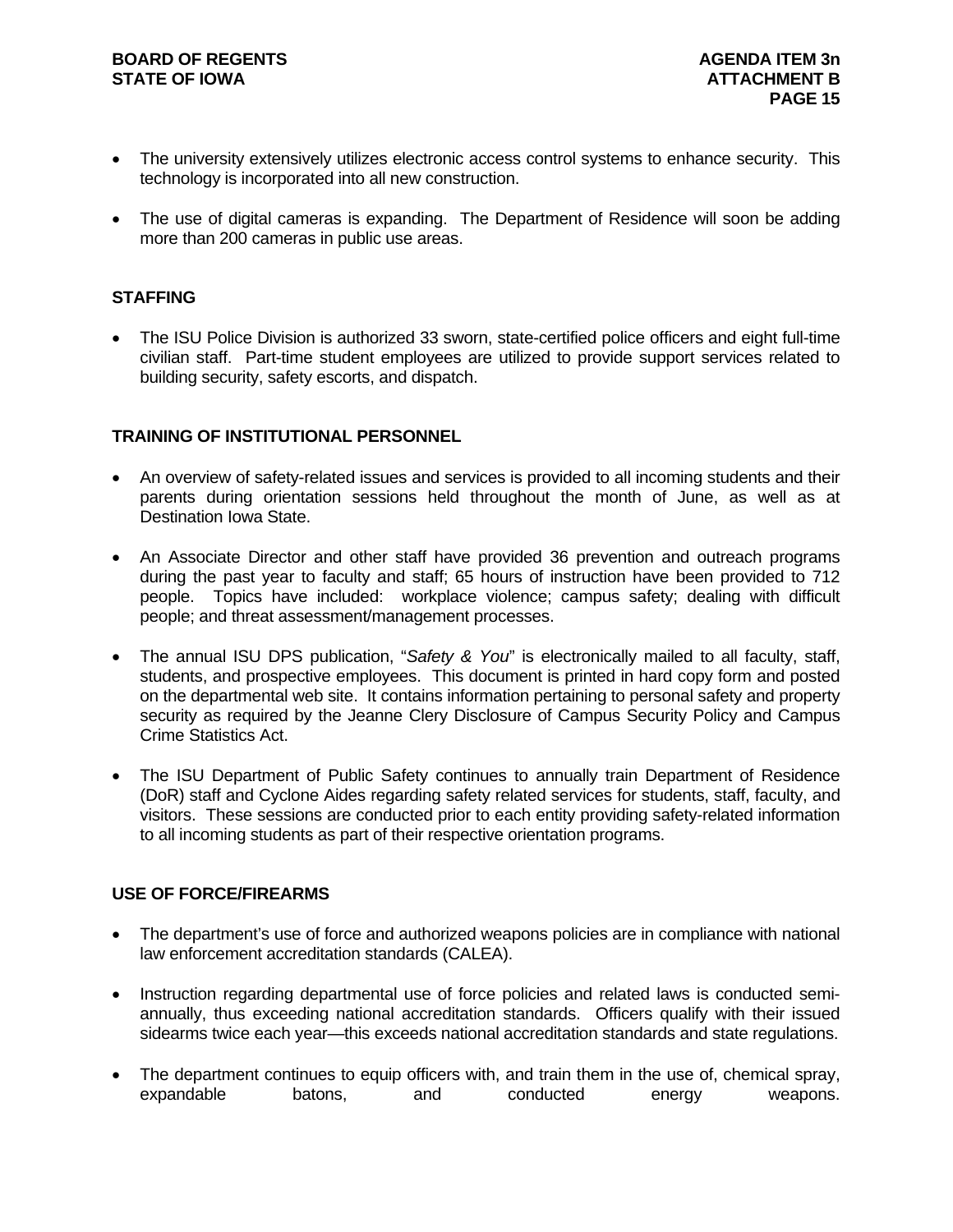- The department has three firearms instructors certified through the Iowa Law Enforcement Academy (ILEA). Two officers have additionally received instruction through the ALERRT and Strategos, International programs.
- Officers participated in active shooter training twice during the past year; one session was conducted with officers from other Story County agencies.
- No officers discharged a firearm for other than approved training purposes, with the exception of dispatching one injured deer. No firearms were drawn and pointed on campus during the past calendar year. Two officers assisting the Ames Police Department drew and pointed their firearms while making entry to a residence where a man had shot his former domestic partner. The individual had already shot himself and later died from the injuries sustained.

### **STUDENT INVOLVEMENT**

- ISU DPS officers conduct campus safety walks each year to identify issues related to lighting, foliage, and other hazards. The most recent effort, conducted in October 2009, was cosponsored by members of the Government of the Student Body (GSB). Results were forwarded to FP&M for review and follow-up action, if required.
- The department hosts an eight-week Citizen Police Academy (CPA) each year for students, faculty and staff. This outreach effort has been very popular and has helped form collaborative relationships.
- ISU DPS has operated a Safety Escort program for approximately 13 years. Walking or vehicle-assisted escorts are provided free of charge to faculty, staff, students, and visitors. The service is very popular, as evidenced by the following statistics: 2006 (1,832); 2007 (2,413); 2008 (3,734); and 2009 (4,144).
- A Motorist Assist Program has been in existence for approximately 15 years. Services are provided free of charge for those requiring assistance, to include: vehicle jump starts; tire changing/airing equipment; and escorts to obtain fuel.
- The department employs approximately 70 students in various support functions, including: dispatch; security; parking enforcement; and records management.

#### **SMOKING BAN**

- ISU DPS received or initiated 151 smoking-related calls for service during 2009. The reports were documented and officers were sent to investigate. When possible, officers patrolled areas reported to be problematic.
- Officers issued 67 state citations and approximately 131 warnings, most of which were verbal, to campus visitors (e.g., football fans in grass parking areas, parents, construction workers, delivery drivers).
- Smoking-related signage has been posted at university entrances, on building doors and on fleet vehicles.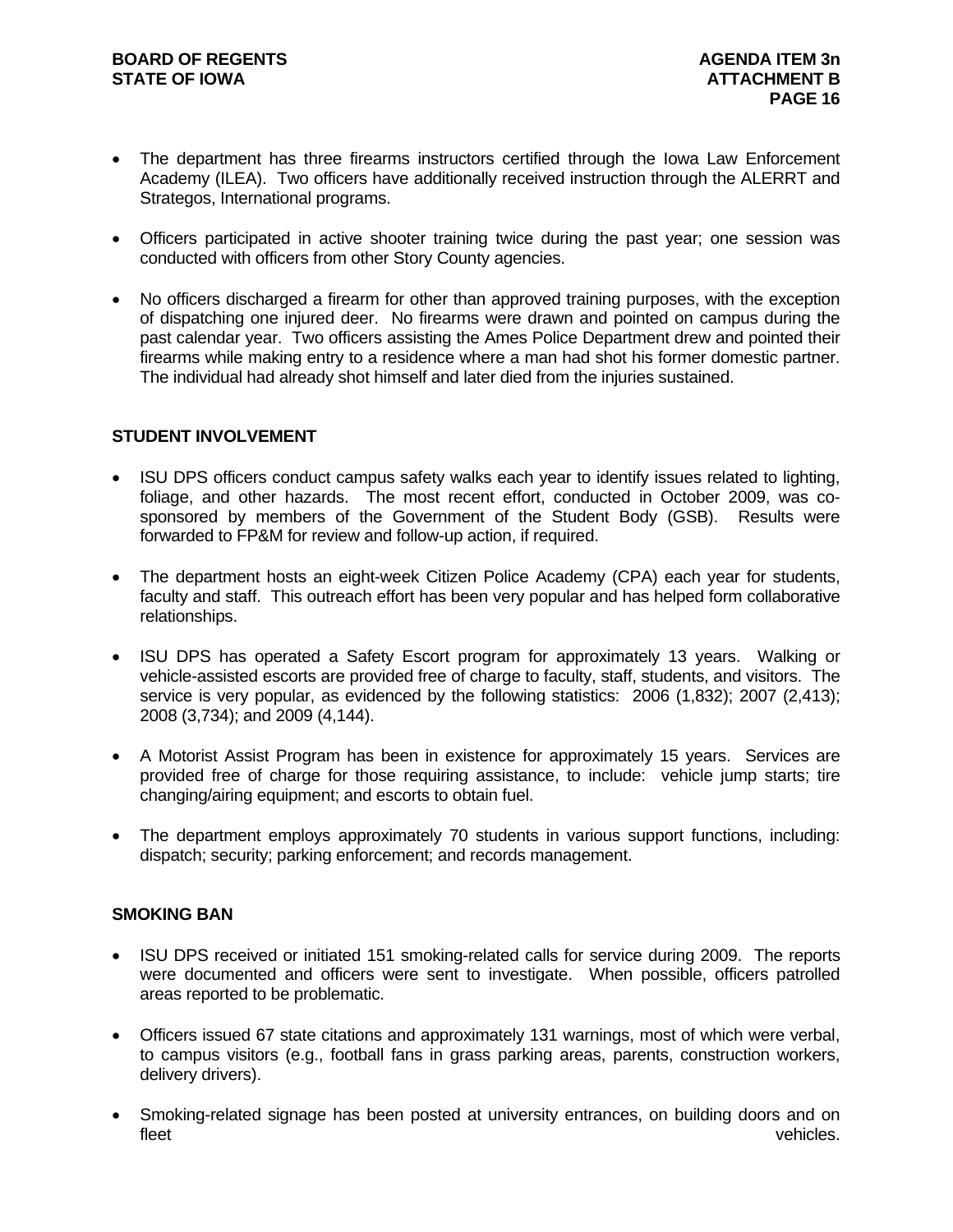A small committee has been formed to discuss continued compliance. Members include representatives from the following: ISU DPS; Environmental Health & Safety; Facilities Planning & Management; University Counsel; Department of Residence; and Human Resource Services.

### **SAFETY AND SECURITY GOALS**

- Review proposals to replace and upgrade the multi-agency computer-aided dispatch and records management system. Once in place, the system will more adequately address emergency and routine information needs.
- Develop a funding strategy to ensure Sexual Assault Response Team (SART) services can continue on an institutional and countywide basis.
- Continue to coordinate a statewide college program promoting leadership and positive choices regarding alcohol consumption and driver safety.
- Participate in a countywide review of proposals to upgrade all two-way radio equipment. The system presently being used is approximately 15 years old.
- Develop policies to comply with new federal Clery Act regulations pertaining to fire safety and missing person notifications.
- Increase the number of doors controlled by electronic access systems, as well as the number of digital cameras utilized throughout campus.
- Continue to collaborate with other state agencies and organizations to maximize threat management, intelligence, and investigative functions.
- Systematize the delivery of crime prevention information disseminated to faculty, staff, and students during orientation and in-service sessions.
- Ensure continued compliance with all applicable Commission on Accreditation for Law Enforcement Agencies (CALEA) standards.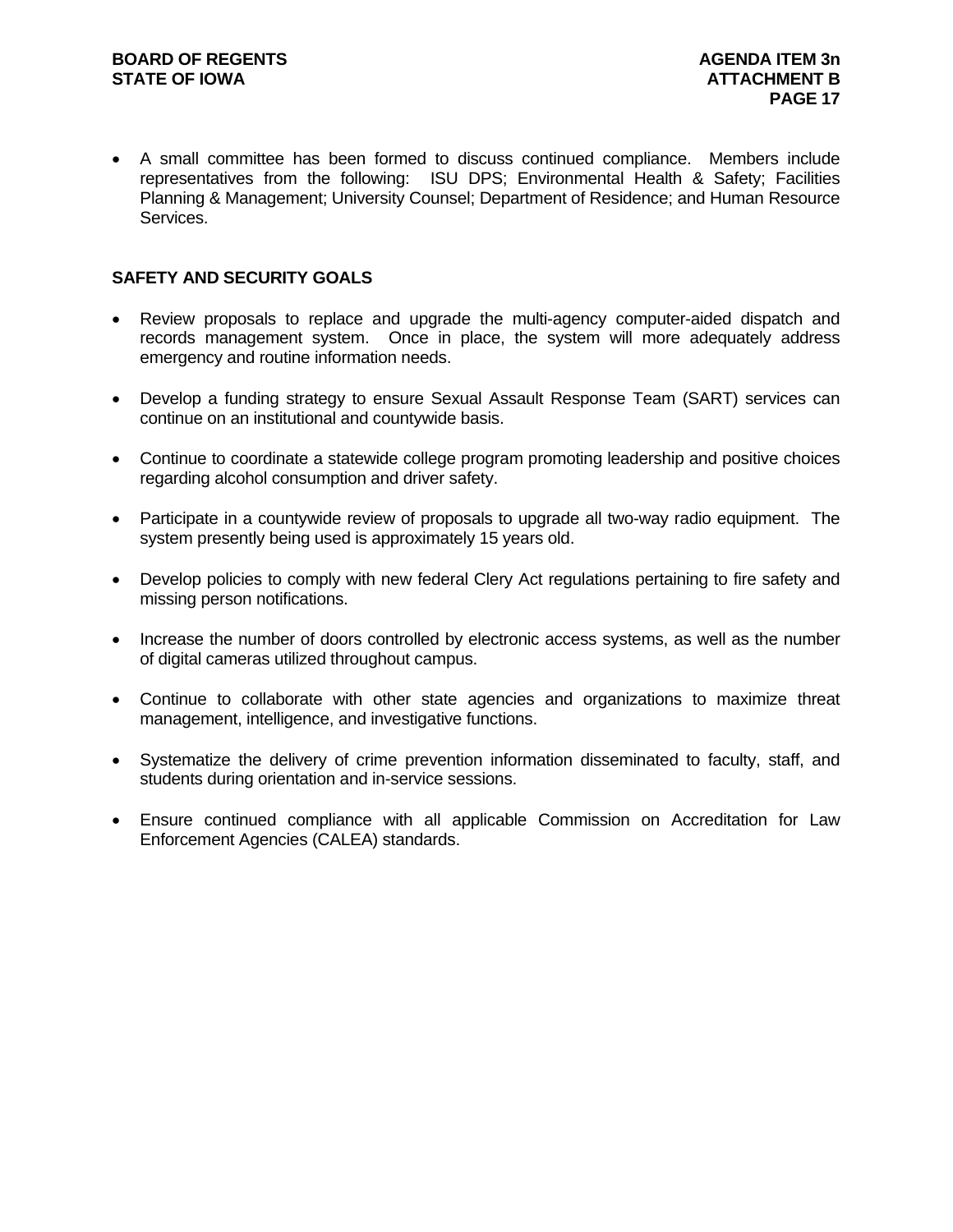# **CAMPUS SAFETY AND SECURITY REPORT**

# **University of Northern Iowa**

# **Calendar Year 2009**

This report is submitted in accordance with the Board of Regents Comprehensive Safety and Security Policy (Chapter 11 of the Board of Regents Policy Manual).

### **MASS COMMUNICATION CAPABILITIES**

- UNI continues to utilize Connect-Ed for the purpose of mass communication notification to include e-mail, text messaging and voice mail.
- The UNI-Alert information is on the UNI web site and provides information to faculty, staff, and students about registration, as well as the notification process.
	- o UNI-Alert was used in the following incidents:
		- January 12, 2009 cancelled classes on campus due to weather
		- June 6, 2009, Tornado Warning
		- October 7, 2009, campus-wide test of the Alert System
		- December 9, 2009, campus closure due to weather conditions

#### **External Mass Voice Notification System**

- American Technology Inc. continues to provide the campus outdoor voice notification system for the UNI. Installation of this system was completed and testing of the system was conducted on March 18, 2009.
- There are eight locations where speakers have been installed to provide coverage for campus.
- Speakers provide siren and/or voice notification in the event of weather or other emergency incidents on campus.
- Speakers can be activated via dispatch or by remote location by UNI Police Mobile Command Unit.
- The campus is currently using digital message boards on campus as well as UNI-TV as another source of campus emergency notification.
- The system is tested on a monthly schedule to coincide with the Black Hawk County Emergency Management warning system. Black Hawk County also offers the Code Red Warning System for all residents at no cost.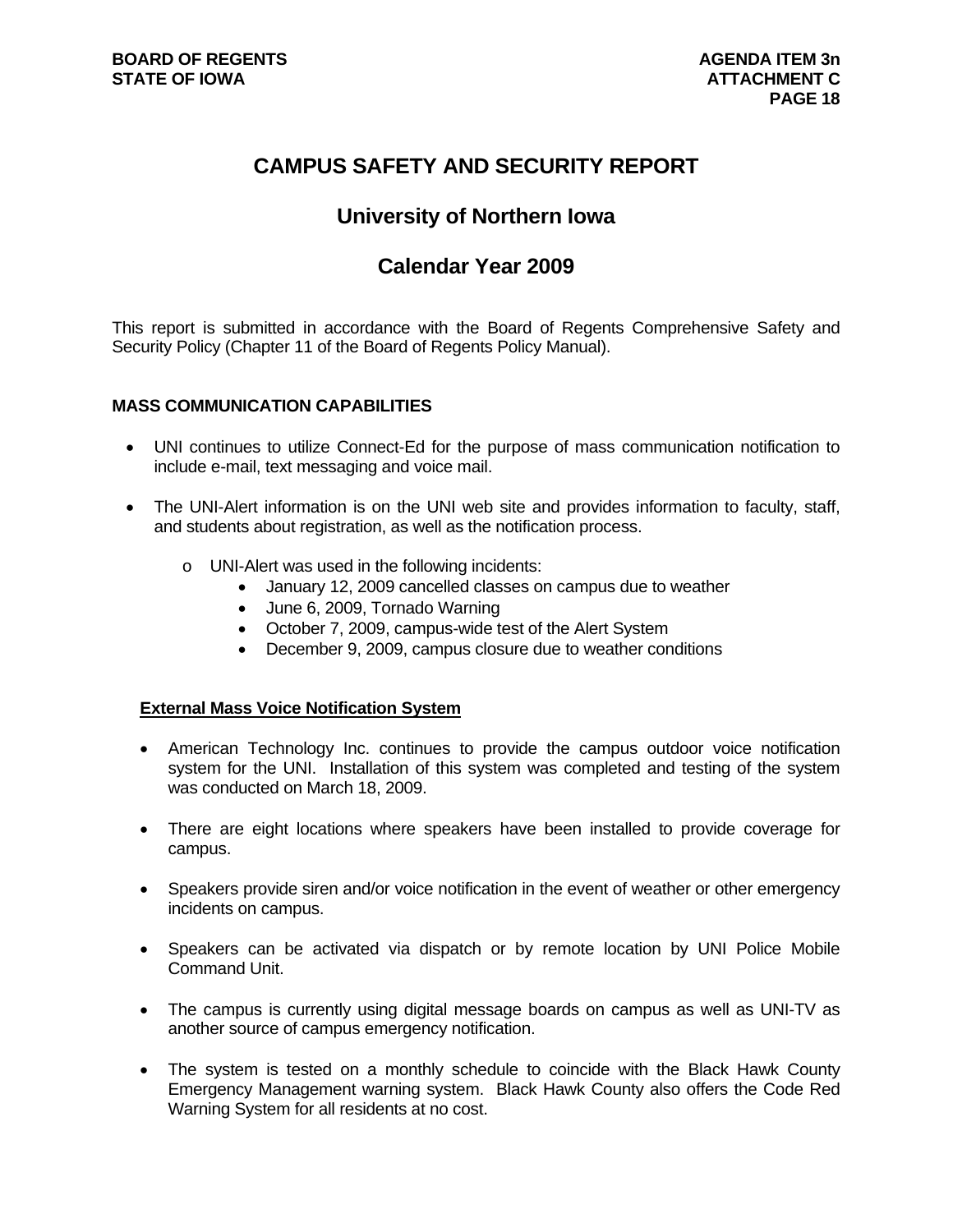### **BOARD OF REGENTS AGENUS AGENDA ITEM 3n STATE OF IOWA ATTACHMENT C ATTACHMENT C**

### **THREAT ASSESSMENT AND MANAGEMENT**

- UNI Public Safety (DPS) continues to partner with other campus departments to ensure cooperation across various administrative domains of the University concerning issues which pose a potential threat or concern.
	- o UNI DPS continues to participate with the Assessment and Consultation Team for Students and meets on a monthly basis, or as necessary.
	- o DPS serves as a member on the Critical Incident and Assessment and Consultation Team responding to any personal, weather, or event-related concerns.
	- o A Case Management Team is in place to address issues which affect employee concerns.
	- o DPS is a member of the Bias Response Team whose purpose is to coordinate a University response to bias-related incidents on campus.
- A University safety web-page was revised this year and placed on the UNI Homepage under the Quick Links section. The site provides information on safety issues for personal and weather-related incidents.
- Numerous training sessions were held for new faculty and department heads, as well as various student organizations on campus, reporting and responding to issues which create concerns regarding student/faculty safety.
- UNI personnel served on a Lessons Learned panel at Hawkeye Community College. Information was provided to various campus and local police departments on the experience during the UNI lockdown. The program's featured speaker was the Incident Commander from the Columbine High School shooting incident in Colorado. There were approximately 120 participants.

# **RELATIONSHIPS WITH OTHER LAW ENFORCEMENT ENTITIES**

- UNI Police continue our weekly meetings with Cedar Falls Police to discuss active cases and problems within and around the campus.
- UNI Police meet monthly with local and county law enforcement agencies to discuss various crimes and investigative efforts within the communities.
- The Director of Public Safety is a Board member of the Tri-County Drug Task Force which meets monthly to discuss drug-related cases and issues in Black Hawk and surrounding counties.
- UNI Police and the City of Cedar Falls Police Division work closely during major events on campus. We have partnered with local law enforcement during homecoming events with a joint operations center.

# **PHYSICIAL SECURITY CAPABILITIES**

 UNI continues to improve the physical security of its buildings by adding electronic locks to newly refurbished buildings to allow remote locking of facilities.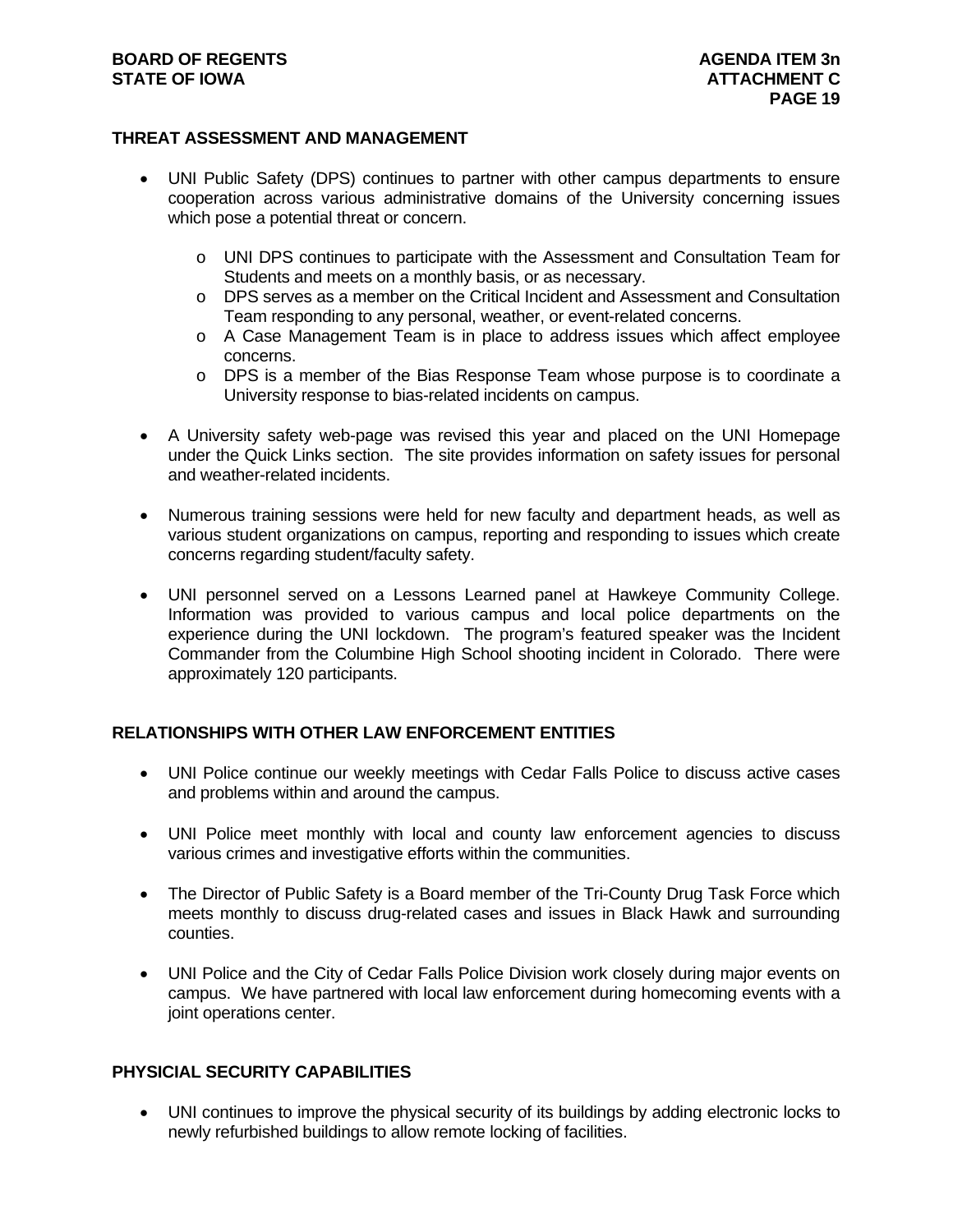- Gilchrist Hall renovations have allowed space for a call center and an Emergency Operations Center. We continue to add to the capabilities of this center with additional equipment to allow the self-sustainment of the emergency operations within the facility.
- There are eleven emergency phones on campus which connect directly to UNI Police in the event of an emergency. The phones are checked on a regular basis to ensure operability.
- There are currently eight cameras located on campus allowing surveillance of overnight parking facilities. We are currently working to access existing cameras in various campus buildings which will allow the review of activity in the event of any incident within the facility. The sites include six additional buildings which access is available and accessible. This project should be completed within a few months.
- The new Multimodal Transportation Center has been in operation for the past several months. The facility will be equipped with emergency phones, as well as cameras, once completed. We anticipate this equipment to be operational within the next month.

# **STAFFING**

- The Department of Public Safety currently employs 17 sworn officers with an authorized staffing level of 18. We are currently working to fill an open patrol supervisor position due to an early retirement this fall.
- The Department is currently seeking to replace a half-time dispatcher for the department and anticipate the position to be filled early in January.
- An organizational chart is attached.

# **TRAINING OF INSTITUTIONAL PERSONNEL**

- On August 11, 2009, UNI DPS working with the Iowa Department of Homeland Security, Black Hawk County Emergency Management, and other campus departments held an Emergency Communications Workshop in Maucker Union. A total of 86 participants, including Deans, Directors, Department Heads, and the UNI Cabinet members held a fourhour session to discuss and review the following areas:
	- o Roles and Responsibilities
	- o Current policies and procedures in campus notifications
	- o Impact of communications, on and off-campus
	- o Understanding the various modes of communication
	- o Review the continuity of operations for emergency response

A follow-up training session is being planned for Spring of 2010.

- UNI is compliant with the National Incident Based Management System (NIMS) as required by law.
- UNI Police continue to work closely with the Department of Residence on matters concerning student safety with programming, and officer contacts with residence system employees. Public Safety provides safety talks to Resident Assistants and to residence hall students in the fall semester.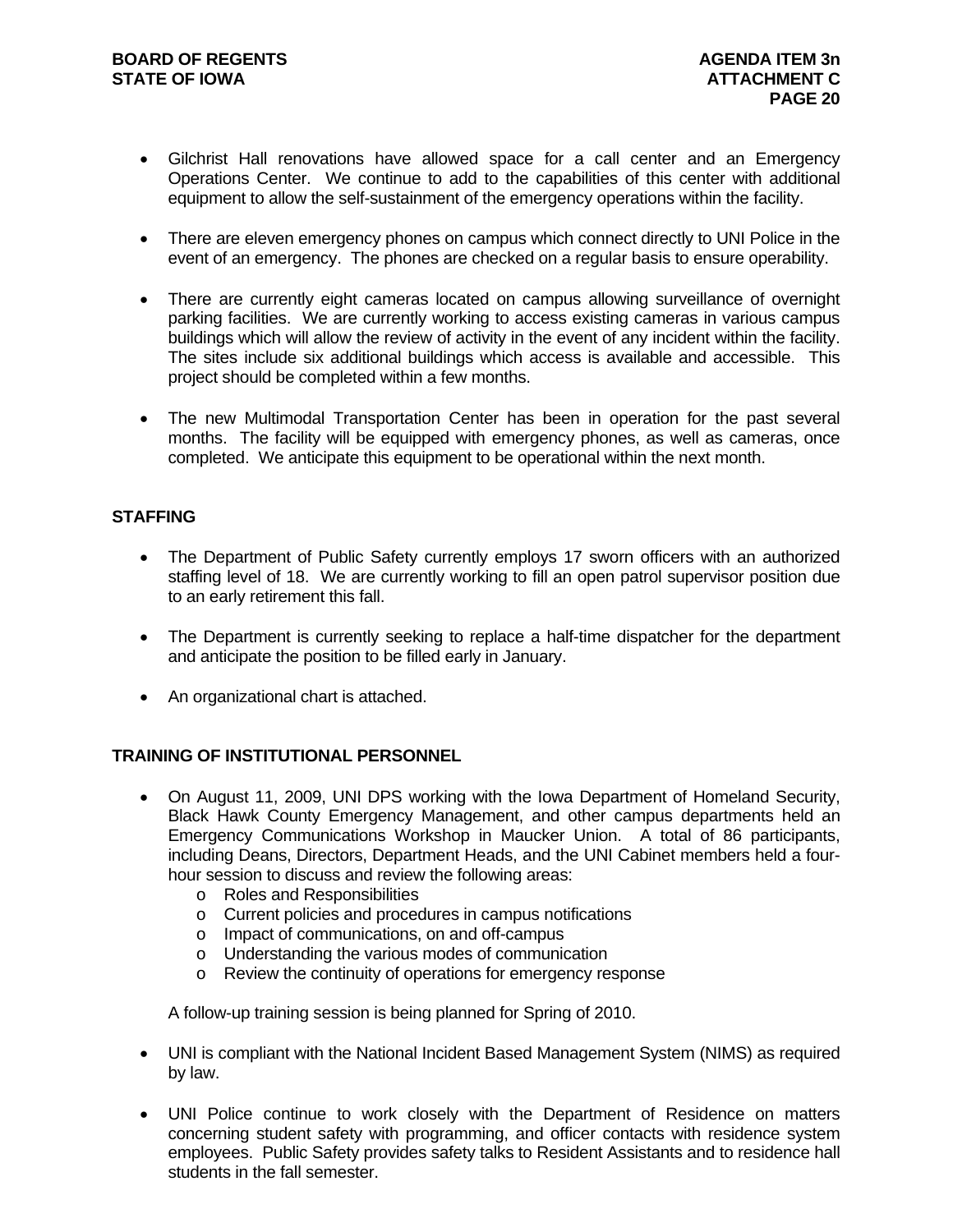- UNI Officers provide Rape Aggression Defense Training Program to the campus community as well as the Self Defense Awareness and Familiarization Exchange, and the S.A.F.E. program. The program offers information as to how to maintain their safety on and off-campus. This programming has been offered to students since 1990.
	- o Total Rape Aggression hours taught 36
	- $\circ$  Total number of students in class  $-30$
	- $\circ$  Total S.A.F.E. hours taught  $-20$
	- o Total number of student in class 155
- The UNI Emergency Response booklet provided to all faculty and staff was revised for the 2009-2010 academic year. Information related to reporting a concern about a student or others, referring students for counseling, classroom disruption, response to threats, the UNI-Alert process and information, and student information disclosure were addressed in this booklet.
- The University's Violence Against Women program applied for, and was awarded a State Grant to develop an in-service training program through the Department of Justice this past spring. In addition to the Federal Violence Against Women Program Flagship Grant, this State Grant will allow the development and programming of in-service training to police and judicial affairs panel on the reporting, investigating, interviewing, and student conduct code action, and disciplinary panel education will be developed and used in computer-based learning. The grant will allow the purchasing of software to develop the training program, similar to the programming developed by the State of Iowa Judicial branch. This program will be developed with the cooperation of Iowa and Iowa State Universities.
- Two theft prevention classes conducted by UNI Police were presented to 30 staff and students employed in the retail venues in Maucker Union.
- Spring Break Safety Programming was provided to Residence Hall participants. Programming was an hour in length and provided to 110 students.
- Introduction to laws and legal system was presented to International Student Orientation. A total of 20 students participated in a half-hour program.

#### **USE OF FORCE/FIREARMS**

- During this reporting period, UNI Officers assisted Cedar Falls Police on an Armed Robbery call at the B&B Gas Station located on Hudson Road. Officers unholstered their weapons as they confronted the alleged perpetrators during this robbery. No weapon was discharged in this incident. Three subjects were arrested on the scene. In addition, UNI Officers dispatched three deer that had been injured by vehicles on UNI property.
- The department conducts annual training for firearms qualification which exceeds national training standards. During this training, the departmental use of force is reviewed at each training session.
- Officers are equipped with chemical spray, batons, and conducted energy weapons which officers receive training annually.
- The department has two state-certified firearms instructors (ILEA). Two officers are also certified in the Advanced Law Enforcement Rapid Response Training (ALERRT).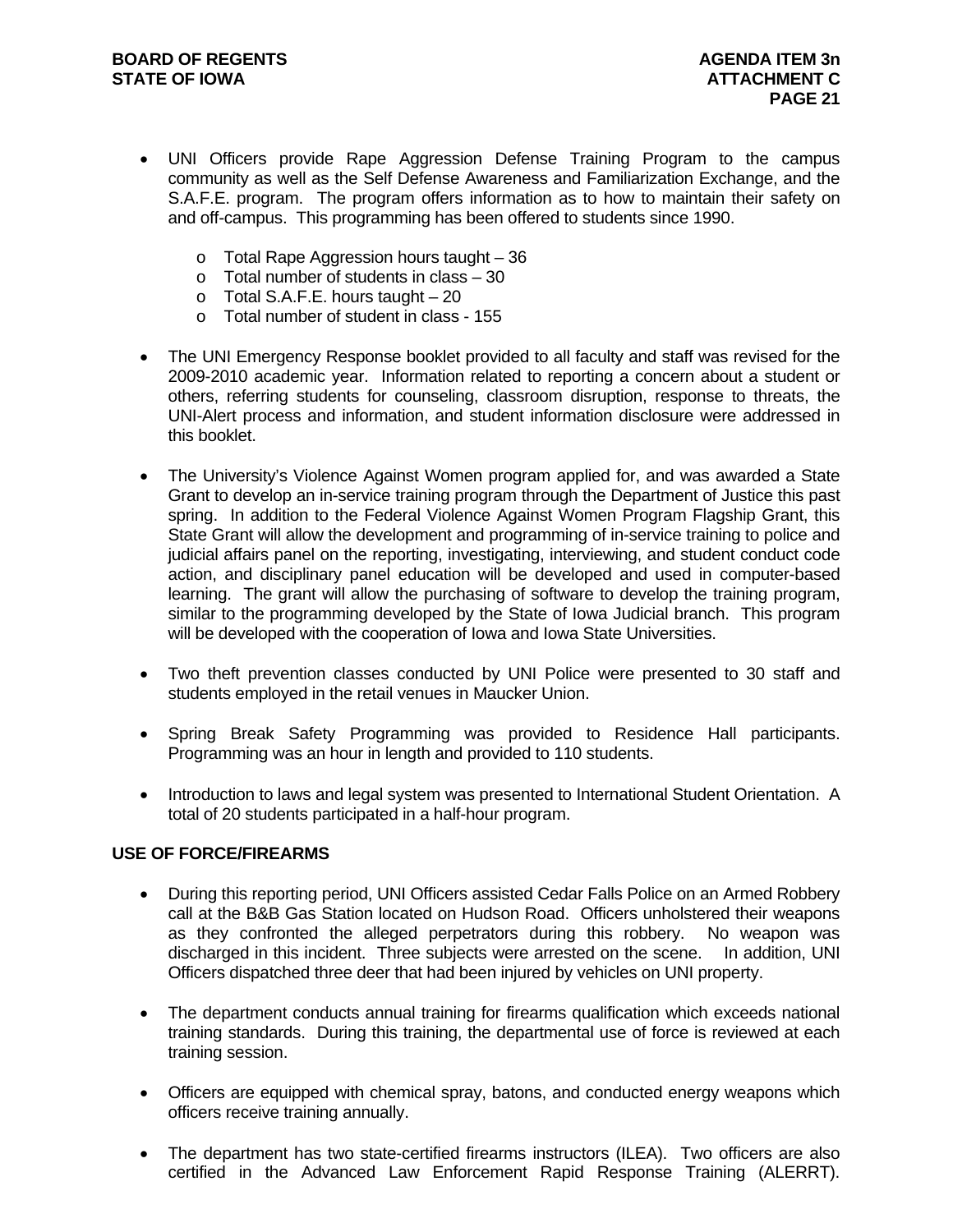#### **STUDENT INVOLVEMENT**

- The department currently employs 15 student patrol members to assist Police officers in various roles for campus patrols, building lock-up and unlocking services, assistance during move-in, and campus escort requests during the evening hours. During the academic year, Student Patrols provided a total of 1,017 student escorts on campus. In addition, Parking Operations employs 9 students who assist in the office and field operations.
- The department employs two student dispatchers within its operations. These students are State of Iowa Certified dispatchers as required by law.
- On October 7, 2009, a night campus safety walk was conducted by President Allen, Vice President Tom Schellhardt, Dave Zarifis, Director of Public Safety, along with six members of the UNI Student Government. The campus was surveyed for lighting concerns, entrance lights to various campus buildings, and landscaping concerns. A report was issued and contacts made with those departments in charge of making the corrections to areas identified in the report.

### **SMOKING BAN**

- The Department of Public Safety received a total of 112 complaints on smoking violations during 2009. The disposition of these calls is as follows:
	- Verbal Warning 78
	- Written Warnings 2
	- State Citations Issued 6
	- Gone on arrival/Unable to locate 26

We will continue to work with campus entities to continue our education of non-University persons who still remain unaware of the restrictions on campus. Many of the violations are occurring during large athletic events and other major campus functions.

 Signage was installed by the UNI Physical Plant designating No Smoking areas as required by law.

#### **SAFETY AND SECURITY GOALS (2009 AND LONGER TERM)**

- Continue training in areas of Active Shooter and Incident Management. We are planning a training session this summer with local police agencies.
- Review and revise the campus emergency response policies and procedures to ensure adequate response to all anticipated emergency responses are addressed. We continue to equip the facilities for operational issues in the event of any emergency. We will continue call center training as well as EOC operational issues and contingencies.
- Priority will be given to preparation and testing of the severe weather alert this Spring. We will develop and test a campus-wide severe weather scenario and response.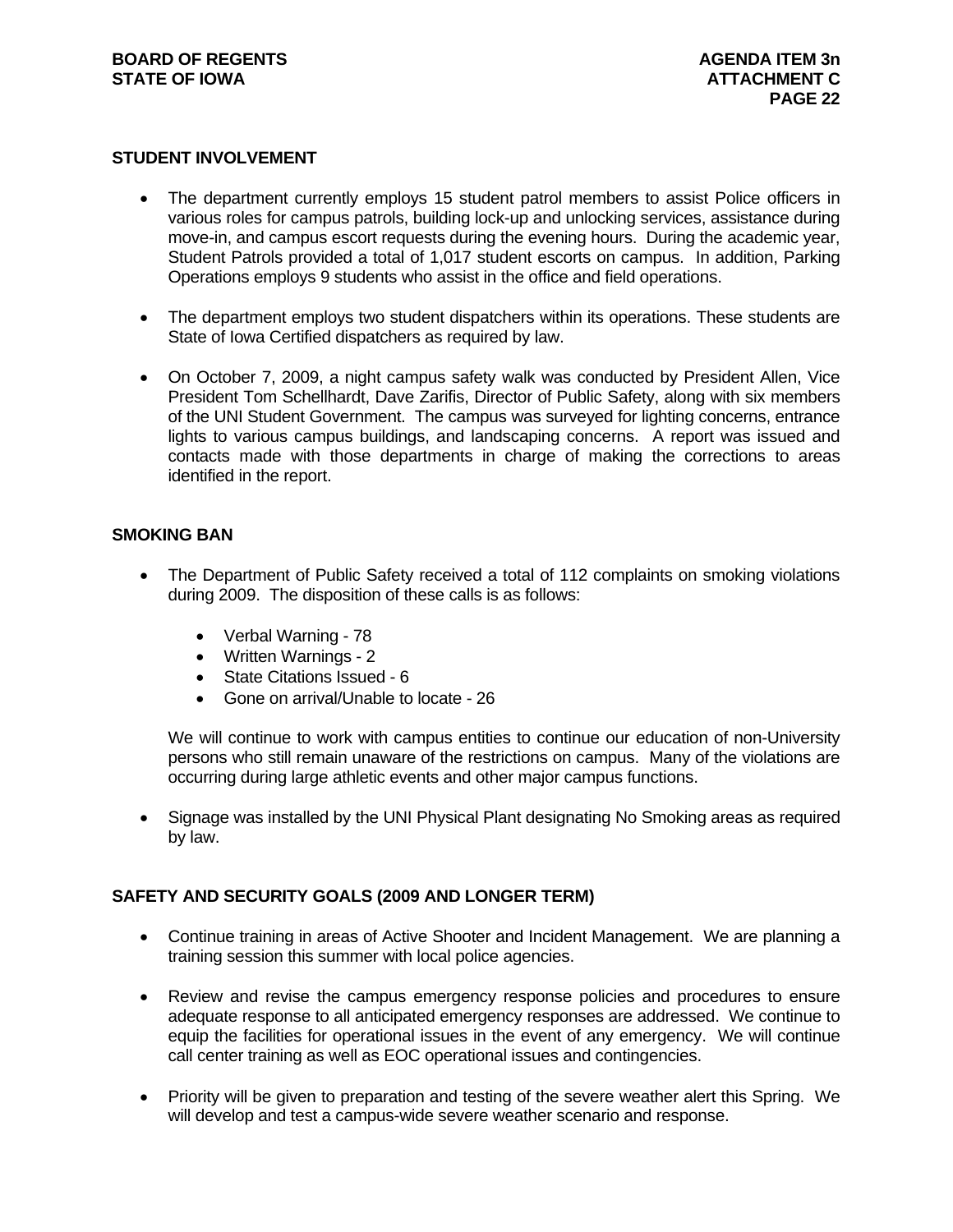# **CAMPUS SAFETY AND SECURITY REPORT**

# **IOWA SCHOOL FOR THE DEAF**

# **Calendar Year 2009**

### **OVERVIEW**

The Iowa school for the Deaf continues to upgrade the security and safety environment for the students, staff and other stakeholders on an ongoing basis. This process is currently being refined and tested and changed as conditions warrant. The schools' crisis plan was modified after a site visit and assessment by Rob Bowers from Iowa State University's Department of Public Safety. The school's leadership teams discussed and evaluated their areas of emphasis and were critiqued on their plan of response to a crisis or critical incident. The school's plan was then reviewed by the Council Bluffs Police Department to insure that, as probable first responders, they were familiar with the school's protocols and physical layout.

### **MASS COMMUNICATION CAPABILITIES**

- 1. The school's campus-wide calling plan was reviewed and adjusted as identified through the review and drill process.
- 2. The school's storm alert system was tested twice as required by code and as weather conditions warranted.
- 3. The school's visual alert system is tested monthly to insure that all deaf and hard of hearing students and staff receive notification in case of fire or severe weather.

# **THREAT ASSESSMENT AND MANAGEMENT**

- 1. State certified officers are hired for large group school sporting events. These off duty officers are usually from the Council Bluffs Police Department. This arrangement works well and has a very high deterrent factor.
- 2. The school continues to upgrade its camera surveillance system and has installed additional exterior cameras in locations identified in the site review process.
- 3. The school has continued with the ongoing process where all new employees are subjected to a criminal and child abuse background screening.
- 4. There is limited access to all school buildings via one exterior door. The rest of the exterior doors are normally kept locked and need to have a key in order to enter the building space.
- 5. All exterior lighting is kept in good working order and serviced as needed.
- 6. The installation of the school's first card access locks were mounted on several doors in the school's administration building. This pilot project is undergoing a year long review to ascertain the viability and performance before a larger area is undertaken.

#### **TRAINING OF INSTITUTIONAL PERSONNEL**

- 1. The school regularly conducts harassment/bullying workshops for all students.
- 2. The school's crisis contingency plan has been distributed to tenant groups and organizations on campus and with the Lewis Central School district to allow for integration with their plans.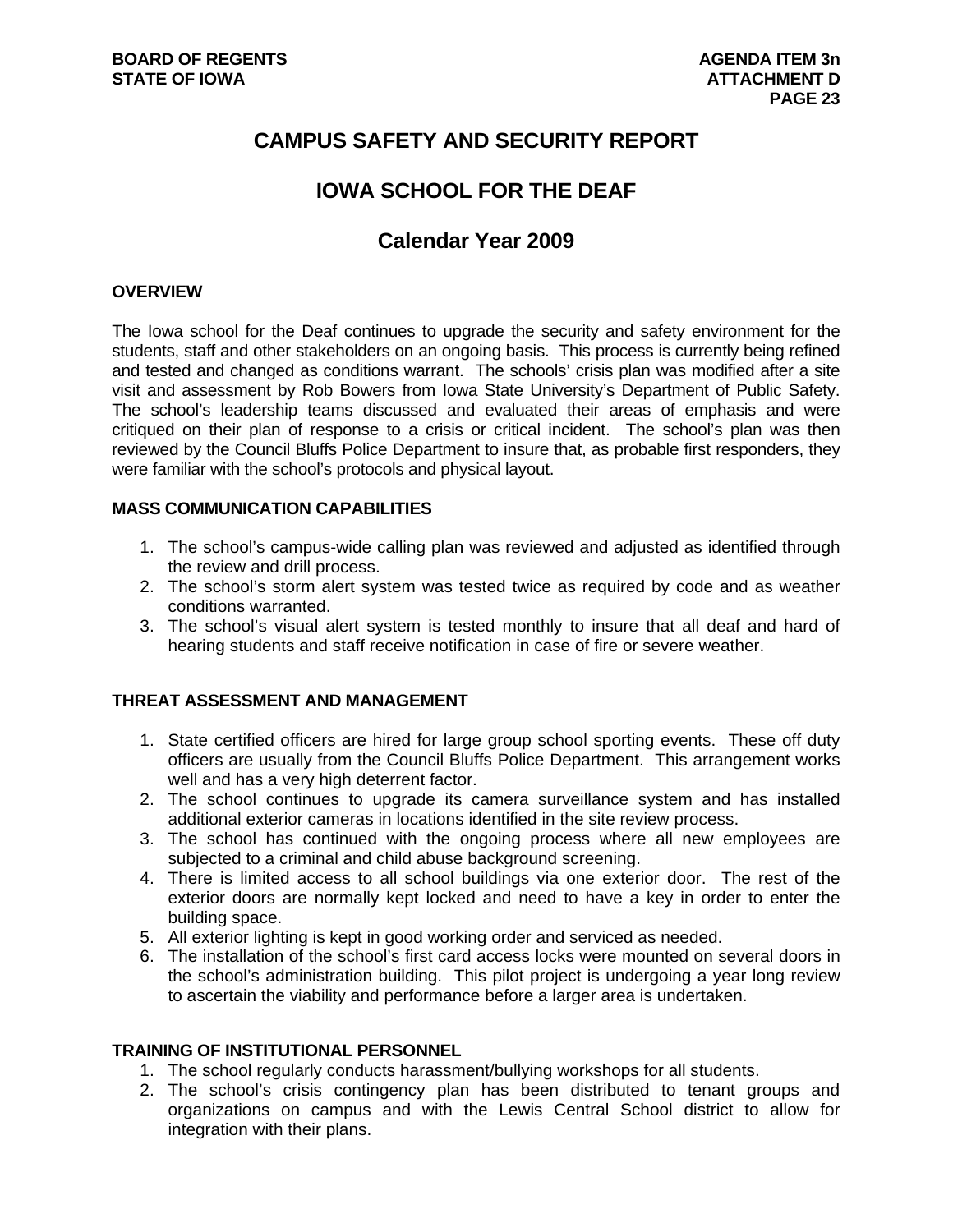3. Developed a letter of agreement with Lewis Central School District to provide an area of refuge in the event either campus needed to vacate in time of crisis.

# **OTHER**

- 1. All vehicles used to transport students comply with Iowa Department of Education Standards. This includes all vehicles used to transport students to and from home that are driven by appropriately licensed staff. Vehicles undergo school bus inspections by Department of Education staff or undergo DOT inspection for the larger vehicles. All staff is trained for the task at hand and vehicle evacuation drills are conducted as required.
- 2. The school is continuing to look at a cost effective inclusive electronic system that would provide for door access, enhanced intruder notification and lockdown. The school would need to acquire sufficient funding before design could be undertaken and installation started.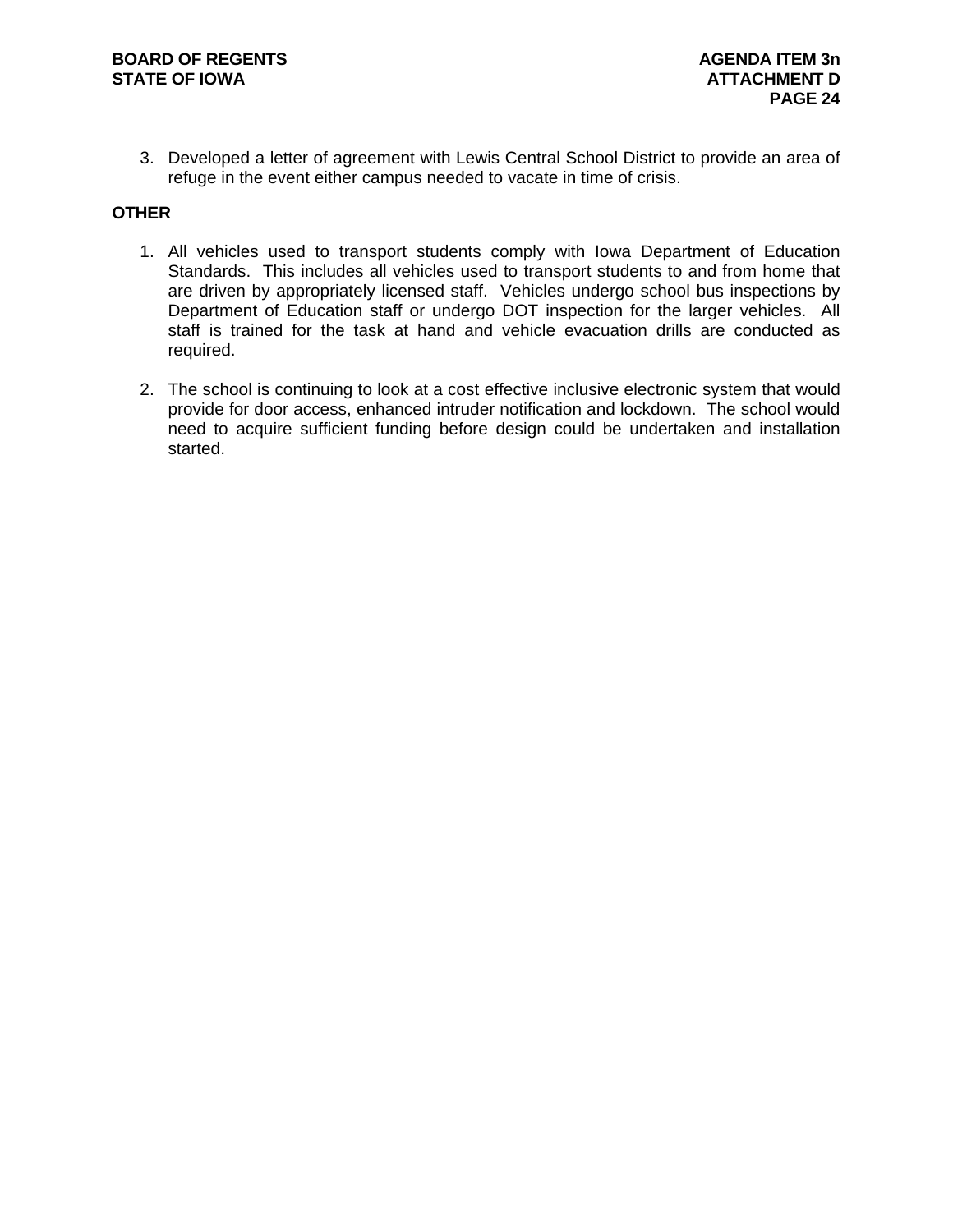# **CAMPUS SAFETY AND SECURITY REPORT**

# **STATEWIDE SYSTEM FOR VISION SERVICES / IOWA BRAILLE AND SIGHT SAVING SCHOOL**

# **Calendar Year 2009**

#### **OVERVIEW**

The Statewide System for Vision Services / the Iowa Braille and Sight Saving School continues to strive to provide a safe and secure campus for the students, staff, families, community members, visitors, related professionals and the general public who access the campus. During 2008 the school began to share the campus with AmeriCorps, NCCC. AmeriCorps staff and the Statewide Vision staff work collaboratively and share a primary interest in maintaining and improving the safety of the campus surroundings. With the beginning of the 09/10 school year, the Iowa Braille School middle school and high school classrooms were relocated in the Vinton / Shellsburg respective public school buildings. Students reside on campus after school during the week and attend classrooms in the Vinton / Shellsburg schools in the daytime. The remaining on-campus students are participating in a  $5<sup>th</sup>$  year program including work experiences both on and off campus.

The Iowa Braille School has a long history of providing a safe environment for students and staff and a climate that reflects the importance of safety as a key value. When physical or personal risk occurs, protocol is in place for the Crisis Management team to respond. The school also continues to comply with the Continuity of Operations Planning (COOP). Staff assigned to Safety and Security mitigation, prevention, preparedness, response and recovery include the Supervisor of Plant Services, the Residence Dean, the Director of Human Resources, and for health concerns, the Registered Nurse. The school no longer employs a Public Safety Officer. Local authorities are contacted and there continues to be a good relationship with local law enforcement. The school adheres to the Weapon Free campus policy. The security threat level protocol is also in place.

#### **COMMUNICATIONS CAPABILITIES**

IBSSS current electronic communication capabilities include e-mail; a 2008 AVAYA voice over IP telephone system; access to a web board; an intercom system; and emergency communication buttons in elevators and stair towers in the Old Main building to access assistance.

# **THREAT ASSESSMENT AND MANAGEMENT**

The Crisis Management Plan has been reviewed and updating it is a continual process. Personnel ratios and supervision continue to be maintained at an appropriate level to guard against risk. Staff and students practiced fire and severe weather procedures in drills a minimum of four times throughout the 08/09 school year for both fire and severe weather safety. Evacuation drills from school buses were also conducted.

University of Northern Iowa risk assessment staff has agreed to be available for consultation. A risk assessment has not been initiated in recent years. With a staff of fewer than 100 people, awareness of individuals who may pose a threat is more obvious to the group as a whole. Staff report concerns to their supervisors, the Superintendent or the Human Resources Director.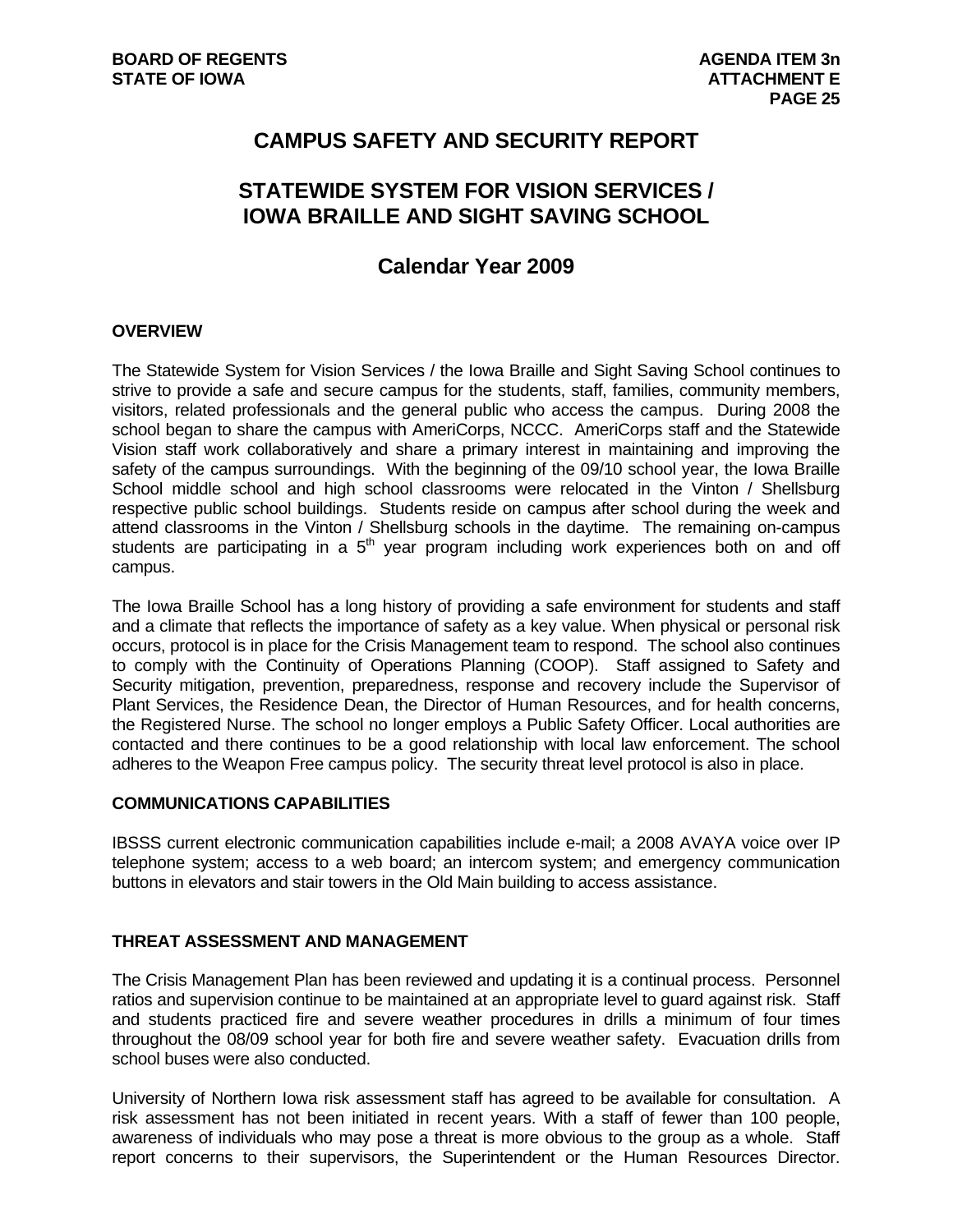### **PHYSICAL SECURITY CAPABILITIES**

- The renovation of the second floor of Old Main was completed in the fall of 2007. Student dormitory space was then relocated from out lying buildings into the prepared Old Main  $2<sup>nd</sup>$ floor area. Physical security and personal safety became a major focus of the renovation project. The renovation was designed through collaboration with Iowa State University engineering services. All building safety codes were met. New doors and new locks were installed throughout the entire area. Door security protocol was developed and implemented. A new interior alarm system, new evacuation plans and staff training was put in place.
- Updated outdoor lighting provides for safer access to walk across campus and through parking lots.
- Several systems for surveillance cameras in designated student safety areas have been reviewed by the Plant Supervisor and reported to the Cabinet. Vendors have been invited to visit the campus. We anticipate having a surveillance camera system in place for the fall term of 2010.
- A continuing short term goal regards outside alarm system enhancement. A fire alarm system company has visited the campus and looked at our needs and given us a materials price. A proposal will be reviewed by the cabinet.
- Facility safety precautions were implemented regarding: 1) the shared use of tunnels for student movement and the use of tunnels by AmeriCorps; and 2) the use of a student sensory awareness environment. AmeriCorps has incorporated the student safety needs into their Corps member awareness and training program.

# **TRAINING OF INSTITUTIONAL PERSONNEL**

Staff and students reviewed safety procedures at the beginning of the school year. New staff received training during their orientation process. Safety procedures are published on the school's web board and in the Employee Handbook which is available on-line. The custodial staff completed Pandemic Response training in February 2010. Staff were alerted to resources for receiving the H1N1 vaccination, seasonal influenza shots and the Hepatitis B series of immunizations. Good hand washing procedures were posted and hand sanitizers were made available.

#### **SAFETY AND SECURITY SHORT TERM GOALS**

- Enhance the exterior alarm system
- Due to expanded AmeriCorps use of campus buildings a review of emergency procedures for severe weather is necessary and any resulting revisions will be implemented
- Train facilities staff in the use of fire extinguishers

# **SAFETY AND SECURITY LONG TERM GOALS**

- Develop a process for threat assessment
- Implement an annual review of the Crisis Management Plan
- Appoint and train staff for future responsibilities regarding safety and security
- Maintain and provide adequate training for personnel in the areas of mitigation, prevention, preparedness, response and recovery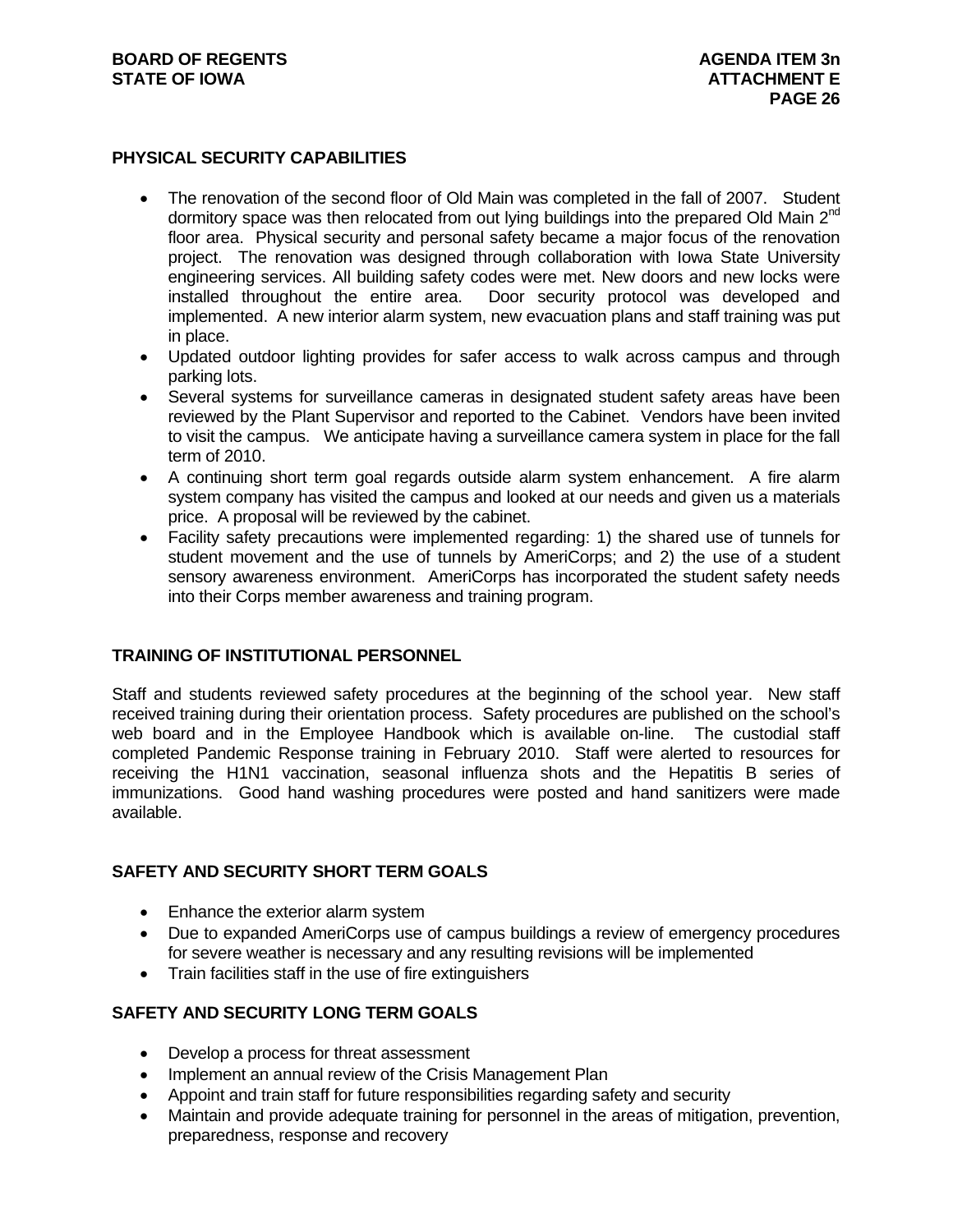# **AGENDA ITEM 3n ATTACHMENT F PAGE 27**

#### *UNIVERSITY OF IOWA POLICE DEPARTMENT 2009 ANNUAL STATISTICS*

|                                              |                |                | <b>OFFENSES/INCIDENTS</b> |                  |                  |                | <b>ARRESTS (COUNTS)</b> |                |                         |                  |
|----------------------------------------------|----------------|----------------|---------------------------|------------------|------------------|----------------|-------------------------|----------------|-------------------------|------------------|
| <b>OFFENSES/INCIDENT CATEGORIES</b>          | 01             | 02             | 03                        | <b>O4</b>        | <b>YTD</b>       | 01             | 02                      | Q <sub>3</sub> | 04                      | <b>YTD</b>       |
| MURDER/NON-NEGLIGANT MANSLAUGHTER            |                |                |                           |                  | $\bf{0}$         |                |                         |                |                         | $\mathbf{0}$     |
| NEGLIGENT MANSLAUGHTER                       |                |                |                           |                  | $\Omega$         |                |                         |                |                         | $\mathbf{O}$     |
| <b>JUSTIFIABLE HOMICIDE</b>                  |                |                |                           |                  | $\mathbf{0}$     |                |                         |                |                         | $\mathbf{0}$     |
| KIDNAPPING/ABDUCTION                         |                | $\mathbf{1}$   |                           | 3                | $\overline{4}$   |                | 1                       |                | $\overline{2}$          | 3                |
| ALL SEX OFFENSES (items with *):             | $\mathbf{1}$   |                |                           | $\overline{2}$   | 3                |                |                         |                |                         | $\Omega$         |
| *FORCIBLE RAPE                               |                |                |                           | $\mathcal{I}$    | $\mathbf{1}$     |                |                         |                |                         | $\boldsymbol{0}$ |
| *FORCIBLE SODOMY                             |                |                |                           |                  | $\boldsymbol{o}$ |                |                         |                |                         | $\boldsymbol{0}$ |
| *SEXUAL ASSAULT WITH AN OBJECT               |                |                |                           |                  | $\boldsymbol{o}$ |                |                         |                |                         | $\overline{O}$   |
| *FORCIBLE FONDLING                           | $\it 1$        |                |                           | $\mathbf{I}$     | $\overline{a}$   |                |                         |                |                         | $\boldsymbol{0}$ |
| $*INCEST$                                    |                |                |                           |                  | $\boldsymbol{o}$ |                |                         |                |                         | $\boldsymbol{0}$ |
| *STATUTORY RAPE                              |                |                |                           |                  | $\boldsymbol{o}$ |                |                         |                |                         | $\boldsymbol{0}$ |
| <b>ROBBERY</b>                               |                |                |                           |                  | $\bf{0}$         |                |                         |                |                         | $\mathbf{0}$     |
| AGGRAVATED ASSAULT                           | $\mathbf{1}$   | 1              |                           | $\overline{2}$   | $\overline{4}$   |                | 1                       |                |                         | $\mathbf{1}$     |
| SIMPLE ASSAULT                               | 11             | 9              | 17                        | 14               | 51               | 8              | $\overline{4}$          | 13             | 6                       | 31               |
| <b>INTIMIDATION</b>                          | $\overline{7}$ | $\overline{2}$ |                           | $\overline{2}$   | 11               | $\overline{2}$ |                         | $\mathbf{1}$   | $\mathbf{1}$            | 4                |
| <b>ARSON</b>                                 |                |                |                           |                  | $\mathbf{0}$     |                |                         |                |                         | $\mathbf{0}$     |
| EXTORTION/BLACKMAIL                          |                |                |                           |                  | $\mathbf{0}$     |                |                         |                |                         | $\Omega$         |
| BURGLARY/BREAKING & ENTERING                 | 6              | 2              | 11                        | $\overline{a}$   | 21               | 4              | 3                       |                |                         | $\overline{7}$   |
| ALL THEFT CHARGES (items with *):            | 43             | 47             | 37                        | 61               | 188              | 10             | $\overline{2}$          | $\overline{2}$ | 9                       | 23               |
| *POCKET-PICKING                              |                |                | $\mathbf{1}$              | $\cal I$         | $\overline{2}$   |                |                         |                |                         | $\Omega$         |
| *PURSE-SNATCHING                             |                |                |                           | $\mathcal{I}$    | $\boldsymbol{1}$ |                |                         |                |                         | $\boldsymbol{o}$ |
| *SHOPLIFTING                                 | $\it 1$        |                | $\overline{a}$            | $\overline{a}$   | 5                | $\cal I$       |                         | $\cal I$       | $\overline{\mathbf{c}}$ | 4                |
| *THEFT FROM BUILDING                         | 26             | 17             | 16                        | 36               | 95               | 3              |                         |                | $\boldsymbol{2}$        | 5                |
| *THEFT FROM COIN-OPERATED MACHINE OR DEVICE  | $\it 1$        |                |                           |                  | $\mathbf{1}$     |                |                         |                |                         | $\Omega$         |
| *THEFT FROM MOTOR VEHICLE                    | 3              | 8              | $\overline{a}$            | $\boldsymbol{7}$ | 20               | 3              | $\overline{\mathbf{c}}$ |                | $\it 1$                 | 6                |
| *THEFT OF MOTOR VEHICLE PARTS OR ACCESSORIES | $\it 1$        | $\it 1$        |                           | $\cal I$         | 3                |                |                         | $\it 1$        |                         | 1                |
| *ALL OTHER LARCENY                           | 11             | 21             | 16                        | 13               | 61               | $\sqrt{3}$     |                         |                | $\overline{4}$          | $\overline{7}$   |
| MOTOR VEHICLE THEFT                          |                |                |                           |                  | $\mathbf{0}$     |                |                         |                |                         | $\mathbf{O}$     |
| COUNTERFEITING/FORGERY                       | $\overline{2}$ |                | $\mathbf{1}$              | $\overline{a}$   | 5                |                |                         | 1              |                         | 1                |
| FALSE PRETENSES/SWINDLE/CONFIDENCE GAME      | $\overline{4}$ | $\overline{2}$ | $\overline{2}$            | 3                | 11               |                |                         | 1              | 1                       | $\overline{2}$   |
| CREDIT CARD/ATM FRAUD                        | $\overline{2}$ | 1              | $\overline{2}$            | 8                | 13               | $\overline{7}$ |                         | $\overline{2}$ | $\overline{2}$          | 11               |
| <b>IMPERSONATION</b>                         |                | $\overline{2}$ | $\overline{2}$            |                  | $\overline{4}$   |                | $\overline{2}$          | 3              |                         | 5                |
| <b>WELFARE FRAUD</b>                         |                |                |                           |                  | $\mathbf{0}$     |                |                         |                |                         | $\mathbf{0}$     |
| <b>WIRE FRAUD</b>                            |                |                |                           |                  | $\mathbf{0}$     |                |                         |                |                         | $\mathbf{0}$     |
| <b>EMBEZZLEMENT</b>                          |                |                | $\mathbf{1}$              |                  | $\mathbf{1}$     |                |                         | $\mathbf{1}$   |                         | $\mathbf{1}$     |
| STOLEN PROPERTY OFFENSES                     | $\mathbf{1}$   | 3              | 3                         | $\mathbf{1}$     | 8                |                | 3                       | $\overline{2}$ |                         | 5                |
| DESTRUCTION/DAMAGE/VANDALISM OF PROPERTY     | 21             | 19             | 16                        | 27               | 83               | $\overline{4}$ | 5                       | $\mathbf{1}$   | 3                       | 13               |
| DRUG/NARCOTIC VIOLATIONS                     | 29             | 16             | 21                        | 25               | 91               | 41             | 17                      | 21             | 24                      | 103              |
| DRUG EQUIPMENT VIOLATIONS                    | 20             | 14             | 14                        | 21               | 69               | 26             | 16                      | 12             | 21                      | 75               |
| PORNOGRAPHY/OBSCENE MATERIAL                 | $\mathbf{1}$   | $\mathbf{1}$   |                           |                  | $\overline{2}$   |                | 4                       |                |                         | $\overline{4}$   |
| BETTING/WAGERING                             |                |                |                           |                  | $\bf{0}$         |                |                         |                |                         | $\mathbf{0}$     |
| OPERATING/PROMOTING/ASSISTING GAMBLING       |                |                |                           |                  | $\mathbf{0}$     |                |                         |                |                         | $\mathbf{0}$     |
| <b>GAMBLING EQUIPMENT VIOLATIONS</b>         |                |                |                           |                  | $\mathbf{0}$     |                |                         |                |                         | $\mathbf{0}$     |
| <b>SPORTS TAMPERING</b>                      |                |                |                           |                  | $\mathbf 0$      |                |                         |                |                         | $\mathbf{0}$     |
| PROSTITUTION                                 |                |                |                           |                  | $\mathbf 0$      |                |                         |                |                         | $\mathbf{0}$     |
| ASSISTING OR PROMOTING PROSTITUTION          |                |                |                           |                  | $\mathbf{0}$     |                |                         |                |                         | $\mathbf{0}$     |
| <b>BRIBERY</b>                               |                |                |                           |                  | $\mathbf{0}$     |                |                         |                |                         | $\Omega$         |
| <b>WEAPON LAW VIOLATIONS</b>                 |                | $\mathbf{1}$   |                           |                  | $\mathbf{1}$     |                |                         |                |                         | $\mathbf 0$      |
| <b>BAD CHECKS</b>                            | $\overline{2}$ |                |                           | 5                | $\overline{7}$   |                |                         | 1              |                         | $\mathbf{1}$     |
| CURFEW/LOITERING/VAGRANCY VIOLATIONS         |                |                |                           |                  | $\mathbf{0}$     |                |                         |                |                         | $\mathbf{0}$     |
| DISORDERLY CONDUCT                           | $\overline{4}$ | 11             | 19                        | 16               | 50               |                | 4                       | $\overline{7}$ | 15                      | 26               |
| DRIVING UNDER THE INFLUENCE                  | 29             | 37             | 45                        | 38               | 149              | 20             | 35                      | 41             | 34                      | 130              |
| <b>DRUNKENNESS</b>                           | 61             | 80             | 124                       | 155              | 420              | 61             | 85                      | 145            | 171                     | 462              |
| FAMILY OFFENSES, NON-VIOLENT                 |                | $\overline{a}$ | $\mathbf{1}$              |                  | 3                |                | 3                       | $\mathbf{1}$   |                         | $\overline{4}$   |
| LIQUOR LAW VIOLATIONS                        | 13             | 15             | 19                        | 31               | 78               | 41             | 10                      | 58             | 59                      | 168              |
| PEEPING TOM                                  |                |                |                           |                  | $\mathbf{0}$     |                |                         |                |                         | $\mathbf{0}$     |
| <b>RUNAWAY</b>                               |                |                |                           |                  | $\mathbf{0}$     |                |                         |                |                         | $\overline{0}$   |
| TRESPASS OF REAL PROPERTY                    | $\overline{2}$ | 5              | 10                        | $\overline{4}$   | 21               | $\mathbf{1}$   | 3                       | 8              | 5                       | 17               |
| ALL OTHER                                    | 247            | 247            | 276                       | 276              | 1046             | 21             | 31                      | 49             | 31                      | 132              |
|                                              |                |                |                           |                  |                  |                |                         |                |                         |                  |
| TOTAL NUMBER OF OFFENSES/INCIDENTS:          | 507            | 518            | 621                       | 698              | 2344             |                |                         |                |                         |                  |
| <b>TOTAL NUMBER OF CHARGES:</b>              |                |                |                           |                  |                  | 246            | 229                     | 370            | 384                     | 1229             |
| TOTAL NUMBER OF PEOPLE ARRESTED:             |                |                |                           |                  |                  | 177            | 175                     | 292            | 311                     | 955              |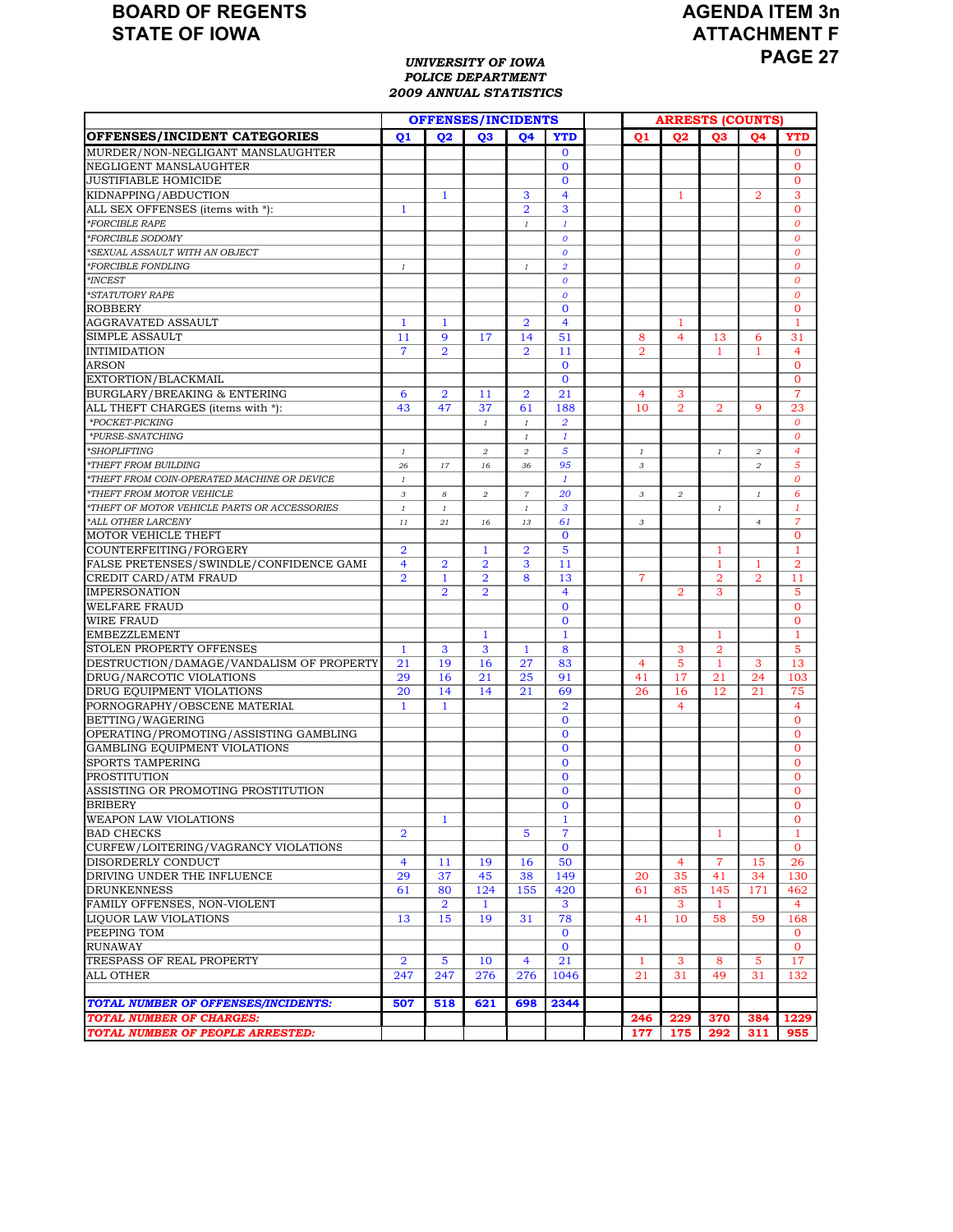# **AGENDA ITEM 3n ATTACHMENT G PAGE 28**

#### *IOWA STATE UNIVERSITY POLICE DEPARTMENT 2009 ANNUAL STATISTICS*

|                                              |                |                | <b>OFFENSES/INCIDENTS</b> |                |                  |                | <b>ARRESTS (COUNTS)</b> |                 |                |                  |
|----------------------------------------------|----------------|----------------|---------------------------|----------------|------------------|----------------|-------------------------|-----------------|----------------|------------------|
| OFFENSE/INCIDENT CATEGORIES                  | Q1             | 02             | Q <sub>3</sub>            | 04             | <b>YTD</b>       | Q1             | 02                      | Q <sub>3</sub>  | <b>04</b>      | <b>YTD</b>       |
| MURDER/NON-NEGLIGANT MANSLAUGHTER            | $\Omega$       | $\Omega$       | $\Omega$                  | $\Omega$       | $\mathbf{0}$     | $\mathbf{0}$   | $\mathbf{0}$            | $\Omega$        | $\mathbf{0}$   | $\Omega$         |
| NEGLIGENT MANSLAUGHTER                       | $\mathbf{0}$   | $\mathbf{0}$   | $\mathbf{0}$              | $\mathbf{0}$   | $\bf{0}$         | $\mathbf{0}$   | $\mathbf{O}$            | $\mathbf{0}$    | $\mathbf{0}$   | $\mathbf{O}$     |
| JUSTIFIABLE HOMICIDE                         | $\Omega$       | $\Omega$       | $\Omega$                  | $\Omega$       | $\overline{0}$   | $\mathbf{O}$   | $\overline{0}$          | $\overline{0}$  | $\Omega$       | $\Omega$         |
| KIDNAPPING/ABDUCTION                         | $\mathbf{0}$   | $\mathbf{0}$   | $\mathbf{O}$              | $\mathbf{O}$   | $\mathbf{0}$     | $\mathbf{0}$   | $\mathbf{O}$            | $\mathbf{0}$    | $\overline{0}$ | $\mathbf{0}$     |
| SEX OFFENSES (items with *):                 | $\overline{2}$ | $\overline{2}$ | $\mathbf{O}$              | 5              | 9                | $\mathbf{0}$   | $\mathbf{O}$            | $\Omega$        | $\Omega$       | $\mathbf{0}$     |
| *FORCIBLE RAPE                               | $\mathcal{O}$  | $\mathfrak{1}$ | 0                         | $\it 1$        | $\overline{2}$   | $\cal O$       | $\cal O$                | 0               | $\mathcal{O}$  | $\boldsymbol{0}$ |
| *FORCIBLE SODOMY                             | $\mathbf{1}$   | $\mathcal{O}$  | $\mathcal{O}$             | $\overline{a}$ | $\overline{3}$   | $\mathcal{O}$  | $\mathcal{O}$           | $\overline{O}$  | $\mathcal{O}$  | $\overline{0}$   |
| *SEXUAL ASSAULT WITH AN OBJECT               | $\mathcal{O}$  | $\mathbf{I}$   | $\mathcal{O}$             | $\mathbf{I}$   | $\overline{2}$   | $\mathcal{O}$  | $\mathcal{O}$           | $\mathcal{O}$   | $\mathcal{O}$  | 0                |
| *FORCIBLE FONDLING                           | $\mathbf{I}$   | $\mathcal{O}$  | $\mathcal{O}$             | $\cal{I}$      | $\overline{2}$   | $\mathcal{O}$  | $\mathcal{O}$           | 0               | $\mathcal{O}$  | 0                |
| *INCEST                                      | $\mathcal{O}$  | $\mathcal{O}$  | 0                         | $\cal O$       | $\boldsymbol{o}$ | $\mathcal{O}$  | $\cal O$                | $\mathcal{O}$   | $\mathcal{O}$  | $\boldsymbol{o}$ |
| *STATUTORY RAPE                              | $\mathcal{O}$  | $\mathcal{O}$  | $\mathcal{O}$             | $\mathcal{O}$  | $\boldsymbol{o}$ | $\cal O$       | $\mathcal{O}$           | $\mathcal{O}$   | $\mathcal{O}$  | $\boldsymbol{o}$ |
| <b>ROBBERY</b>                               | $\Omega$       | $\mathbf{0}$   | $\mathbf{0}$              | $\overline{0}$ | $\mathbf 0$      | $\mathbf{O}$   | $\mathbf{O}$            | $\mathbf{O}$    | $\Omega$       | $\overline{0}$   |
| <b>AGGRAVATED ASSAULT</b>                    | 1              | $\overline{2}$ | $\mathbf{1}$              | $\mathbf{1}$   | 5                | $\mathbf{1}$   | $\overline{0}$          | $\mathbf{1}$    | $\overline{0}$ | $\overline{2}$   |
| SIMPLE ASSAULT                               | 9              | 6              | 8                         | 5              | 28               | 5              | $\overline{a}$          | 3               | 5              | 15               |
| <b>INTIMIDATION</b>                          | $\overline{2}$ | $\mathbf{1}$   | $\mathbf{1}$              | 5              | 9                | $\mathbf{0}$   | $\Omega$                | $\overline{0}$  | 1              | 1                |
| <b>ARSON</b>                                 | $\Omega$       | 3              | $\mathbf{0}$              | $\mathbf{1}$   | $\overline{4}$   | $\mathbf{0}$   | $\mathbf{O}$            | $\mathbf{O}$    | -1             | 1                |
| EXTORTION/BLACKMAIL                          | $\Omega$       | $\overline{0}$ | $\mathbf{0}$              | $\mathbf{0}$   | $\mathbf{0}$     | $\mathbf{0}$   | $\Omega$                | $\Omega$        | $\Omega$       | $\mathbf{0}$     |
| BURGLARY/BREAKING & ENTERING                 | $\overline{7}$ | $\overline{7}$ | 5                         | 14             | 33               | $\mathbf{O}$   | 3                       | $\mathbf{O}$    | 6              | 9                |
| ALL THEFT CHARGES (items with *):            | 62             | 78             | 57                        | 81             | 278              | 3              | $\overline{7}$          | 5               | $\overline{7}$ | 22               |
| *POCKET-PICKING                              | 0              | $\mathcal{O}$  | $\mathcal{O}$             | $\mathbf{I}$   | $\mathbf{1}$     | $\mathcal{O}$  | $\mathcal{O}$           | 0               | $\mathcal{O}$  | 0                |
| *PURSE-SNATCHING                             | 0              | $\mathcal{O}$  | $\mathcal{O}$             | $\mathcal{O}$  | $\boldsymbol{o}$ | $\mathcal{O}$  | $\mathcal{O}$           | 0               | $\mathcal{O}$  | 0                |
| *SHOPLIFTING                                 | 0              | $\cal{I}$      | $\overline{a}$            | 3              | 6                | $\cal I$       | $\cal I$                | $\mathbf{I}$    | $\mathcal{O}$  | 3                |
| *THEFT FROM BUILDING                         | 30             | 24             | 15                        | 37             | 106              | $\overline{2}$ | $\overline{2}$          | $\sqrt{3}$      | 6              | 13               |
| *THEFT FROM COIN-OPERATED MACHINE OR DEVICE  | $\mathcal{O}$  | $\mathcal{O}$  | $\mathcal{O}$             | $\mathcal{O}$  | $\boldsymbol{o}$ | $\cal O$       | $\mathcal{O}$           | $\mathcal{O}$   | $\mathcal{O}$  | $\boldsymbol{0}$ |
| *THEFT FROM MOTOR VEHICLE                    | 10             | 13             | $\boldsymbol{7}$          | 8              | 38               | $\cal O$       | $\boldsymbol{2}$        | $\mathcal{O}$   | $\mathcal{O}$  | $\boldsymbol{2}$ |
| *THEFT OF MOTOR VEHICLE PARTS OR ACCESSORIES | 5              | $\overline{4}$ | 3                         | 8              | 20               | $\cal O$       | $\cal O$                | 0               | $\mathcal{O}$  | 0                |
| *ALL OTHER LARCENY                           | 17             | 36             | 30                        | 24             | 107              | $\cal O$       | $\boldsymbol{2}$        | $\cal{I}$       | $\it 1$        | $\overline{4}$   |
| MOTOR VEHICLE THEFT                          | $\Omega$       | $\mathbf{1}$   | $\mathbf{1}$              | 1              | 3                | $\mathbf{O}$   | $\Omega$                | $\overline{2}$  | 1              | 3                |
| COUNTERFEITING/FORGERY                       | $\mathbf{0}$   | $\mathbf{O}$   | $\mathbf{0}$              | $\overline{2}$ | $\overline{2}$   | $\mathbf{1}$   | $\overline{0}$          | $\mathbf{0}$    | $\overline{0}$ | 1                |
| FALSE PRETENSES/SWINDLE/CONFIDENCE GAME      | $\overline{4}$ | 3              | $\overline{4}$            | $\overline{2}$ | 13               | 3              | 3                       | 3               | $\mathbf{1}$   | 10               |
| CREDIT CARD/ATM FRAUD                        | $\overline{4}$ | $\mathbf{0}$   | $\overline{2}$            | $\overline{7}$ | 13               | 5              | $\overline{0}$          | $\mathbf{0}$    | 1              | 6                |
| <b>IMPERSONATION</b>                         | $\Omega$       | $\overline{0}$ | $\mathbf{0}$              | $\mathbf{0}$   | $\mathbf{O}$     | $\mathbf{O}$   | $\Omega$                | $\Omega$        | $\Omega$       | $\overline{0}$   |
| <b>WELFARE FRAUD</b>                         | $\mathbf{0}$   | $\mathbf{0}$   | $\mathbf{0}$              | $\mathbf 0$    | $\bf{0}$         | $\mathbf{0}$   | $\overline{0}$          | $\mathbf{0}$    | $\overline{0}$ | $\mathbf{0}$     |
| WIRE FRAUD                                   | $\overline{0}$ | $\mathbf{1}$   | $\mathbf{1}$              | $\mathbf{1}$   | 3                | $\mathbf{O}$   | $\overline{0}$          | $\Omega$        | $\Omega$       | $\overline{0}$   |
| <b>EMBEZZLEMENT</b>                          | $\mathbf{0}$   | $\mathbf{O}$   | $\mathbf{0}$              | $\mathbf{0}$   | $\mathbf{O}$     | $\mathbf{O}$   | $\overline{0}$          | $\mathbf{0}$    | $\overline{0}$ | $\overline{0}$   |
| STOLEN PROPERTY OFFENSES                     | $\Omega$       | $\mathbf{1}$   | $\overline{2}$            | $\Omega$       | 3                | $\overline{0}$ | $\mathbf{1}$            | $\overline{2}$  | $\Omega$       | 3                |
| DESTRUCTION/DAMAGE/VANDALISM OF PROPERTY     | 42             | 54             | 31                        | 50             | 177              | $\mathbf{1}$   | 6                       | 1               | 3              | 11               |
| DRUG/NARCOTIC VIOLATIONS                     | 33             | 16             | 16                        | 23             | 88               | 21             | 10                      | 16              | 14             | 61               |
| DRUG EQUIPMENT VIOLATIONS                    | 22             | 9              | 9                         | 11             | 51               | 22             | 8                       | 10              | 15             | 55               |
| PORNOGRAPHY/OBSCENE MATERIAL                 | $\Omega$       | $\Omega$       | $\Omega$                  | $\mathbf{0}$   | $\mathbf{0}$     | $\mathbf{0}$   | $\mathbf{O}$            | $\Omega$        | $\Omega$       | $\mathbf{0}$     |
| BETTING/WAGERING                             | $\mathbf{0}$   | $\mathbf{0}$   | $\mathbf{0}$              | $\overline{0}$ | $\bf{0}$         | $\mathbf{0}$   | $\mathbf{O}$            | $\mathbf{O}$    | $\Omega$       | $\mathbf{0}$     |
| OPERATING/PROMOTING/ASSISTING GAMBLING       | $\Omega$       | $\mathbf{0}$   | $\mathbf{0}$              | $\overline{0}$ | $\mathbf{0}$     | $\mathbf{0}$   | $\Omega$                | $\Omega$        | $\Omega$       | $\mathbf{0}$     |
| GAMBLING EQUIPMENT VIOLATIONS                | $\Omega$       | $\mathbf{0}$   | $\mathbf{0}$              | $\overline{0}$ | $\mathbf{0}$     | $\mathbf{O}$   | $\mathbf{O}$            | $\mathbf{O}$    | $\overline{0}$ | $\mathbf{0}$     |
| SPORTS TAMPERING                             | $\Omega$       | $\mathbf{0}$   | $\mathbf{0}$              | $\mathbf{0}$   | $\mathbf{0}$     | $\mathbf{0}$   | $\Omega$                | $\Omega$        | $\Omega$       | $\mathbf{0}$     |
| PROSTITUTION                                 | $\Omega$       | $\mathbf{0}$   | $\mathbf{O}$              | $\mathbf{0}$   | $\mathbf{0}$     | $\overline{0}$ | $\overline{0}$          | 0               | $\overline{0}$ | $\overline{0}$   |
| ASSISTING OR PROMOTING PROSTITUTION          | $\mathbf{0}$   | $\mathbf{0}$   | $\mathbf{O}$              | $\mathbf{0}$   | $\mathbf{0}$     | $\overline{0}$ | $\Omega$                | $\overline{0}$  | $\Omega$       | $\overline{0}$   |
| <b>BRIBERY</b>                               | $\Omega$       | $\overline{0}$ | $\overline{0}$            | $\overline{0}$ | $\mathbf{0}$     | $\Omega$       | $\overline{0}$          | $\Omega$        | $\Omega$       | $\overline{0}$   |
| WEAPON LAW VIOLATIONS                        | $\overline{0}$ | $\mathbf{O}$   | $\mathbf{0}$              | $\mathbf{O}$   | $\bf{0}$         | $\mathbf{O}$   | $\mathbf{0}$            | $\mathbf{O}$    | $\mathbf{0}$   | $\mathbf 0$      |
| <b>BAD CHECKS</b>                            | $\overline{0}$ | $\mathbf{0}$   | $\mathbf{0}$              | $\overline{0}$ | $\mathbf{O}$     | $\mathbf 0$    | $\mathbf{O}$            | $\overline{0}$  | $\mathbf{O}$   | $\overline{0}$   |
| CURFEW/LOITERING/VAGRANCY VIOLATIONS         | $\overline{0}$ | $\mathbf{O}$   | $\mathbf{0}$              | $\mathbf{O}$   | $\mathbf{O}$     | $\mathbf{0}$   | $\mathbf{O}$            | $\overline{0}$  | $\mathbf{0}$   | $\mathbf{O}$     |
| DISORDERLY CONDUCT                           | 8              | 5              | 8                         | $\overline{7}$ | 28               | $\overline{7}$ | 6                       | $\overline{7}$  | 11             | 31               |
| DRIVING UNDER THE INFLUENCE                  | 20             | 47             | 57                        | 37             | 161              | 20             | 49                      | 58              | 37             | 164              |
| <b>DRUNKENNESS</b>                           | 31             | 92             | 103                       | 66             | 292              | 32             | 99                      | 105             | 68             | 304              |
| FAMILY OFFENSES, NON-VIOLENT                 | $\mathbf{1}$   | $\mathbf{0}$   | $\mathbf{0}$              | $\mathbf{1}$   | $\overline{2}$   | $\mathbf{0}$   | $\overline{0}$          | $\mathbf{0}$    | 1              | $\mathbf{1}$     |
| <b>LIQUOR LAW VIOLATIONS</b>                 | 35             | 68             | 162                       | 81             | 346              | 31             | 96                      | 196             | 105            | 428              |
| PEEPING TOM                                  | $\mathbf{0}$   | $\mathbf{0}$   | $\mathbf{0}$              | $\mathbf{0}$   | $\mathbf{0}$     | $\mathbf{0}$   | $\overline{0}$          | $\overline{0}$  | $\mathbf{0}$   | $\overline{0}$   |
| <b>RUNAWAY</b>                               | $\mathbf{0}$   | $\mathbf{0}$   | $\mathbf{0}$              | $\mathbf{O}$   | $\mathbf{0}$     | $\mathbf{O}$   | $\overline{0}$          | $\overline{0}$  | $\mathbf{0}$   | $\overline{0}$   |
| TRESPASS OF REAL PROPERTY                    | $\mathbf{1}$   | 6              | 5                         | 8              | 20               | $\mathbf{1}$   | $5^{\circ}$             | $5\phantom{.0}$ | $\overline{7}$ | 18               |
| <b>ALL OTHER</b>                             | 202            | 149            | 183                       | 169            | 703              | 23             | 35                      | 72              | 34             | 164              |
|                                              |                |                |                           |                |                  |                |                         |                 |                |                  |
| <b>TOTAL NUMBER OF OFFENSES:</b>             | 486            | 551            | 656                       | 578            | 2271             |                |                         |                 |                |                  |
| <b>TOTAL NUMBER OF CHARGES:</b>              |                |                |                           |                |                  | 176            | 330                     | 486             | 318            | 1310             |
| TOTAL NUMBER OF PEOPLE ARRESTED:             |                |                |                           |                |                  | 124            | 263                     | 403             | 246            | 1036             |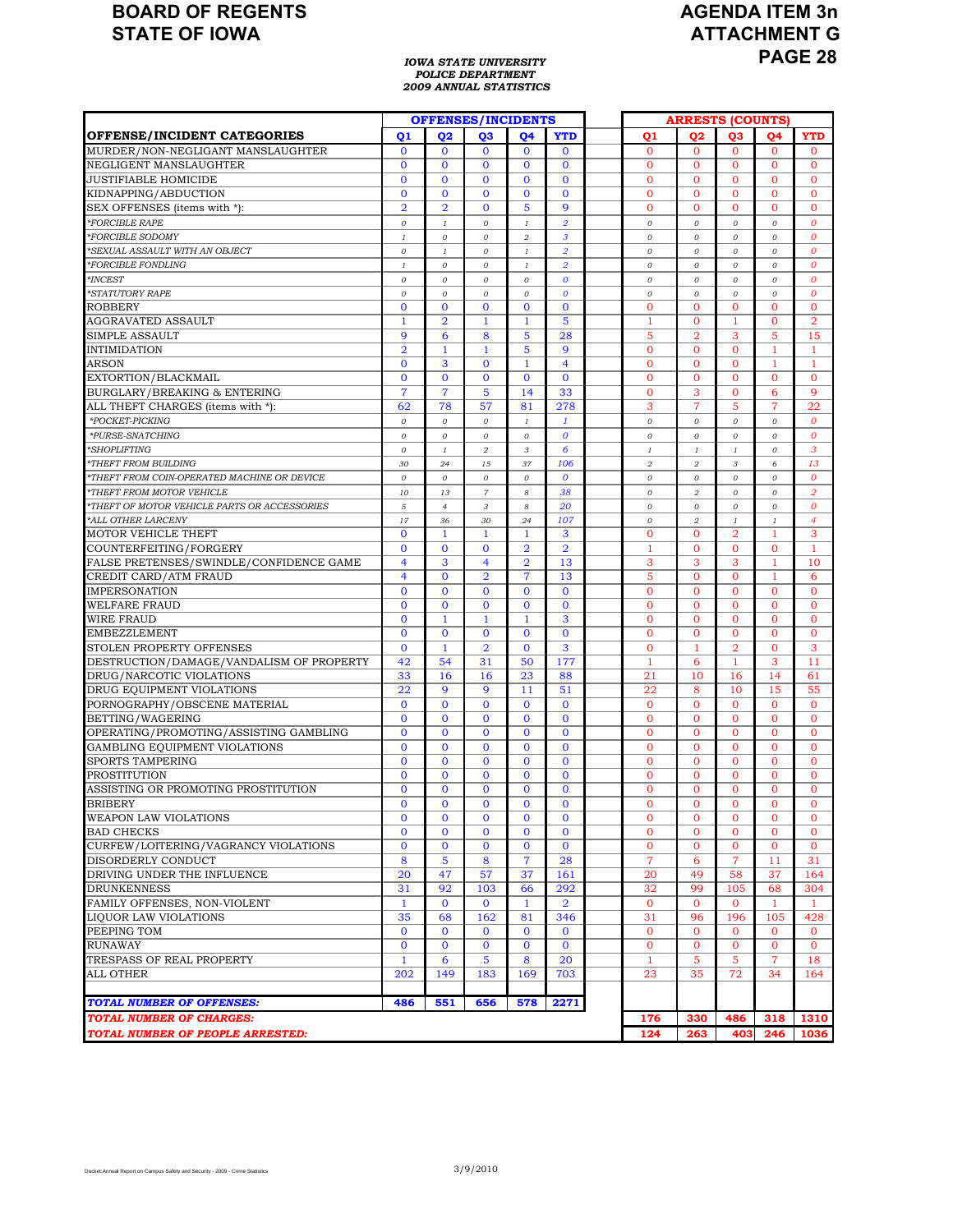# **AGENDA ITEM 3n ATTACHMENT H PAGE 29**

#### *UNIVERSITY OF NORTHERN IOWA DEPARTMENT OF PUBLIC SAFETY 2009 ANNUAL STATISTICS*

|                                              |                |                | <b>OFFENSES</b> |                |                    | <b>ARRESTS (COUNTS)</b> |                |                |                |                |
|----------------------------------------------|----------------|----------------|-----------------|----------------|--------------------|-------------------------|----------------|----------------|----------------|----------------|
| <b>OFFENSES</b>                              | 01             | 02             | 03              | <b>O4</b>      | <b>YTD</b>         | 01                      | <b>O2</b>      | 03             | <b>O4</b>      | <b>YTD</b>     |
| MURDER/NON-NEGLIGANT MANSLAUGHTER            |                |                |                 |                | $\mathbf{0}$       |                         |                |                |                | $\mathbf{0}$   |
| NEGLIGENT MANSLAUGHTER                       |                |                |                 |                | $\bf{0}$           |                         |                |                |                | $\mathbf{0}$   |
| <b>JUSTIFIABLE HOMICIDE</b>                  |                |                |                 |                | $\Omega$           |                         |                |                |                | $\mathbf{O}$   |
| KIDNAPPING/ABDUCTION                         |                |                |                 |                | $\mathbf{0}$       |                         |                |                |                | $\mathbf{O}$   |
| SEX OFFENSES (items with *):                 |                | $\overline{2}$ | $\overline{2}$  | $\mathbf{0}$   | 4                  |                         |                |                |                | $\mathbf{0}$   |
| *FORCIBLE RAPE                               |                | $\mathbf{1}$   | $\overline{a}$  |                | 3                  |                         |                |                |                | $\mathbf{0}$   |
| *FORCIBLE SODOMY                             |                | $\mathbf{1}$   |                 |                | $\mathbf{1}$       |                         |                |                |                | $\mathbf{0}$   |
| *SEXUAL ASSAULT WITH AN OBJECT               |                |                |                 |                | $\mathbf{0}$       |                         |                |                |                | $\mathbf{0}$   |
| *FORCIBLE FONDLING                           |                |                |                 |                | $\mathbf{0}$       |                         |                |                |                | $\mathbf{0}$   |
| $^*\!INCEST$                                 |                |                |                 |                | $\mathbf{0}$       |                         |                |                |                | $\mathbf{0}$   |
| *STATUTORY RAPE                              |                |                |                 |                | $\mathbf{0}$       |                         |                |                |                | $\mathbf{0}$   |
| <b>ROBBERY</b>                               |                |                |                 |                | $\mathbf{0}$       |                         |                |                |                | $\mathbf 0$    |
| AGGRAVATED ASSAULT                           | 1              |                |                 |                | $\mathbf{1}$       | 1                       |                |                |                | 1              |
| <b>SIMPLE ASSAULT</b>                        | $\overline{2}$ | $\mathbf{1}$   | $\overline{2}$  | $\mathbf{1}$   | 6                  |                         |                | 1              | 1              | $\overline{2}$ |
| <b>INTIMIDATION</b>                          |                |                |                 |                | $\mathbf{0}$       |                         |                |                |                | $\mathbf{0}$   |
| <b>ARSON</b>                                 |                |                |                 |                | $\bf{0}$           |                         |                |                |                | $\mathbf{0}$   |
| EXTORTION/BLACKMAIL                          |                |                |                 |                | $\mathbf{0}$       |                         |                |                |                | $\mathbf{0}$   |
| <b>BURGLARY/BREAKING &amp; ENTERING</b>      | $\mathbf{1}$   |                | 3               | $\mathbf{1}$   | 5                  |                         |                | 1              |                | $\mathbf{1}$   |
| ALL THEFT CHARGES (items with *):            | 17             | 30             | 19              | 19             |                    | 4                       |                |                |                | $\overline{4}$ |
|                                              |                |                |                 |                | 85<br>$\mathbf{0}$ |                         |                |                |                | $\mathbf{0}$   |
| *POCKET-PICKING                              |                |                |                 |                |                    |                         |                |                |                |                |
| *PURSE-SNATCHING                             |                |                |                 |                | $\mathbf{0}$       |                         |                |                |                | $\mathbf{O}$   |
| *SHOPLIFTING                                 | 1              |                | $\mathbf{1}$    |                | $\overline{2}$     | $\mathbf{1}$            |                |                |                | 1              |
| *THEFT FROM BUILDING                         | 10             | 9              | 6               | 5              | 30                 | 3                       |                |                |                | 3              |
| *THEFT FROM COIN-OPERATED MACHINE OR DEVICE  |                |                |                 |                | $\mathbf{0}$       |                         |                |                |                | $\mathbf{0}$   |
| *THEFT FROM MOTOR VEHICLE                    | $\it 1$        | $\overline{a}$ | 3               | 5              | 11                 |                         |                |                |                | $\overline{0}$ |
| *THEFT OF MOTOR VEHICLE PARTS OR ACCESSORIES |                | $\overline{a}$ | $\mathbf{I}$    | $\overline{2}$ | 5                  |                         |                |                |                | $\mathbf{0}$   |
| *ALL OTHER LARCENY                           | $\sqrt{5}$     | 17             | 8               | $\overline{7}$ | 37                 |                         |                |                |                | $\mathbf 0$    |
| <b>MOTOR VEHICLE THEFT</b>                   |                |                | $\overline{2}$  |                | $\overline{2}$     |                         |                | $\mathbf{1}$   |                | 1              |
| COUNTERFEITING/FORGERY                       |                | $\mathbf{1}$   | $\mathbf{1}$    | $\mathbf{1}$   | 3                  |                         | $\overline{2}$ |                |                | $\overline{a}$ |
| FALSE PRETENSES/SWINDLE/CONFIDENCE GAME      |                |                |                 |                | $\bf{0}$           |                         |                |                |                | $\mathbf{0}$   |
| CREDIT CARD/ATM FRAUD                        |                | $\overline{2}$ |                 | $\overline{2}$ | $\overline{4}$     |                         |                |                |                | $\mathbf{0}$   |
| <b>IMPERSONATION</b>                         |                |                |                 |                | $\bf{0}$           |                         |                |                |                | $\mathbf{0}$   |
| <b>WELFARE FRAUD</b>                         |                |                |                 |                | $\mathbf{0}$       |                         |                |                |                | $\mathbf{0}$   |
| <b>WIRE FRAUD</b>                            |                |                |                 |                | $\mathbf{0}$       |                         |                |                |                | $\mathbf{0}$   |
| <b>EMBEZZLEMENT</b>                          |                |                |                 |                | $\mathbf{0}$       |                         |                |                |                | $\mathbf{0}$   |
| STOLEN PROPERTY OFFENSES                     |                |                | $\overline{2}$  | $\mathbf{1}$   | 3                  |                         |                | $\overline{2}$ |                | $\overline{2}$ |
| DESTRUCTION/DAMAGE/VANDALISM OF PROPERTY     | 7              | 8              | 10              | 16             | 41                 | 4                       |                | $\mathbf{1}$   | 1              | 6              |
| DRUG/NARCOTIC VIOLATIONS                     | 8              | $\overline{2}$ | 5               | 10             | 25                 | 9                       | 3              | 5              | 11             | 28             |
| DRUG EQUIPMENT VIOLATIONS                    | $\mathbf{1}$   | $\overline{2}$ | 3               | 8              | 14                 | $\mathbf{1}$            | $\overline{2}$ | 3              | 9              | 15             |
| PORNOGRAPHY/OBSCENE MATERIAL                 | $\mathbf{1}$   |                |                 |                | $\mathbf{1}$       |                         |                |                |                | $\mathbf{0}$   |
| BETTING/WAGERING                             |                |                |                 |                | $\bf{0}$           |                         |                |                |                | $\mathbf{0}$   |
| OPERATING/PROMOTING/ASSISTING GAMBLING       |                |                |                 |                | $\mathbf{0}$       |                         |                |                |                | $\mathbf{0}$   |
| GAMBLING EQUIPMENT VIOLATIONS                |                |                |                 |                | $\mathbf{O}$       |                         |                |                |                | $\Omega$       |
| <b>SPORTS TAMPERING</b>                      |                |                |                 |                | $\bf{0}$           |                         |                |                |                | 0              |
| <b>PROSTITUTION</b>                          |                |                |                 |                | $\mathbf{0}$       |                         |                |                |                | $\mathbf{0}$   |
| ASSISTING OR PROMOTING PROSTITUTION          |                |                |                 |                | $\mathbf{0}$       |                         |                |                |                | $\overline{0}$ |
| <b>BRIBERY</b>                               |                |                |                 |                | $\mathbf{0}$       |                         |                |                |                | $\overline{0}$ |
| <b>WEAPON LAW VIOLATIONS</b>                 |                |                |                 |                | $\bf{0}$           |                         |                |                |                | $\mathbf{0}$   |
| <b>BAD CHECKS</b>                            |                |                |                 |                | $\mathbf{0}$       |                         |                |                |                | $\overline{0}$ |
| CURFEW/LOITERING/VAGRANCY VIOLATIONS         |                |                |                 |                | $\mathbf{0}$       |                         |                |                |                | $\mathbf{O}$   |
| DISORDERLY CONDUCT                           | $\mathbf{1}$   | $\overline{2}$ | 3               | 6              | 12                 | $\overline{2}$          | 3              | 3              | 8              | 16             |
| DRIVING UNDER THE INFLUENCE                  | 13             | 7              | 17              | 18             | 55                 | 13                      | 7              | 17             | 18             | 55             |
| <b>DRUNKENNESS</b>                           | 18             | $\overline{7}$ | 18              | 32             | 75                 | 22                      | 8              | 18             | 35             | 83             |
| FAMILY OFFENSES, NON-VIOLENT                 |                | $\mathbf{1}$   | $\mathbf{1}$    |                | $\overline{2}$     |                         | $\mathbf{1}$   |                |                | $\mathbf{1}$   |
| LIQUOR LAW VIOLATIONS                        | 6              |                | 5               | $\overline{2}$ | 13                 | 6                       |                | 5              | $\overline{2}$ | 13             |
| PEEPING TOM                                  |                | $\mathbf{1}$   |                 |                | $\mathbf{1}$       |                         |                |                |                | $\mathbf{0}$   |
| <b>RUNAWAY</b>                               |                |                |                 |                | $\mathbf{0}$       |                         |                | $\overline{2}$ |                | $\overline{2}$ |
| TRESPASS OF REAL PROPERTY                    | $\mathbf{1}$   |                | $\overline{2}$  |                | 3                  | 1                       |                | 10             |                | 11             |
| ALL OTHER OFFENSES                           | 42             | 21             | 26              | 39             | 128                | 12                      | 9              |                | 10             | 31             |
|                                              |                |                |                 |                |                    |                         |                |                |                |                |
| <b>TOTAL NUMBER OFFENSES/INCIDENTS:</b>      | 119            | 87             | 121             | 156            | 483                |                         |                |                |                |                |
| <b>TOTAL NUMBER OF CHARGES:</b>              |                |                |                 |                |                    | 75                      | 35             | 69             | 95             | 274            |
| TOTAL NUMBER OF PEOPLE ARRESTED:             |                |                |                 |                |                    | 57                      | 30             | 52             | 74             | 213            |
|                                              |                |                |                 |                |                    |                         |                |                |                |                |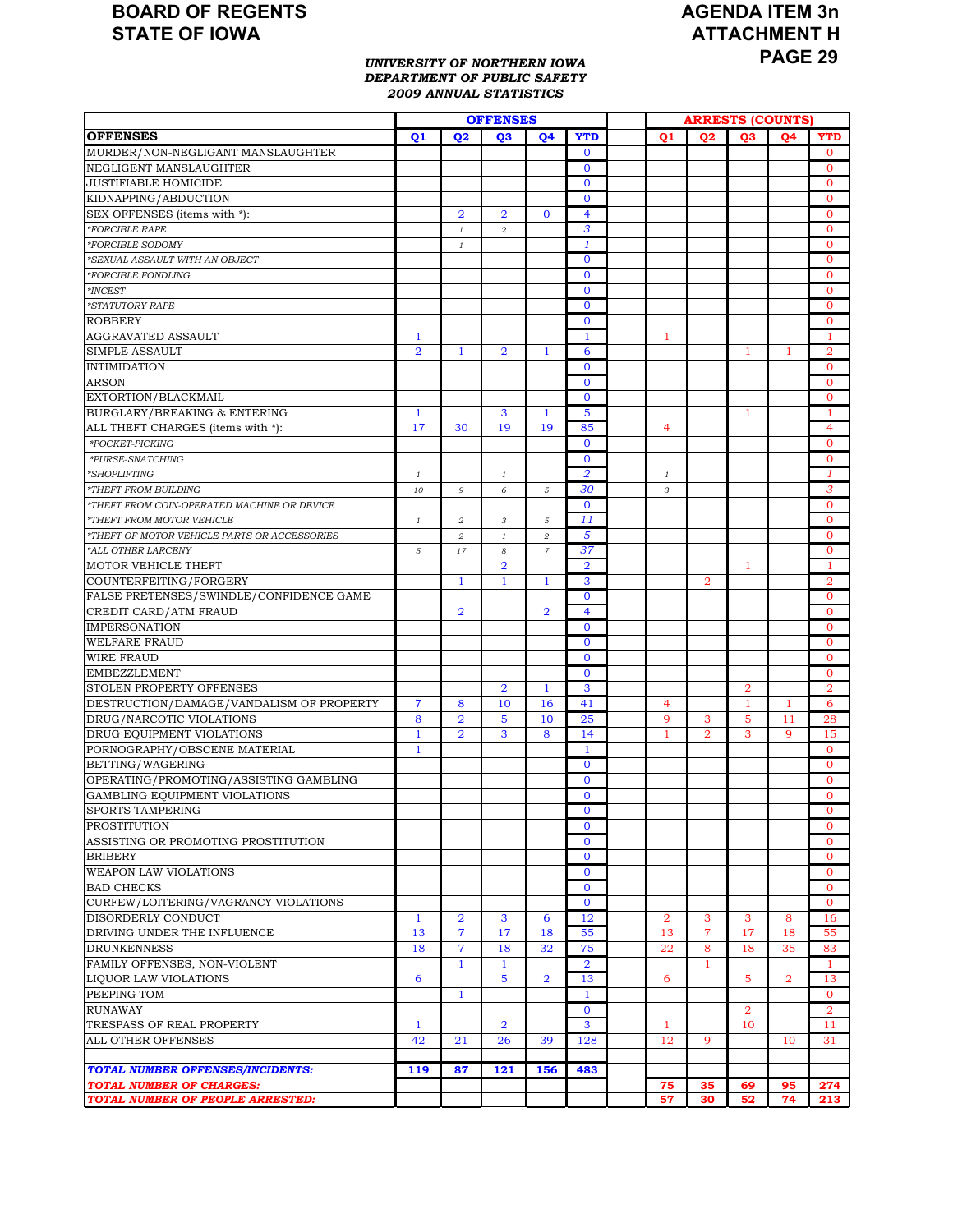# **AGENDA ITEM 3n ATTACHMENT I PAGE 30**

#### *UNIVERSITY OF IOWA POLICE DEPARTMENT*

|                                                                   |                         | 2008             | 2009                    |                  |  |  |
|-------------------------------------------------------------------|-------------------------|------------------|-------------------------|------------------|--|--|
|                                                                   | <b>OFFENSES/</b>        | <b>ARRESTS</b>   | <b>OFFENSES/</b>        | <b>ARRESTS</b>   |  |  |
|                                                                   | <b>INCIDENTS</b>        | (COUNTS)         | <b>INCIDENTS</b>        | (COUNTS)         |  |  |
| <b>OFFENSE/INCIDENT CATEGORIES</b>                                |                         |                  |                         |                  |  |  |
| MURDER/NON-NEGLIGANT MANSLAUGHTER                                 | $\mathbf 0$             | о                | 0                       | 0                |  |  |
| NEGLIGENT MANSLAUGHTER                                            | $\mathbf 0$             | 0                | $\mathbf 0$             | $\mathbf o$      |  |  |
| <b>JUSTIFIABLE HOMICIDE</b>                                       | $\mathbf 0$             | O                | 0                       | O                |  |  |
| KIDNAPPING/ABDUCTION                                              | $\mathbf{o}$            | $\mathbf o$      | 4                       | 3                |  |  |
| SEX OFFENSES (items with *):                                      | 3                       | 4                | 3                       | O                |  |  |
| *FORCIBLE RAPE                                                    | $\mathbf{1}$            | 4                | 1                       | $\mathbf o$      |  |  |
| *FORCIBLE SODOMY                                                  | $\mathbf 0$             | 0                | $\mathbf o$             | $\mathbf o$      |  |  |
| 'SEXUAL ASSAULT WITH AN OBJECT                                    | $\mathbf{1}$            | Ō                | $\mathbf{o}$            | $\mathbf{o}$     |  |  |
| *FORCIBLE FONDLING                                                | 1                       | 0                | $\overline{\mathbf{2}}$ | $\mathbf o$      |  |  |
| $*INCEST$                                                         | $\mathbf 0$             | 0                | O                       | O                |  |  |
| *STATUTORY RAPE                                                   | $\mathbf 0$             | $\mathbf o$      | $\mathbf 0$             | $\mathbf o$      |  |  |
| <b>ROBBERY</b>                                                    | 1<br>12                 | 1                | O<br>4                  | $\mathbf o$<br>1 |  |  |
| AGGRAVATED ASSAULT<br><b>SIMPLE ASSAULT</b>                       |                         | 11<br>19         | 51                      | 31               |  |  |
| <b>INTIMIDATION</b>                                               | 38<br>9                 | $\mathbf{2}$     | 11                      | 4                |  |  |
| <b>ARSON</b>                                                      | 1                       | о                | $\mathbf 0$             | O                |  |  |
| EXTORTION/BLACKMAIL                                               | $\mathbf 0$             | $\mathbf 0$      | $\mathbf{o}$            | $\mathbf o$      |  |  |
| BURGLARY/BREAKING & ENTERING                                      | 33                      | 4                | 21                      | $\overline{7}$   |  |  |
| ALL THEFT CHARGES (items with *):                                 | 212                     | 22               | 188                     | 23               |  |  |
| *POCKET-PICKING                                                   | $\mathbf 0$             | $\mathbf o$      | $\overline{\mathbf{2}}$ | $\mathbf o$      |  |  |
| *PURSE-SNATCHING                                                  | $\mathbf 0$             | O                | 1                       | $\mathbf o$      |  |  |
| *SHOPLIFTING                                                      | 6                       | з                | 5                       | 4                |  |  |
| *THEFT FROM BUILDING                                              | 119                     | 15               | 95                      | 5                |  |  |
| *THEFT FROM COIN-OPERATED MACHINE OR DEVICE                       | 5                       | $\mathbf o$      | 1                       | $\mathbf o$      |  |  |
| THEFT FROM MOTOR VEHICLE                                          | 18                      | 0                | 20                      | 6                |  |  |
| *THEFT OF MOTOR VEHICLE PARTS OR ACCESSORIES                      | 8                       | 0                | з                       | 1                |  |  |
| *ALL OTHER LARCENY                                                | 56                      | 4                | 61                      | $\overline{7}$   |  |  |
| MOTOR VEHICLE THEFT                                               | $\overline{\mathbf{2}}$ | $\mathbf o$      | $\mathbf 0$<br>5        | O<br>1           |  |  |
| COUNTERFEITING/FORGERY<br>FALSE PRETENSES/SWINDLE/CONFIDENCE GAME | 6<br>11                 | 1<br>1           | 11                      | 2                |  |  |
| CREDIT CARD/ATM FRAUD                                             | 8                       | 0                | 13                      | 11               |  |  |
| <b>IMPERSONATION</b>                                              | 3                       | 3                | 4                       | 5                |  |  |
| <b>WELFARE FRAUD</b>                                              | $\mathbf{o}$            | $\mathbf{o}$     | $\mathbf{o}$            | $\mathbf{o}$     |  |  |
| <b>WIRE FRAUD</b>                                                 | $\mathbf 0$             | 0                | O                       | $\mathbf o$      |  |  |
| <b>EMBEZZLEMENT</b>                                               | $\mathbf 0$             | 0                | 1                       | 1                |  |  |
| STOLEN PROPERTY OFFENSES                                          | 5                       | 5                | 8                       | 5                |  |  |
| DESTRUCTION/DAMAGE/VANDALISM OF PROPERTY                          | 120                     | 16               | 83                      | 13               |  |  |
| DRUG/NARCOTIC VIOLATIONS                                          | 109                     | 111              | 91                      | 103              |  |  |
| DRUG EQUIPMENT VIOLATIONS                                         | 83                      | 96               | 69                      | 75               |  |  |
| PORNOGRAPHY/OBSCENE MATERIAL                                      | $\mathbf 0$             | $\mathbf o$      | $\overline{\mathbf{2}}$ | 4                |  |  |
| BETTING/WAGERING                                                  | $\mathbf 0$             | о                | $\mathbf 0$             | 0                |  |  |
| OPERATING/PROMOTING/ASSISTING GAMBLING                            | $\mathbf 0$             | Ō                | $\mathbf{o}$            | $\mathbf 0$      |  |  |
| GAMBLING EQUIPMENT VIOLATIONS<br>SPORTS TAMPERING                 | $\mathbf 0$             | 0                | O                       | $\mathbf o$      |  |  |
| <b>PROSTITUTION</b>                                               | U<br>$\mathbf 0$        | U<br>$\mathbf o$ | U<br>$\mathbf 0$        | U<br>$\mathbf 0$ |  |  |
| ASSISTING OR PROMOTING PROSTITUTION                               | $\mathbf 0$             | O                | 0                       | 0                |  |  |
| <b>BRIBERY</b>                                                    | $\mathbf{o}$            | O                | $\mathbf 0$             | 0                |  |  |
| <b>WEAPON LAW VIOLATIONS</b>                                      | $\mathbf{3}$            | з                | 1                       | O                |  |  |
| <b>BAD CHECKS</b>                                                 | 3                       | $\mathbf o$      | $\overline{\mathbf{z}}$ | 1                |  |  |
| CURFEW/LOITERING/VAGRANCY VIOLATIONS                              | $\mathbf 0$             | $\mathbf{o}$     | $\mathbf 0$             | $\mathbf o$      |  |  |
| DISORDERLY CONDUCT                                                | 46                      | 28               | 50                      | 26               |  |  |
| DRIVING UNDER THE INFLUENCE                                       | 166                     | 138              | 149                     | 130              |  |  |
| <b>DRUNKENNESS</b>                                                | 380                     | 418              | 420                     | 462              |  |  |
| FAMILY OFFENSES, NON-VIOLENT                                      | $\mathbf 0$             | $\mathbf{o}$     | 3                       | 4                |  |  |
| LIQUOR LAW VIOLATIONS                                             | 91                      | 197              | 78                      | 168              |  |  |
| PEEPING TOM                                                       | $\mathbf 0$             | $\mathbf o$      | $\mathbf 0$             | 0                |  |  |
| <b>RUNAWAY</b>                                                    | $\mathbf 0$             | 0                | $\mathbf 0$<br>21       | $\mathbf 0$      |  |  |
| TRESPASS OF REAL PROPERTY<br><b>ALL OTHER</b>                     | 22<br>1095              | 23<br>151        | 1046                    | 17<br>132        |  |  |
|                                                                   |                         |                  |                         |                  |  |  |
| <b>TOTAL NUMBER OF OFFENSES/INCIDENTS:</b>                        | 2462                    |                  | 2344                    |                  |  |  |
| <b>TOTAL NUMBER OF CHARGES:</b>                                   |                         | 1254             |                         | 1229             |  |  |
| TOTAL NUMBER OF PEOPLE ARRESTED:                                  |                         | 964              |                         | 955              |  |  |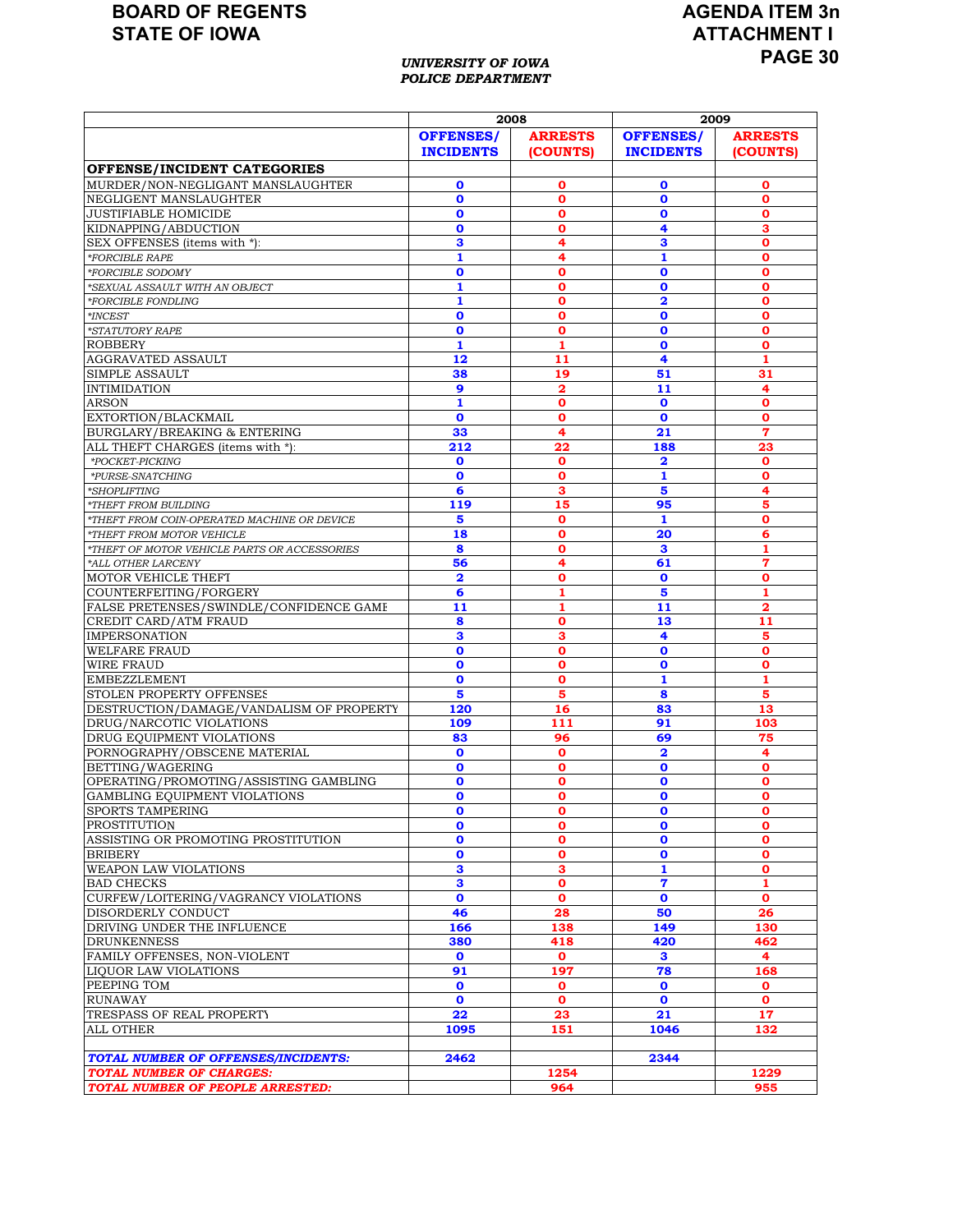#### *IOWA STATE UNIVERSITY POLICE DEPARTMENT*

# **AGENDA ITEM 3n ATTACHMENT J PAGE 31**

|                                                                      | 2008                                 |                            | 2009                                 |                            |  |  |
|----------------------------------------------------------------------|--------------------------------------|----------------------------|--------------------------------------|----------------------------|--|--|
|                                                                      | <b>OFFENSES/</b><br><b>INCIDENTS</b> | <b>ARRESTS</b><br>(COUNTS) | <b>OFFENSES/</b><br><b>INCIDENTS</b> | <b>ARRESTS</b><br>(COUNTS) |  |  |
| OFFENSE/INCIDENT CATEGORIES                                          |                                      |                            |                                      |                            |  |  |
| MURDER/NON-NEGLIGANT MANSLAUGHTER                                    | 0                                    | 0                          | $\mathbf 0$                          | 0                          |  |  |
| NEGLIGENT MANSLAUGHTER                                               | $\mathbf o$                          | O                          | $\mathbf 0$                          | 0                          |  |  |
| <b>JUSTIFIABLE HOMICIDE</b>                                          | $\mathbf{o}$                         | $\mathbf{o}$               | $\mathbf 0$                          | $\mathbf{o}$               |  |  |
| KIDNAPPING/ABDUCTION                                                 | $\mathbf o$                          | 0                          | $\mathbf 0$                          | $\mathbf o$                |  |  |
| SEX OFFENSES (items with *):                                         | 10                                   | o                          | 9                                    | $\mathbf o$                |  |  |
| <i><b>*FORCIBLE RAPE</b></i>                                         | $\overline{7}$                       | 0                          | $\overline{\mathbf{2}}$              | $\boldsymbol{o}$           |  |  |
| *FORCIBLE SODOMY                                                     | 1                                    | 0                          | 3                                    | 0                          |  |  |
| *SEXUAL ASSAULT WITH AN OBJECT                                       | 1                                    | 0                          | $\overline{\mathbf{2}}$              | 0                          |  |  |
| *FORCIBLE FONDLING                                                   | 1                                    | O                          | $\overline{\mathbf{2}}$              | O                          |  |  |
| $^*\!INCEST$                                                         | $\boldsymbol{o}$                     | O                          | $\boldsymbol{o}$                     | $\boldsymbol{o}$           |  |  |
| *STATUTORY RAPE                                                      | 0                                    | O                          | 0                                    | O                          |  |  |
| <b>ROBBERY</b>                                                       | $\mathbf{o}$                         | $\mathbf{o}$               | $\mathbf 0$                          | $\mathbf o$                |  |  |
| AGGRAVATED ASSAULT                                                   | 10                                   | 6                          | 5                                    | 2                          |  |  |
| SIMPLE ASSAULT                                                       | 20                                   | 9<br>1                     | 28                                   | 15<br>1                    |  |  |
| <b>INTIMIDATION</b><br>ARSON                                         | 7<br>6                               | 2                          | 9<br>4                               | 1                          |  |  |
| EXTORTION/BLACKMAIL                                                  | $\overline{\mathbf{2}}$              | O                          | $\mathbf{o}$                         | $\mathbf 0$                |  |  |
| BURGLARY/BREAKING & ENTERING                                         | 36                                   | з                          | 33                                   | 9                          |  |  |
| ALL THEFT CHARGES (items with *):                                    | 239                                  | 16                         | 278                                  | 22                         |  |  |
| *POCKET-PICKING                                                      | 0                                    | O                          | $\mathbf{1}$                         | 0                          |  |  |
| *PURSE-SNATCHING                                                     | 0                                    | 0                          | 0                                    | O                          |  |  |
| *SHOPLIFTING                                                         | $\overline{\mathbf{2}}$              | 1                          | 6                                    | 3                          |  |  |
| <i>*THEFT FROM BUILDING</i>                                          | 102                                  | 8                          | 106                                  | 13                         |  |  |
| *THEFT FROM COIN-OPERATED MACHINE OR DEVICE                          | 3                                    | 1                          | 0                                    | $\boldsymbol{0}$           |  |  |
| *THEFT FROM MOTOR VEHICLE                                            | 28                                   | 0                          | 38                                   | 2                          |  |  |
| *THEFT OF MOTOR VEHICLE PARTS OR ACCESSORIES                         | 25                                   | O                          | 20                                   | 0                          |  |  |
| *ALL OTHER LARCENY                                                   | 79                                   | б                          | 107                                  | 4                          |  |  |
| MOTOR VEHICLE THEFT                                                  | $\overline{2}$                       | $\mathbf{o}$               | 3                                    | 3                          |  |  |
| COUNTERFEITING/FORGERY                                               | 5                                    | O                          | $\overline{\mathbf{2}}$              | 1                          |  |  |
| FALSE PRETENSES/SWINDLE/CONFIDENCE GAME                              | 11                                   | 10                         | 13                                   | 10                         |  |  |
| CREDIT CARD/ATM FRAUD                                                | 14                                   | 1                          | 13                                   | 6                          |  |  |
| <b>IMPERSONATION</b>                                                 | 3                                    | O                          | $\mathbf 0$                          | $\mathbf o$                |  |  |
| <b>WELFARE FRAUD</b>                                                 | $\mathbf{o}$                         | О                          | $\mathbf o$                          | $\mathbf 0$                |  |  |
| WIRE FRAUD                                                           | 1                                    | 0                          | 3                                    | $\mathbf o$                |  |  |
| <b>EMBEZZLEMENT</b>                                                  | 1                                    | $\mathbf o$                | $\mathbf{o}$                         | $\mathbf o$                |  |  |
| STOLEN PROPERTY OFFENSES                                             | $\mathbf{o}$<br>147                  | O<br>14                    | 3<br>177                             | 3<br>11                    |  |  |
| DESTRUCTION/DAMAGE/VANDALISM OF PROPERTY<br>DRUG/NARCOTIC VIOLATIONS | 71                                   | 51                         | 88                                   | 61                         |  |  |
| DRUG EQUIPMENT VIOLATIONS                                            | 35                                   | 34                         | 51                                   | 55                         |  |  |
| PORNOGRAPHY/OBSCENE MATERIAL                                         | $\mathbf 0$                          | $\mathbf o$                | $\mathbf 0$                          | $\mathbf{o}$               |  |  |
| BETTING/WAGERING                                                     | $\mathbf 0$                          | 0                          | $\mathbf o$                          | 0                          |  |  |
| OPERATING/PROMOTING/ASSISTING GAMBLING                               | $\mathbf{o}$                         | o                          | $\mathbf o$                          | $\mathbf 0$                |  |  |
| GAMBLING EQUIPMENT VIOLATIONS                                        | $\mathbf o$                          | о                          | $\mathbf o$                          | 0                          |  |  |
| SPORTS TAMPERING                                                     | $\mathbf{o}$                         | $\mathbf o$                | $\mathbf 0$                          | $\mathbf 0$                |  |  |
| <b>PROSTITUTION</b>                                                  | $\mathbf{o}$                         | O                          | $\mathbf o$                          | $\mathbf{o}$               |  |  |
| ASSISTING OR PROMOTING PROSTITUTION                                  | $\mathbf o$                          | 0                          | $\mathbf 0$                          | $\mathbf o$                |  |  |
| <b>BRIBERY</b>                                                       | $\mathbf o$                          | 0                          | $\mathbf 0$                          | $\mathbf{o}$               |  |  |
| WEAPON LAW VIOLATIONS                                                | 3                                    | 3                          | $\mathbf 0$                          | $\mathbf 0$                |  |  |
| <b>BAD CHECKS</b>                                                    | $\mathbf{1}$                         | $\mathbf o$                | $\mathbf o$                          | $\mathbf{o}$               |  |  |
| CURFEW/LOITERING/VAGRANCY VIOLATIONS                                 | 0                                    | o                          | $\mathbf 0$                          | O                          |  |  |
| DISORDERLY CONDUCT                                                   | $\overline{\mathbf{z}}$              | 9                          | 28                                   | 31                         |  |  |
| DRIVING UNDER THE INFLUENCE                                          | 86                                   | 87                         | 161                                  | 164                        |  |  |
| <b>DRUNKENNESS</b>                                                   | 132                                  | 134                        | 292                                  | 304                        |  |  |
| FAMILY OFFENSES, NON-VIOLENT                                         | 4                                    | $\mathbf o$                | $\overline{\mathbf{2}}$              | 1                          |  |  |
| LIQUOR LAW VIOLATIONS                                                | 223                                  | 286                        | 346                                  | 428                        |  |  |
| PEEPING TOM                                                          | 0                                    | 0                          | $\mathbf 0$                          | $\mathbf{o}$               |  |  |
| <b>RUNAWAY</b>                                                       | $\overline{\mathbf{2}}$<br>9         | 0                          | $\mathbf 0$                          | $\mathbf{o}$               |  |  |
| TRESPASS OF REAL PROPERTY                                            | 728                                  | 6<br>82                    | 20                                   | 18<br>164                  |  |  |
| ALL OTHER                                                            |                                      |                            | 703                                  |                            |  |  |
| TOTAL NUMBER OF OFFENSES/INCIDENTS:                                  | 1815                                 |                            | 2271                                 |                            |  |  |
| <b>TOTAL NUMBER OF CHARGES:</b>                                      |                                      | 754                        |                                      | 1310                       |  |  |
| TOTAL NUMBER OF PEOPLE ARRESTED:                                     |                                      | 617                        |                                      | 1036                       |  |  |